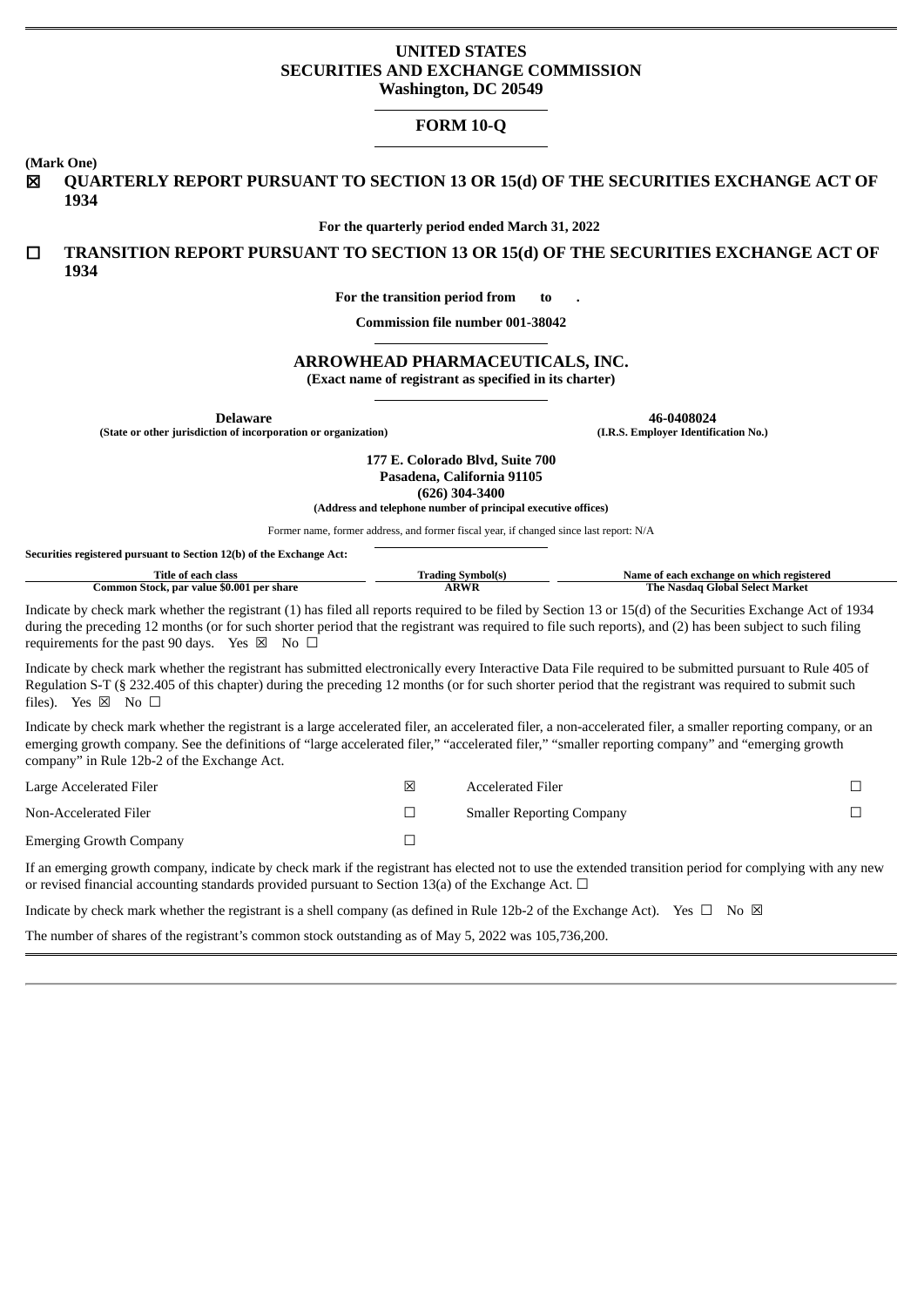| <b>PART I - FINANCIAL INFORMATION</b>                                                         | Page(s)        |
|-----------------------------------------------------------------------------------------------|----------------|
| <b>ITEM 1. FINANCIAL STATEMENTS</b>                                                           | 1              |
| <b>Consolidated Balance Sheets</b>                                                            | 1              |
| <b>Consolidated Statements of Operations and Comprehensive Income (Loss)</b>                  | $\overline{2}$ |
| <b>Consolidated Statements of Stockholders' Equity</b>                                        | 3              |
| <b>Consolidated Statements of Cash Flows</b>                                                  | $\overline{4}$ |
| <b>Notes to Consolidated Financial Statements</b>                                             | 5              |
| ITEM 2. MANAGEMENT'S DISCUSSION AND ANALYSIS OF FINANCIAL CONDITION AND RESULTS OF OPERATIONS | 18             |
| <b>ITEM 3. QUANTITATIVE AND QUALITATIVE DISCLOSURES ABOUT MARKET RISK</b>                     | 29             |
| <b>ITEM 4. CONTROLS AND PROCEDURES</b>                                                        | 29             |
| <b>PART II - OTHER INFORMATION</b>                                                            | 30             |
| <b>ITEM 1. LEGAL PROCEEDINGS</b>                                                              | 30             |
| <b>ITEM 1A. RISK FACTORS</b>                                                                  | 30             |
| ITEM 2. UNREGISTERED SALES OF EQUITY SECURITIES AND USE OF PROCEEDS                           | 31             |
| <b>ITEM 3. DEFAULTS UPON SENIOR SECURITIES</b>                                                | 31             |
| <b>ITEM 4. MINE SAFETY DISCLOSURES</b>                                                        | 31             |
| <b>ITEM 5. OTHER INFORMATION</b>                                                              | 31             |
| <b>ITEM 6. EXHIBITS</b>                                                                       | 32             |
| <b>SIGNATURE</b>                                                                              | 33             |
|                                                                                               |                |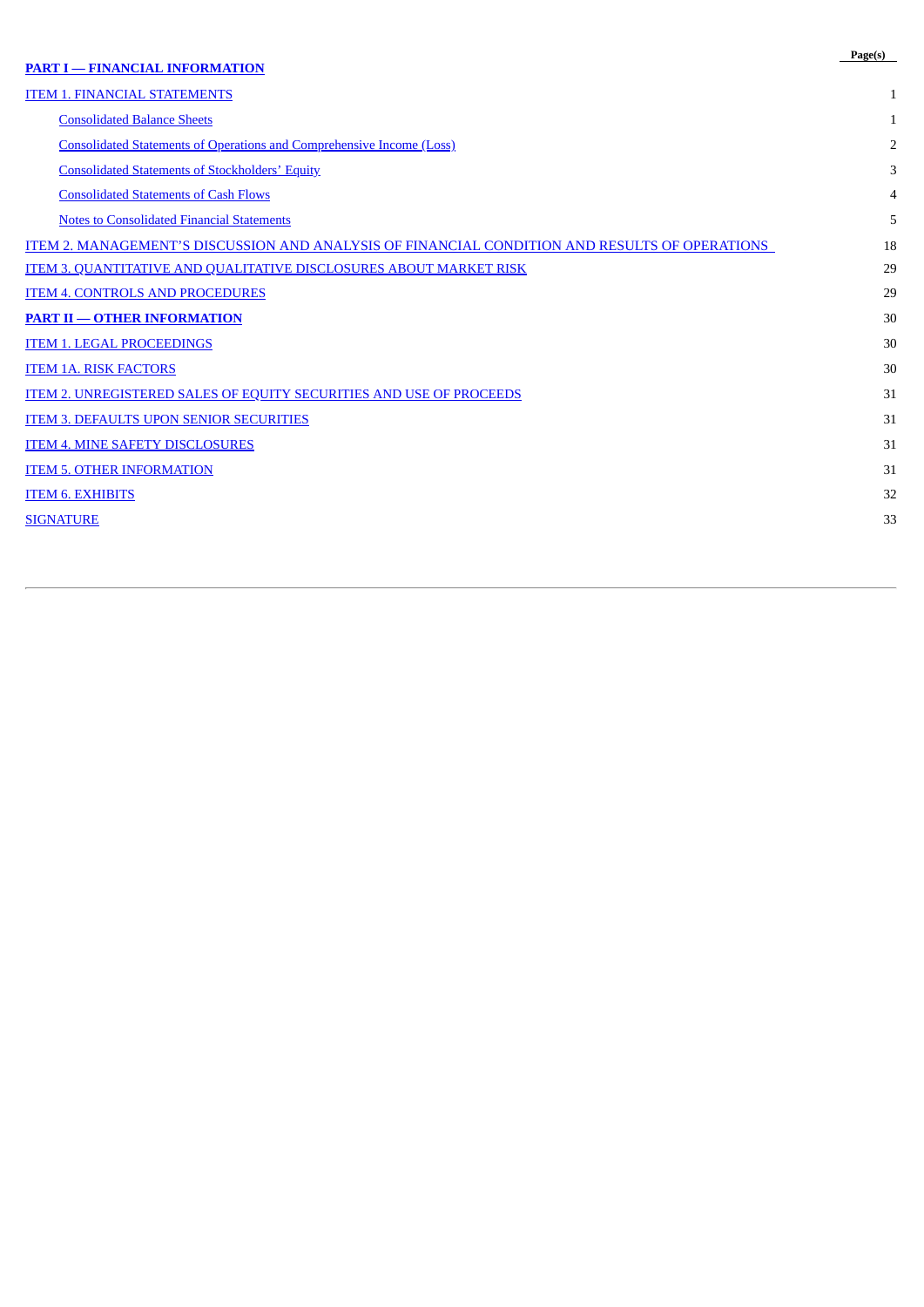### **PART I. FINANCIAL INFORMATION**

# **Arrowhead Pharmaceuticals, Inc. Consolidated Balance Sheets (In thousands, except per share amounts)**

<span id="page-2-2"></span><span id="page-2-1"></span><span id="page-2-0"></span>

|                                                                                               |              | (unaudited)<br>March 31, 2022 |                | September 30, 2021 |
|-----------------------------------------------------------------------------------------------|--------------|-------------------------------|----------------|--------------------|
| <b>ASSETS</b>                                                                                 |              |                               |                |                    |
| <b>CURRENT ASSETS</b>                                                                         |              |                               |                |                    |
| Cash and cash equivalents                                                                     | $\mathbb{S}$ | 86,408                        | $\mathfrak{S}$ | 184,434            |
| Accounts receivable                                                                           |              | 1,317                         |                | 10,255             |
| Prepaid expenses                                                                              |              | 6,622                         |                | 4,362              |
| Other current assets                                                                          |              | 7,796                         |                | 2,191              |
| Marketable securities                                                                         |              | 122,575                       |                | 126,728            |
| Short term investments                                                                        |              | 192,912                       |                | 56,627             |
| <b>TOTAL CURRENT ASSETS</b>                                                                   |              | 417,630                       |                | 384,597            |
| Property and equipment, net                                                                   |              | 54,888                        |                | 48,675             |
| Intangible assets, net                                                                        |              | 12,813                        |                | 13,663             |
| Long term investments                                                                         |              | 201,590                       |                | 245,595            |
| Right-of-use assets                                                                           |              | 16,379                        |                | 17,346             |
| Other assets                                                                                  |              | 275                           |                | 272                |
| <b>TOTAL ASSETS</b>                                                                           | \$           | 703,575                       | \$             | 710,148            |
| <b>LIABILITIES AND STOCKHOLDERS' EQUITY</b>                                                   |              |                               |                |                    |
| <b>CURRENT LIABILITIES</b>                                                                    |              |                               |                |                    |
| Accounts payable                                                                              | \$           | 10,603                        | \$             | 9,457              |
| Accrued expenses                                                                              |              | 23,710                        |                | 14,001             |
| Accrued payroll and benefits                                                                  |              | 3,765                         |                | 9,773              |
| Lease liabilities                                                                             |              | 2,910                         |                | 2,250              |
| Deferred revenue                                                                              |              | 97,869                        |                | 111,055            |
| <b>TOTAL CURRENT LIABILITIES</b>                                                              |              | 138,857                       |                | 146,536            |
| <b>LONG-TERM LIABILITIES</b>                                                                  |              |                               |                |                    |
| Lease liabilities, net of current portion                                                     |              | 22,698                        |                | 23,295             |
| Deferred revenue, net of current portion                                                      |              | 89,754                        |                | 131,495            |
| TOTAL LONG-TERM LIABILITIES                                                                   |              | 112,452                       |                | 154,790            |
| Commitments and contingencies (Note 7)                                                        |              |                               |                |                    |
| STOCKHOLDERS' EQUITY                                                                          |              |                               |                |                    |
| Arrowhead Pharmaceuticals, Inc. stockholders' equity:                                         |              |                               |                |                    |
| Common stock, \$0.001 par value; 145,000 shares authorized; 105,702 and 104,327 shares issued |              |                               |                |                    |
| and outstanding as of March 31, 2022 and September 30, 2021, respectively                     |              | 198                           |                | 197                |
| Additional paid-in capital                                                                    |              | 1,115,373                     |                | 1,053,386          |
| Accumulated other comprehensive loss                                                          |              | (107)                         |                | (69)               |
| Accumulated deficit                                                                           |              | (663, 198)                    |                | (644, 692)         |
| TOTAL STOCKHOLDERS' EQUITY                                                                    |              | 452,266                       |                | 408,822            |
| TOTAL LIABILITIES AND STOCKHOLDERS' EQUITY                                                    | \$           | 703,575                       | \$             | 710,148            |

*The accompanying notes are an integral part of these unaudited consolidated financial statements.*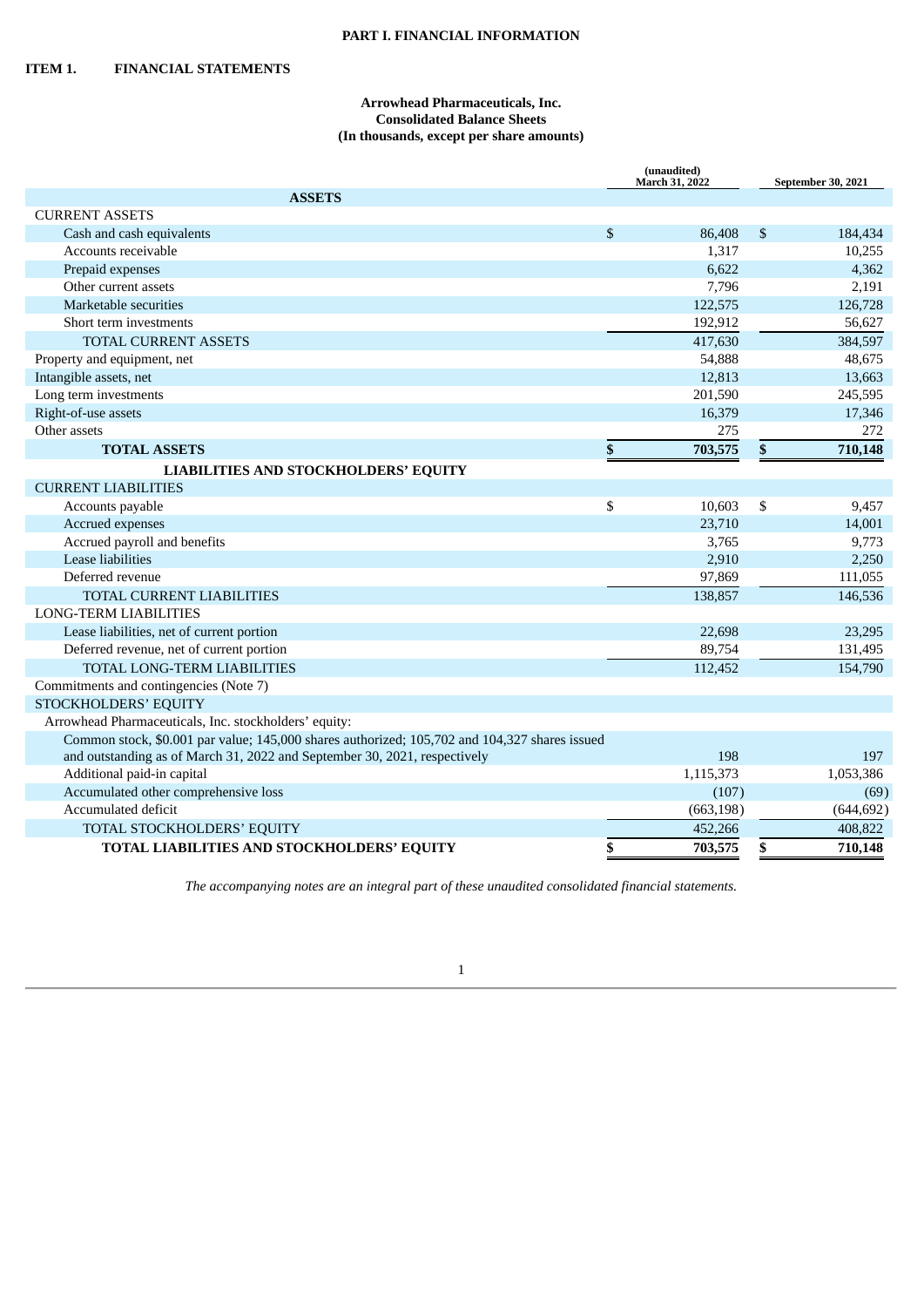# **Arrowhead Pharmaceuticals, Inc. Consolidated Statements of Operations and Comprehensive Income (Loss) (unaudited) (In thousands, except per share amounts)**

<span id="page-3-0"></span>

|                                                | Three Months Ended March 31,<br>2022<br>2021 |     |           | Six Months Ended March 31,<br>2022 |              | 2021      |
|------------------------------------------------|----------------------------------------------|-----|-----------|------------------------------------|--------------|-----------|
| <b>REVENUE</b>                                 | \$<br>151,805                                | \$. | 32,811    | \$<br>179,244                      | $\mathbf{s}$ | 54,113    |
| <b>OPERATING EXPENSES</b>                      |                                              |     |           |                                    |              |           |
| Research and development                       | 75,985                                       |     | 44,697    | 141,750                            |              | 81,251    |
| General and administrative expenses            | 34,267                                       |     | 16,346    | 59,262                             |              | 25,147    |
| <b>TOTAL OPERATING EXPENSES</b>                | 110,252                                      |     | 61,043    | 201,012                            |              | 106,398   |
| <b>OPERATING INCOME (LOSS)</b>                 | 41,553                                       |     | (28, 232) | (21,768)                           |              | (52, 285) |
| <b>OTHER INCOME (EXPENSE)</b>                  |                                              |     |           |                                    |              |           |
| Interest income, net                           | 1,054                                        |     | 1,524     | 2,210                              |              | 3,692     |
| Other income (expense)                         | 1,759                                        |     | (110)     | 1,052                              |              | 1,043     |
| TOTAL OTHER INCOME (EXPENSE)                   | 2,813                                        |     | 1,414     | 3,262                              |              | 4,735     |
| INCOME (LOSS) BEFORE INCOME TAXES              | 44,366                                       |     | (26, 818) | (18,506)                           |              | (47,550)  |
| Provision for income taxes                     |                                              |     |           |                                    |              |           |
| <b>NET INCOME (LOSS)</b>                       | 44,366                                       |     | (26, 818) | (18,506)                           |              | (47,550)  |
| NET INCOME (LOSS) PER SHARE - BASIC            | 0.42                                         | \$. | (0.26)    | \$<br>(0.18)                       | S            | (0.46)    |
| NET INCOME (LOSS) PER SHARE - DILUTED          | 0.41                                         |     | (0.26)    | \$<br>(0.18)                       | S.           | (0.46)    |
| Weighted average shares outstanding - basic    | 105,545                                      |     | 103,867   | 105,034                            |              | 103,303   |
| Weighted average shares outstanding - diluted  | 107,929                                      |     | 103,867   | 105,034                            |              | 103,303   |
| OTHER COMPREHENSIVE INCOME (LOSS), NET OF TAX: |                                              |     |           |                                    |              |           |
| Foreign currency translation adjustments       |                                              |     | (96)      | (38)                               |              | 84        |
| COMPREHENSIVE INCOME (LOSS)                    | \$<br>44,367                                 | \$  | (26, 914) | \$<br>(18, 544)                    | \$           | (47, 466) |

*The accompanying notes are an integral part of these unaudited consolidated financial statements.*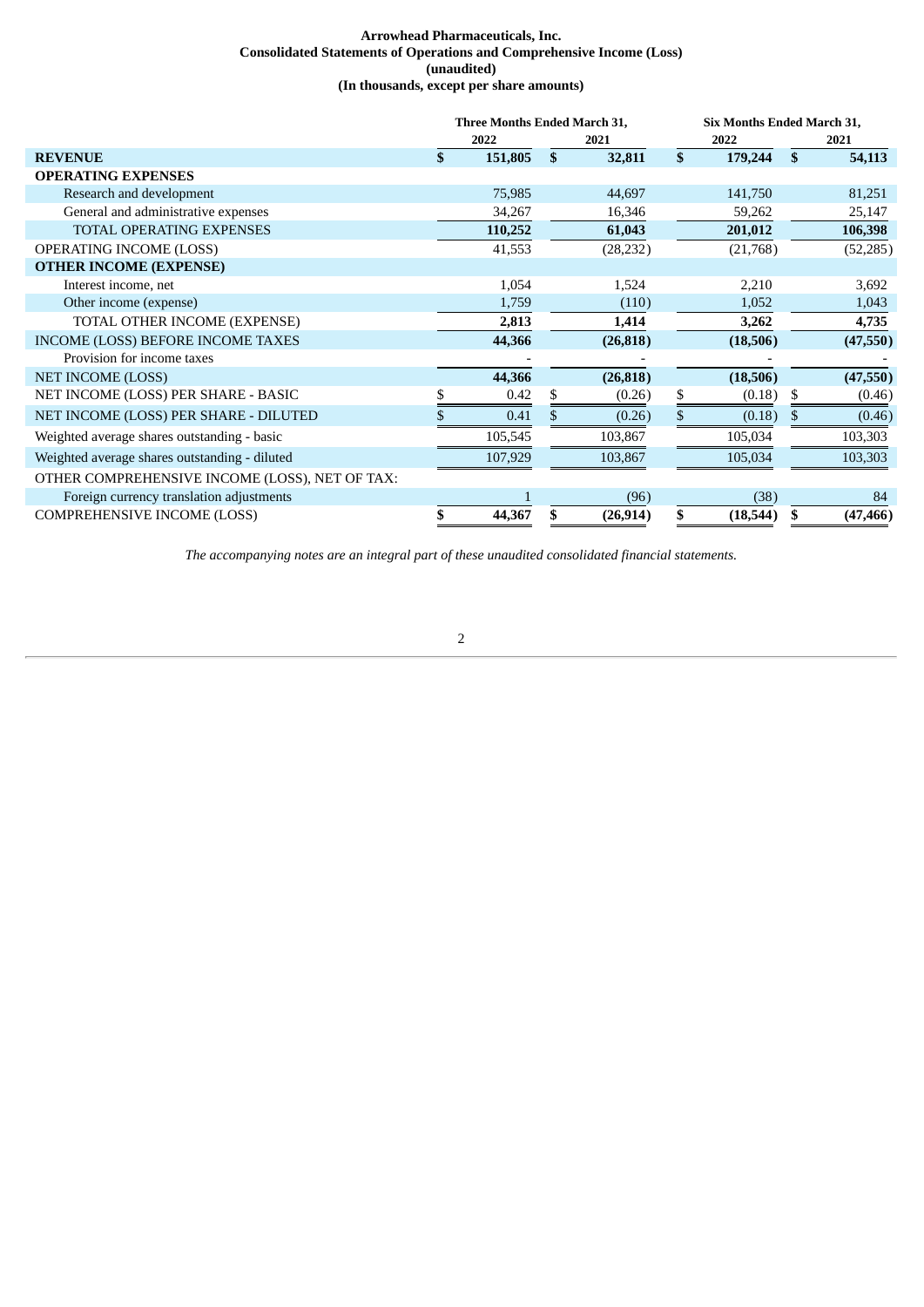## **Arrowhead Pharmaceuticals, Inc. Consolidated Statements of Stockholders' Equity (unaudited) (In thousands, except per share amounts)**

<span id="page-4-0"></span>

|                                                             |         |                | <b>Additional</b> | <b>Accumulated Other</b> |             |               |
|-------------------------------------------------------------|---------|----------------|-------------------|--------------------------|-------------|---------------|
|                                                             | Common  |                | Paid-In           | Comprehensive            | Accumulated |               |
|                                                             | Stock   | Amount (\$)    | Capital           | Income (Loss)            | Deficit     | <b>Totals</b> |
| <b>Balance at December 31, 2020</b>                         | 103.194 | 195            | 978,655           | 198                      | (524, 576)  | 454,472       |
| Stock-based compensation                                    |         |                | 15,359            |                          |             | 15,359        |
| Exercise of stock options                                   | 282     | $\overline{a}$ | 2.632             | <b>CONTENT</b>           | <b>.</b>    | 2,632         |
| Common stock - restricted stock units vesting               | 544     |                | (1)               |                          |             |               |
| Foreign currency translation adjustments                    |         |                |                   | (96)                     |             | (96)          |
| Net income (loss) for the three months ended March 31, 2021 |         |                |                   |                          | (26, 818)   | (26, 818)     |
| <b>Balance at March 31, 2021</b>                            | 104,020 | 196            | 996.645           | 102                      | (551, 394)  | 445,549       |

|                                                             | Common<br>Stock          | Amount (\$)              | <b>Additional</b><br>Paid-In<br>Capital | <b>Accumulated Other</b><br>Comprehensive<br>Income (Loss) | Accumulated<br>Deficit   | <b>Totals</b> |
|-------------------------------------------------------------|--------------------------|--------------------------|-----------------------------------------|------------------------------------------------------------|--------------------------|---------------|
| <b>Balance at December 31, 2021</b>                         | 104,798                  | 197                      | 1,080,035                               | (108)                                                      | (707, 564)               | 372,560       |
| Stock-based compensation                                    |                          | $\sim$                   | 33,802                                  |                                                            | $\overline{\phantom{a}}$ | 33,802        |
| Exercise of stock options                                   | 237                      | $\overline{\phantom{a}}$ | 1,537                                   |                                                            | --                       | 1,537         |
| Common stock - restricted stock units vesting               | 667                      |                          | (1)                                     |                                                            |                          |               |
| Foreign currency translation adjustments                    | $\overline{\phantom{a}}$ | $\sim$                   |                                         |                                                            |                          |               |
| Net income (loss) for the three months ended March 31, 2022 |                          | -                        |                                         |                                                            | 44,366                   | 44,366        |
| <b>Balance at March 31, 2022</b>                            | 105.702                  | 198                      | 1.115.373                               | (107)                                                      | (663, 198)               | 452,266       |

|                                                           | Common<br>Stock | Amount (\$) | <b>Additional</b><br>Paid-In<br>Capital | <b>Accumulated Other</b><br>Comprehensive<br>Income (Loss) |    | Accumulated<br>Deficit   | Totals    |
|-----------------------------------------------------------|-----------------|-------------|-----------------------------------------|------------------------------------------------------------|----|--------------------------|-----------|
| <b>Balance at September 30, 2020</b>                      | 102,376         | 195         | 965,410                                 | 18                                                         | л. | (503, 844)               | 461,779   |
| Stock-based compensation                                  |                 | ۰           | 23,502                                  |                                                            |    |                          | 23,502    |
| Exercise of stock options                                 | 820             | ۰           | 7.734                                   | $\sim$                                                     |    | $\overline{\phantom{a}}$ | 7.734     |
| Common stock - restricted stock units vesting             | 824             |             | (1)                                     |                                                            |    |                          |           |
| Common stock - issued for cash                            |                 | $\sim$      | $\sim$                                  |                                                            |    |                          |           |
| Foreign currency translation adjustments                  |                 |             |                                         | 84                                                         |    |                          | 84        |
| Net income (loss) for the six months ended March 31, 2021 |                 |             |                                         |                                                            |    | (47,550)                 | (47, 550) |
| Balance at March 31, 2021                                 | 104.020         | 196         | 996.645                                 | 102                                                        |    | (551, 394)               | 445,549   |

|                                                           | Common<br>Stock | Amount (\$)              | <b>Additional</b><br>Paid-In<br><b>Capital</b> | <b>Accumulated Other</b><br>Comprehensive<br>Income (Loss) | Accumulated<br>Deficit | <b>Totals</b> |
|-----------------------------------------------------------|-----------------|--------------------------|------------------------------------------------|------------------------------------------------------------|------------------------|---------------|
| <b>Balance at September 30, 2021</b>                      | 104,327         | 197                      | 1.053.386                                      | (69)                                                       | (644, 692)             | 408.822       |
| Stock-based compensation                                  |                 | $\sim$                   | 58,306                                         |                                                            |                        | 58,306        |
| Exercise of stock options                                 | 444             | $\overline{\phantom{0}}$ | 3,682                                          |                                                            | $\sim$                 | 3,682         |
| Common stock - restricted stock units vesting             | 931             |                          | (1)                                            |                                                            |                        |               |
| Foreign currency translation adjustments                  |                 | $\sim$                   | $\overline{\phantom{a}}$                       | (38)                                                       |                        | (38)          |
| Net income (loss) for the six months ended March 31, 2022 |                 |                          |                                                |                                                            | (18,506)               | (18,506)      |
| <b>Balance at March 31, 2022</b>                          | 105.702         | 198                      | 1,115,373                                      | (107)                                                      | (663, 198)             | 452,266       |

*The accompanying notes are an integral part of these unaudited consolidated financial statements.*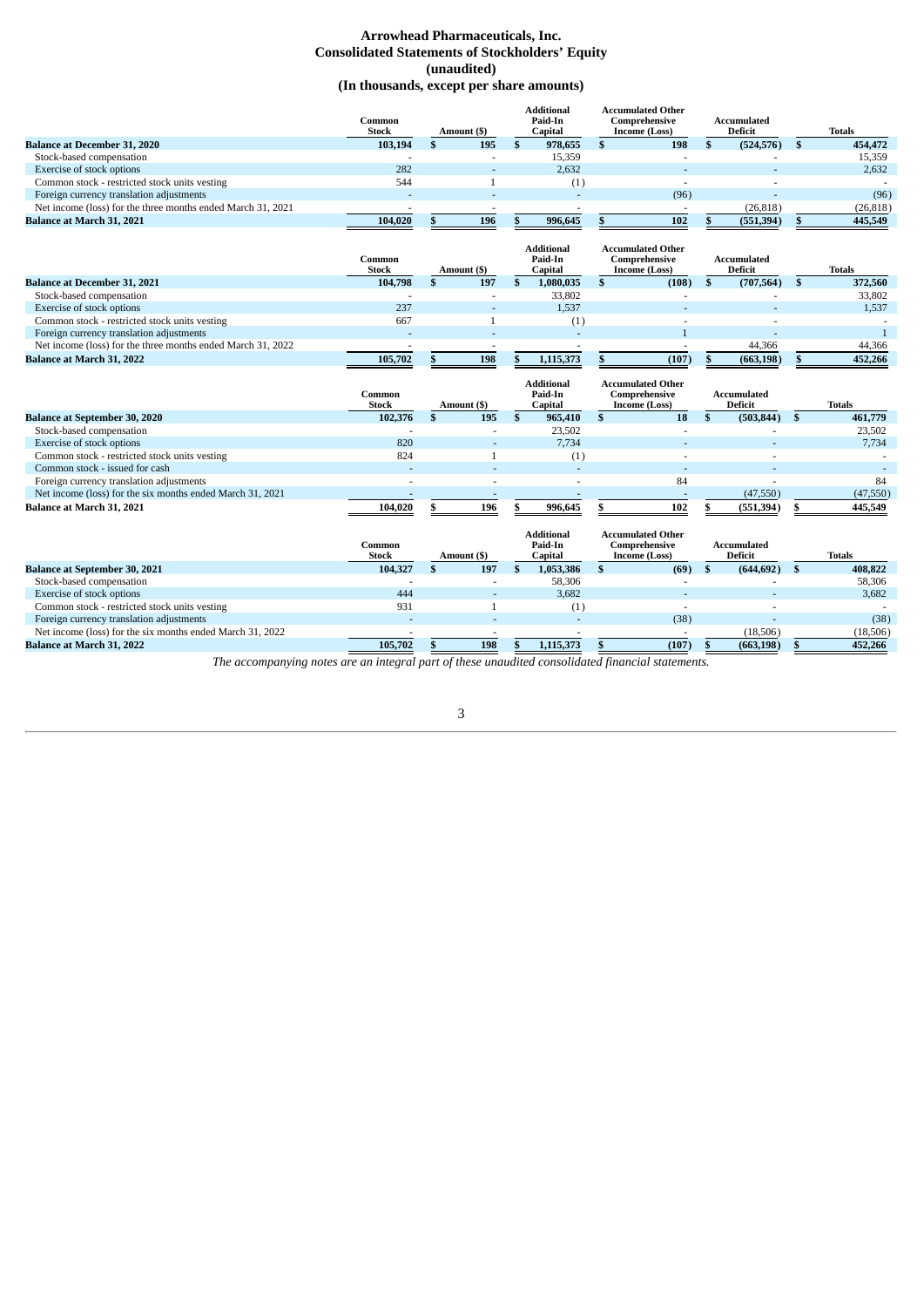# **Arrowhead Pharmaceuticals, Inc. Consolidated Statements of Cash Flows (unaudited) (In thousands, except per share amounts)**

<span id="page-5-0"></span>

|                                                     | Six Months Ended March 31, |    |           |  |  |  |
|-----------------------------------------------------|----------------------------|----|-----------|--|--|--|
|                                                     | 2022                       |    | 2021      |  |  |  |
| <b>CASH FLOWS FROM OPERATING ACTIVITIES:</b>        |                            |    |           |  |  |  |
| Net income (loss)                                   | \$<br>(18,506)             | \$ | (47, 550) |  |  |  |
| Stock-based compensation                            | 58,307                     |    | 23,502    |  |  |  |
| Depreciation and amortization                       | 5,167                      |    | 3,766     |  |  |  |
| Unrealized (gains) losses on marketable securities  | 4,153                      |    | (773)     |  |  |  |
| Amortization/(accretion) of note premiums/discounts | 329                        |    | 193       |  |  |  |
| Changes in operating assets and liabilities:        |                            |    |           |  |  |  |
| Accounts receivable                                 | 8,938                      |    | (109)     |  |  |  |
| Prepaid expenses and other current assets           | (7, 914)                   |    | (2,213)   |  |  |  |
| Deferred revenue                                    | (54, 926)                  |    | 247,118   |  |  |  |
| Accounts payable                                    | 1,146                      |    | (1,530)   |  |  |  |
| Accrued expenses                                    | 3,699                      |    | 2,271     |  |  |  |
| Other                                               | 990                        |    | 276       |  |  |  |
| NET CASH PROVIDED BY (USED IN) OPERATING ACTIVITIES | 1,383                      |    | 224,951   |  |  |  |
| CASH FLOWS FROM INVESTING ACTIVITIES:               |                            |    |           |  |  |  |
| Purchases of property and equipment                 | (10,530)                   |    | (11, 437) |  |  |  |
| Purchases of investments                            | (148, 391)                 |    | (40,000)  |  |  |  |
| Proceeds from sale of investments                   | 55,781                     |    | 47,545    |  |  |  |
| NET CASH PROVIDED BY (USED IN) INVESTING ACTIVITIES | (103, 140)                 |    | (3,892)   |  |  |  |
| CASH FLOWS FROM FINANCING ACTIVITIES:               |                            |    |           |  |  |  |
| Proceeds from the exercises of stock options        | 3,731                      |    | 7,735     |  |  |  |
| NET CASH PROVIDED BY FINANCING ACTIVITIES           | 3,731                      |    | 7,735     |  |  |  |
| NET INCREASE (DECREASE) IN CASH                     | (98,026)                   |    | 228,794   |  |  |  |
| CASH AND CASH EQUIVALENTS AT BEGINNING OF PERIOD    | 184,434                    |    | 143,583   |  |  |  |
| CASH AND CASH EQUIVALENTS AT END OF PERIOD          | \$<br>86,408               | \$ | 372,377   |  |  |  |

*The accompanying notes are an integral part of these unaudited consolidated financial statements.*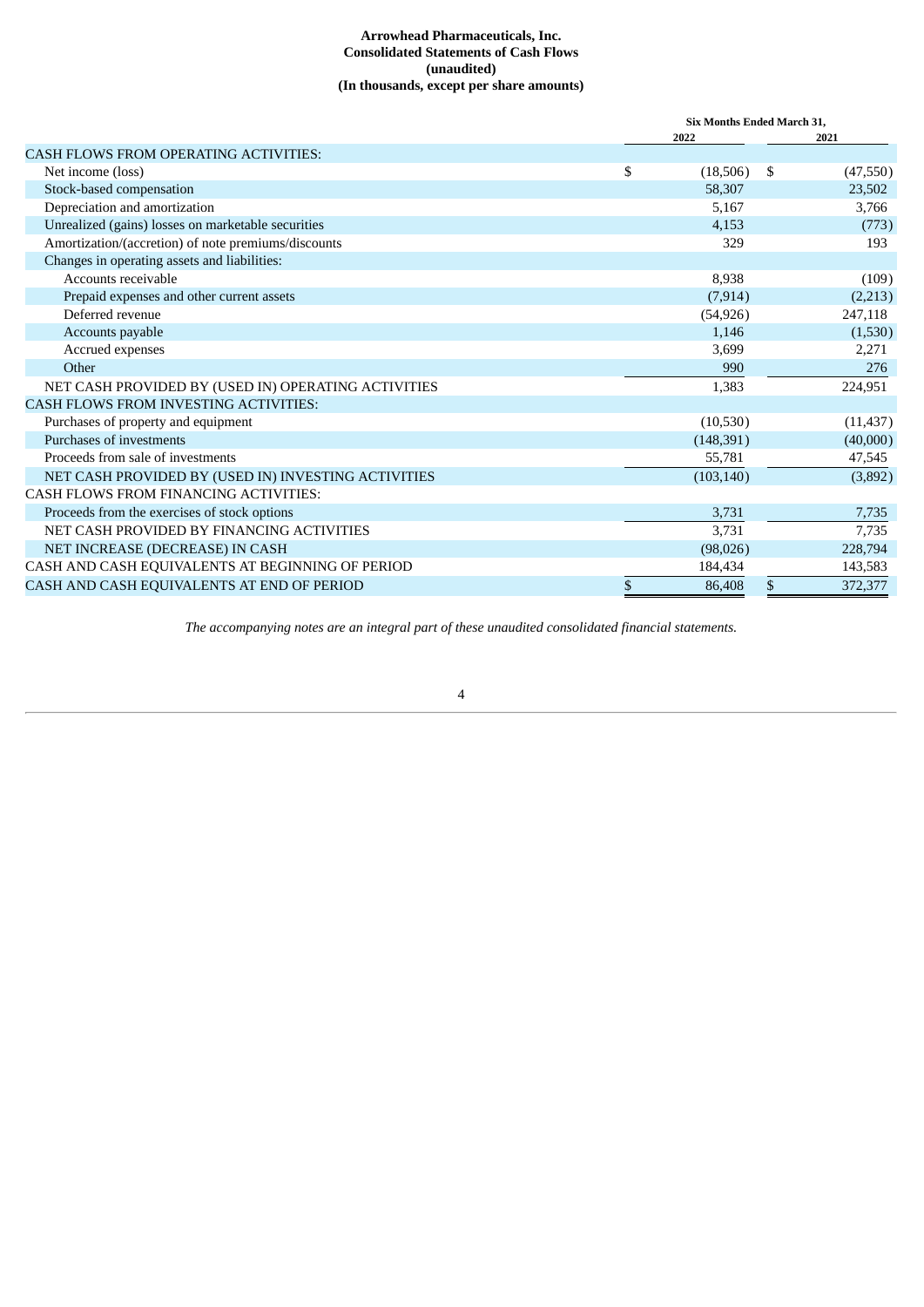### **Arrowhead Pharmaceuticals, Inc. Notes to Consolidated Financial Statements (unaudited)**

<span id="page-6-0"></span>Unless otherwise noted, (1) the term "Arrowhead" refers to Arrowhead Pharmaceuticals, Inc., a Delaware corporation and its Subsidiaries, (2) the terms "Company," "we," "us," and "our," refer to the ongoing business operations of Arrowhead and its Subsidiaries, whether conducted through Arrowhead or a subsidiary of Arrowhead, (3) the term "Subsidiaries" refers to Arrowhead Madison Inc. ("Arrowhead Madison") and Arrowhead Australia Pty Ltd ("Arrowhead Australia"), (4) the term "Common Stock" refers to Arrowhead's Common Stock, par value \$0.001 per share, (5) the term "Preferred Stock" refers to Arrowhead's Preferred Stock, par value \$0.001 per share, and (6) the term "Stockholder(s)" refers to the holders of *Arrowhead's Common Stock.*

### **NOTE 1.** *ORGANIZATION AND SIGNIFICANT ACCOUNTING POLICIES*

#### *Nature of Business and Recent Developments*

Arrowhead Pharmaceuticals, Inc. develops medicines that treat intractable diseases by silencing the genes that cause them. Using a broad portfolio of RNA chemistries and efficient modes of delivery, Arrowhead therapies trigger the RNA interference mechanism to induce rapid, deep and durable knockdown of target genes. RNA interference ("RNAi") is a mechanism present in living cells that inhibits the expression of a specific gene, thereby affecting the production of a specific protein. Arrowhead's RNAi-based therapeutics leverage this natural pathway of gene silencing. The Company's pipeline includes ARO-APOC3 for hypertriglyceridemia, ARO-ANG3 for dyslipidemia, ARO-ENaC2 for cystic fibrosis, ARO-DUX4 for facioscapulohumeral muscular dystrophy, ARO-COV for the coronavirus that causes COVID-19 and other possible future pulmonary-borne pathogens, ARO-C3 for complement mediated diseases and ARO-RAGE and ARO-MUC5AC for various muco-obstructive or inflammatory pulmonary conditions. ARO-HSD for liver disease was out-licensed to Glaxosmithkline Intellectual Property (No. 3) Limited ("GSK") in November 2021. ARO-XDH is being developed for uncontrolled gout under a collaboration agreement with Horizon Therapeutics Ireland DAC ("Horizon"). JNJ-75220795 (ARO-JNJ1) is being developed by Janssen as a potential treatment for patients with non-alcoholic steatohepatitis (NASH). ARO-AAT for liver disease associated with alpha-1 antitrypsin deficiency ("AATD") was out-licensed to Takeda Pharmaceuticals U.S.A., Inc. ("Takeda") in October 2020. JNJ-3989 (formerly referred to as ARO-HBV) for chronic hepatitis B virus was out-licensed to Janssen in October 2018. Olpasiran (formerly referred to as AMG 890 or ARO-LPA) for cardiovascular disease was out-licensed to Amgen Inc. ("Amgen") in 2016. While the Company believes that initial ARO-HIF2 Phase 1 clinical data provides proof of concept for the ability to deliver siRNA to RCC tumors, the Company has decided not to pursue further clinical development of ARO-HIF2 based on a number of factors including the evolving competitive landscape for HIF2 inhibitors.

Arrowhead operates lab facilities in Madison, Wisconsin and San Diego, California, where the Company's research and development activities, including the development of RNAi therapeutics, take place. The Company's principal executive offices are located in Pasadena, California.

During the first half of fiscal 2022, the Company continued to develop and advance its pipeline and partnered candidates and expanded its facilities to support the Company's growing pipeline. Several key recent developments include:

- i) dosed the first patients in its PALISADE study, a phase 3 clinical study to evaluate the safety and efficacy of ARO-APOC3 in adults with familial chylomicronemia syndrome (FCS);
- ii) entered into an exclusive license agreement with GSK for ARO-HSD;
- iii) Janssen presented clinical data from REEF-1, a Phase 2b study of different combination regimens, including JNJ-73763989 (JNJ-3989), formerly called ARO-HBV, and/or JNJ-56136379 (JNJ-6379), and a nucleos(t)ide analog (NA) for the treatment of chronic hepatitis B virus infection (CHB);
- iv) filed for regulatory clearance to begin a Phase 1/2a study of ARO-C3 and subsequently dosed the first subjects in AROC3-1001, a Phase 1/2 clinical study of ARO-C3, the Company's investigational RNA interference (RNAi) therapeutic designed to reduce production of complement component 3 (C3) as a potential therapy for various complement mediated diseases;
- v) presented additional interim clinical data from AROHSD1001, AROAAT2002, and AROAPOC31001;
- vi) completed the purchase of 13 acres of land in the Verona Technology Park in Verona, Wisconsin, which is planned to be the site of an approximately 140,000 square foot drug manufacturing facility and an approximately 115,000 square foot laboratory and office facility and entered into a lease agreement for a new 144,000 square foot laboratory and office facility in San Diego, California. Both facilities will provide additional space to support the Company's continued growth;

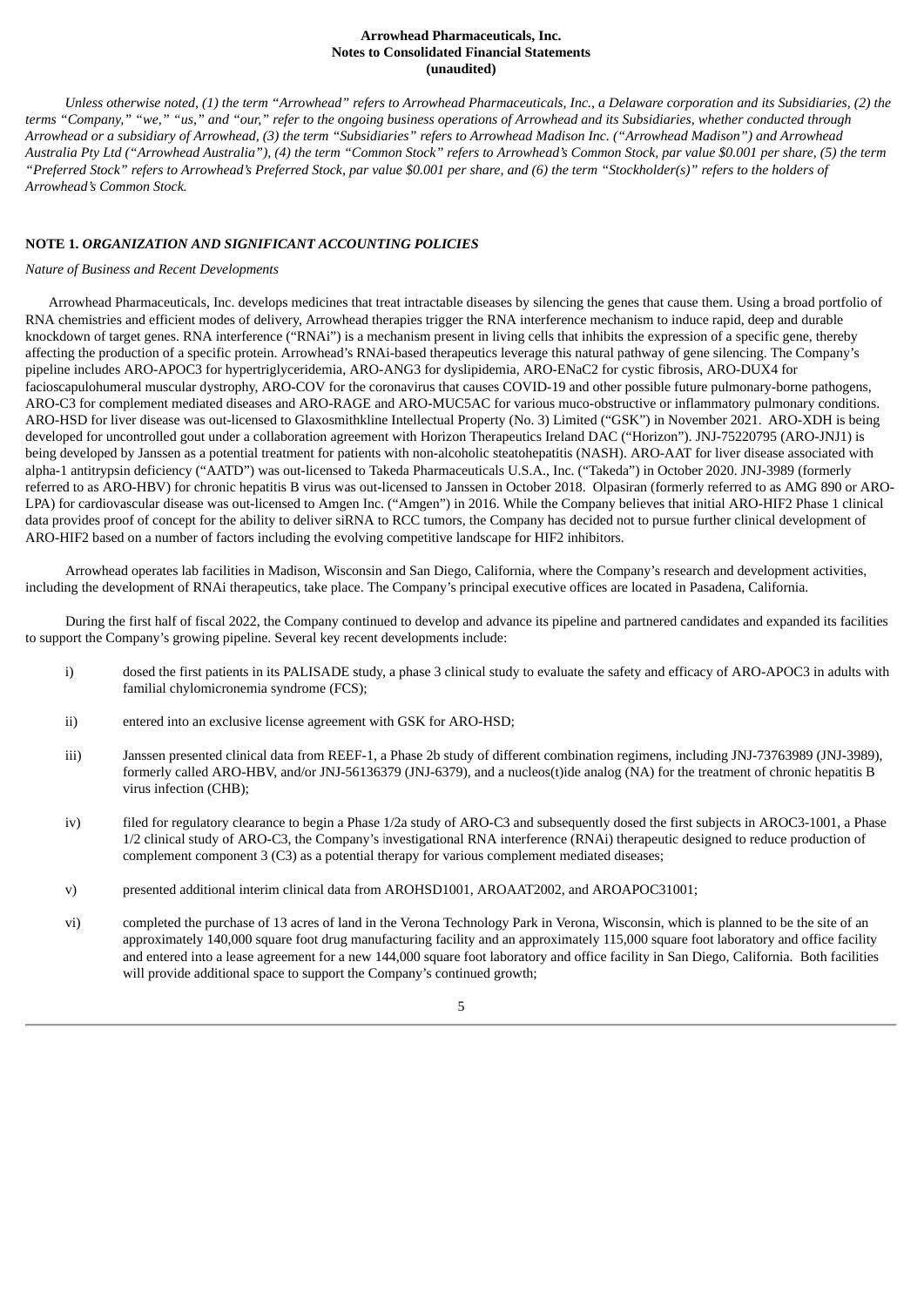- vii) completed enrollment in Phase 2b ARCHES-2 study of investigational ARO-ANG3 for patients with mixed dyslipidemia;
- viii) filed for regulatory clearance to initiate Phase 1/2a study of ARO-RAGE for treatment of Asthma;
- ix) filed for regulatory clearance to initiate Phase 1/2a study of ARO-MUC5AC for treatment of muco-obstructive lung disease;
- x) initiated and dosed the first patients in the Phase 2 GATEWAY clinical study of investigational ARO-ANG3 for the treatment of patients with homozygous familial hypercholersterolemia;
- xi) decided not to pursue further clinical development of ARO-HIF2 based on a number of factors including the evolving competitive landscape for HIF2 inhibitors.

The Company is actively monitoring the ongoing COVID-19 pandemic. The financial results for the three and six months ended March 31, 2022 were not significantly impacted by COVID-19. Operationally, the Company has experienced delays in its earlier stage programs due to a shortage in non-human primates, which are critical to the Company's preclinical programs. Additionally, the Company has experienced delays in enrollment in its clinical trials. The Company's operations at its research and development facilities in Madison, Wisconsin and San Diego, California, and its corporate headquarters in Pasadena, California have continued with limited impact, other than for enhanced safety measures, including work from home policies and intermittent lab supply shortages. However, the Company cannot predict the impact the progression of COVID-19 will have on future financial and operational results due to a variety of factors, including the ability of the Company's clinical sites to continue to enroll subjects, the ability of the Company's suppliers to continue to operate, the continued good health and safety of the Company's employees and the length and severity of the COVID-19 pandemic.

#### *Liquidity*

The Consolidated Financial Statements have been prepared in conformity with the accounting principles generally accepted in the United States of America ("GAAP"), which contemplate the continuation of the Company as a going concern. Historically, the Company's primary sources of financing have been through the sale of its securities and revenue from its licensing and collaboration agreements. Research and development activities have required significant capital investment since the Company's inception and are expected to continue to require significant cash expenditure in the future, particularly as the Company's pipeline of drug candidates and its headcount have both expanded significantly. Additionally, significant capital investment will be required as the Company's pipeline matures into later stage clinical trials, as well as with the Company's plans to increase its internal manufacturing capabilities, as well as expand its footprint in Verona, Wisconsin and San Diego, California.

At March 31, 2022, the Company had \$86.4 million in cash and cash equivalents (including \$7.9 million in restricted cash), \$192.9 million in shortterm investments, \$122.6 million in marketable securities and \$201.6 million in long-term investments to fund operations. During the six months ended March 31, 2022, the Company's cash and investments balance decreased by \$9.9 million, which was primarily due to cash being used to fund the Company's operations, partially offset by the \$120.0 million upfront payment received from GSK.

In total, the Company remains eligible for \$4.9 billion in developmental, regulatory and sales milestones and various royalties on net sales from its licensing and collaboration agreements. The revenue recognition for these collaboration agreements is discussed further in Note 2 below.

#### *Summary of Significant Accounting Policies*

There have been no changes to the significant accounting policies disclosed in the Company's most recent Annual Report on Form 10-K.

#### *Recent Accounting Pronouncements*

There have been no recent accounting pronouncements that have significantly impacted this Quarterly Report on Form 10-Q, beyond those disclosed in the Company's most recent Annual Report on Form 10-K.

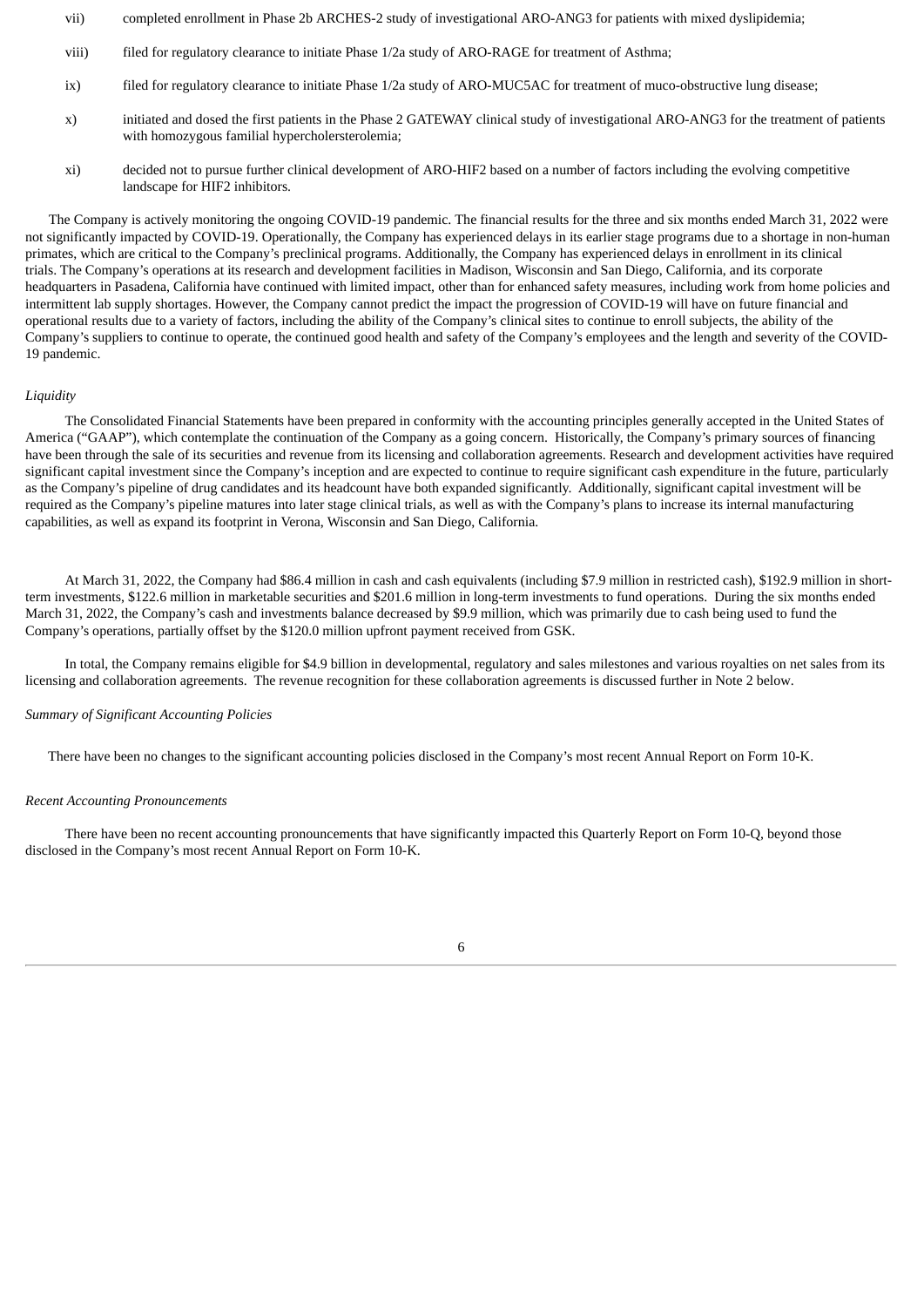## **NOTE 2.** *COLLABORATION AND LICENSE AGREEMENTS*

#### *Amgen Inc.*

On September 28, 2016, the Company entered into two collaboration and license agreements and a common stock purchase agreement with Amgen. Under the Second Collaboration and License Agreement (the "Olpasiran Agreement"), Amgen has received a worldwide, exclusive license to Arrowhead's novel RNAi Olpasiran (previously referred to as AMG 890 or ARO-LPA) program. These RNAi molecules are designed to reduce elevated lipoprotein(a), which is a genetically validated, independent risk factor for atherosclerotic cardiovascular disease. Under the prior collaboration and license agreement (the "First Collaboration and License Agreement" or the "ARO-AMG1 Agreement"), Amgen received an option to a worldwide, exclusive license for ARO-AMG1, an RNAi therapy for an undisclosed genetically validated cardiovascular target. Under both agreements, Amgen is wholly responsible for clinical development and commercialization. Under the terms of the agreements taken together, the Company has received \$35.0 million in upfront payments, \$21.5 million in the form of an equity investment by Amgen in the Company's Common Stock, and \$30.0 million in milestone payments, and may receive up to an additional \$400.0 million in remaining development, regulatory and sales milestone payments. The Company is further eligible to receive up to low double-digit royalties for sales of products under the Olpasiran Agreement. In July 2019, Amgen informed the Company that it would not be exercising its option for an exclusive license for ARO-AMG1, and as such, there will be no further milestone or royalty payments under the ARO-AMG1 Agreement.

The Company has evaluated these agreements in accordance with FASB Topics 808 – Collaboration Arrangements and 606 - Revenue for Contracts from Customers. The Company has substantially completed its performance obligations under the Olpasiran Agreement and the ARO-AMG1 Agreement. Future milestones and royalties achieved will be recognized in their entirety when earned. In July 2020, Amgen initiated a Phase 2 clinical study of Olpasiran, which resulted in a \$20.0 million milestone payment to the Company. During the three and six months ended March 31, 2022 and 2021, the Company recognized \$0 and \$0 of revenue associated with its agreement with Amgen, respectively. As of March 31, 2022, there were \$0 in contract assets recorded as accounts receivable and \$0 contract liabilities recorded as current deferred revenue on the Company's Consolidated Balance Sheets.

#### *Janssen Pharmaceuticals, Inc.*

On October 3, 2018, the Company entered into a License Agreement (the "Janssen License Agreement") and a Research Collaboration and Option Agreement (the "Janssen Collaboration Agreement") with Janssen, part of the Janssen Pharmaceutical Companies of Johnson & Johnson. The Company also entered into a stock purchase agreement with JJDC ("JJDC Stock Purchase Agreement"). Under the Janssen License Agreement, Janssen has received a worldwide, exclusive license to the Company's JNJ-3989 (ARO-HBV) program, the Company's third-generation subcutaneously administered RNAi therapeutic candidate being developed as a potential therapy for patients with chronic hepatitis B virus infection. Beyond the Company's Phase 1/2 study of JNJ-3989 (ARO-HBV), which the Company was responsible for completing, Janssen is wholly responsible for clinical development and commercialization of JNJ-3989. Under the Janssen Collaboration Agreement, Janssen was able to select three new targets against which Arrowhead would develop clinical candidates. These candidates were subject to certain restrictions and do not include candidates that already were in the Company's pipeline. The Company was obligated to perform discovery, optimization and preclinical research and development, entirely funded by Janssen, which on its own or in combination with Janssen development work, would have been sufficient to allow the filing of a U.S. Investigational New Drug Application or equivalent, at which time Janssen would have the option to take an exclusive license. If the option was exercised, Janssen would have been wholly responsible for clinical development and commercialization of each optioned candidate. Under the terms of the agreements taken together, the Company has received \$175.0 million as an upfront payment, \$75.0 million in the form of an equity investment by JJDC in Arrowhead Common Stock under the JJDC Stock Purchase Agreement, and milestone and option payments totaling \$73.0 million, and the Company may receive up to \$1.6 billion in development and sales milestones payments for the Janssen License Agreement, and up to \$0.6 billion in development and sales milestone payments for the remaining target covered under the Janssen Collaboration Agreement. The Company is further eligible to receive tiered royalties on product sales up to mid-teens under the Janssen License Agreement and up to low teens under the Janssen Collaboration Agreement. During the three months ended March 31, 2022, Janssen's option period expired unexercised for two of the three candidates (ARO-JNJ2 and ARO-JNJ3) under the Janssen Collaboration Agreement.

The Company has evaluated these agreements in accordance with FASB Topics 808 – Collaboration Arrangements and 606 - Revenue for Contracts from Customers. At the inception of these agreements, the Company identified one distinct performance obligation. Regarding the Janssen License Agreement, the Company determined that the key deliverables included the license and certain R&D services including the Company's responsibility to complete the Phase 1/2 study of JNJ-3989 (ARO-HBV) and the Company's responsibility to ensure certain manufacturing of JNJ-3989 (ARO-HBV) drug product is completed and delivered to Janssen (the "Janssen R&D Services"). Due to the specialized and unique nature of these Janssen R&D Services and their direct relationship with the license, the Company determined that these deliverables represent one distinct bundle and, thus, one performance obligation. The Company also determined that Janssen's option to require the Company to develop up to three new targets is not a material right and, thus, not a performance obligation at the onset of the agreement. The consideration for this option is accounted for separately.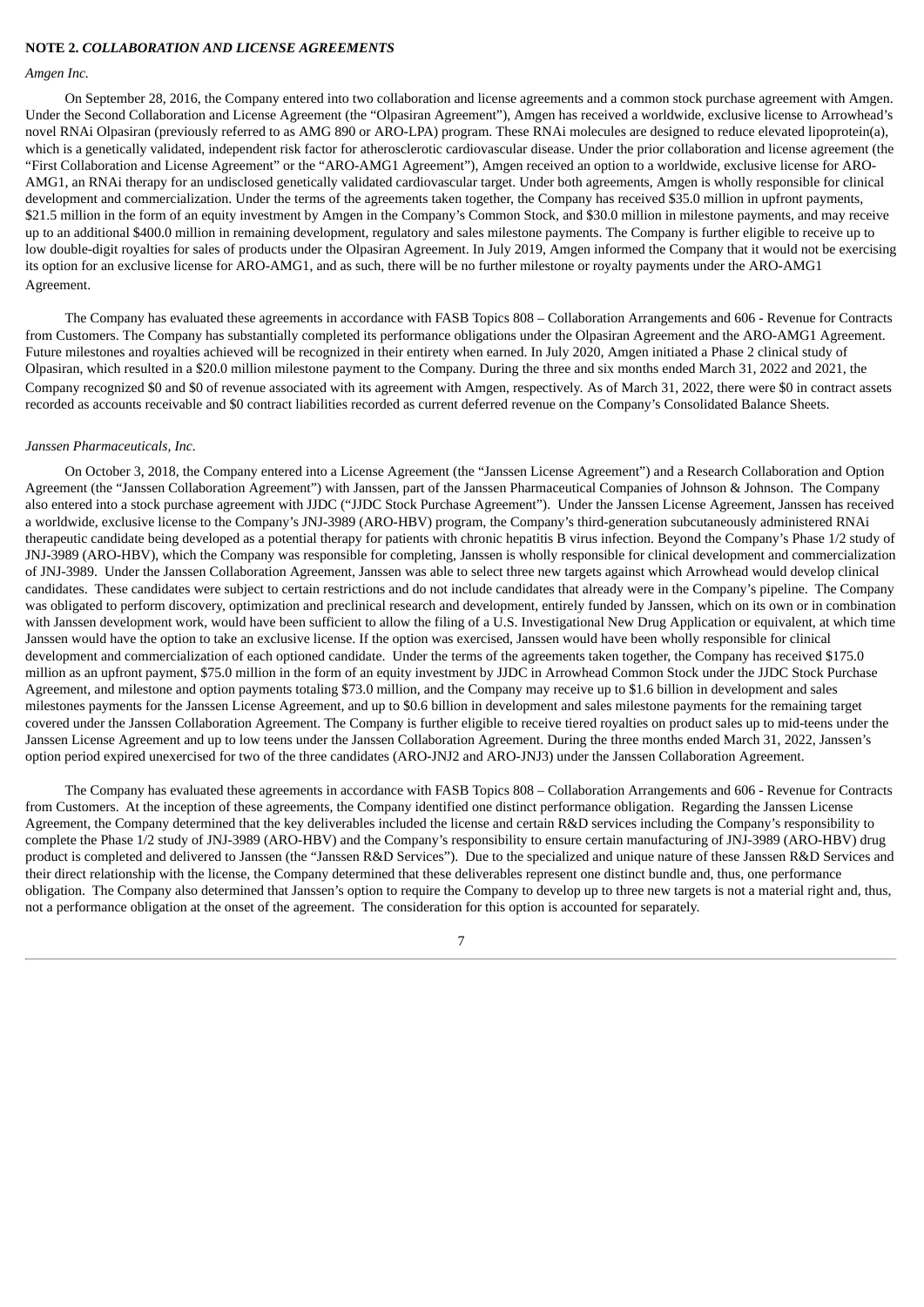The Company determined the transaction price totaled approximately \$252.7 million, which includes the upfront payment, the premium paid by JJDC for its equity investment in the Company, two \$25.0 million milestone payments related to JNJ-3989 (ARO-HBV), and estimated payments for reimbursable Janssen R&D Services to be performed. The Company has allocated the total \$252.7 million initial transaction price to its one distinct performance obligation for the JNJ-3989 (ARO-HBV) license and the associated Janssen R&D Services. The Company has recognized this transaction price in its entirety as of September 30, 2021, as its performance obligations were substantially completed. Future milestones and royalties achieved will be recognized in their entirety when earned. During the three months ended March 31, 2022 and 2021, the Company recognized approximately \$0 and \$7.5 million of revenue associated with this performance obligation, respectively. During the six months ended March 31, 2022 and 2021, the Company recognized approximately \$0 and \$20.2 million of revenue associated with this performance obligation, respectively. As of March 31, 2022, there were \$0 in contract assets recorded as accounts receivable, and \$0 of contract liabilities recorded as current deferred revenue on the Company's Consolidated Balance Sheets.

The Company has conducted its discovery, optimization and preclinical research and development of JNJ-75220795 (ARO-JNJ1), ARO-JNJ2, and ARO-JNJ3 under the Janssen Collaboration Agreement. All costs and labor hours spent by the Company have been entirely funded by Janssen. During the three months ended March 31, 2022, Janssen's option period expired unexercised for two of the three candidates (ARO-JNJ2 and ARO-JNJ3) under the Janssen Collaboration Agreement. During the three months ended March 31, 2022 and 2021, the Company recognized \$0.1 million and \$0.1 million of revenue associated with these efforts, respectively. During the six months ended March 31, 2022 and 2021, the Company recognized \$0.1 million and \$0.3 million of revenue associated with these efforts, respectively. As of March 31, 2022, there were \$0.1 million of contract assets recorded as accounts receivable and \$0 of contract liabilities recorded as current deferred revenue on the Company's Consolidated Balance Sheets.

### *Takeda Pharmaceuticals U.S.A., Inc.*

On October 7, 2020, the Company entered into an Exclusive License and Co-funding agreement (the "Takeda License Agreement") with Takeda. Under the Takeda License Agreement, Takeda and the Company will co-develop the Company's ARO-AAT program, the Company's secondgeneration subcutaneously administered RNAi therapeutic candidate being developed as a treatment for liver disease associated with alpha-1 antitrypsin deficiency. Within the United States, ARO-AAT, if approved, will be co-commercialized under a 50/50 profit sharing structure. Outside the United States, Takeda will lead the global commercialization strategy and will receive an exclusive license to commercialize ARO-AAT, while the Company will be eligible to receive tiered royalties of 20% to 25% on net sales. In January 2021, the Company received \$300.0 million as an upfront payment and is eligible to receive potential development, regulatory and commercial milestones of up to \$740.0 million.

The Company has evaluated the Takeda License Agreement in accordance with FASB Topics 808 – Collaborative Arrangements and 606 - Revenue for Contracts from Customers. At the inception of the Takeda License Agreement, the Company identified one distinct performance obligation. The Company determined that the key deliverables included the license and certain R&D services including the Company's responsibilities to complete the initial portion of the SEQUOIA study, to complete the ongoing Phase 2 AROAAT2002 study and to ensure certain manufacturing of ARO-AAT drug product is completed and delivered to Takeda (the "Takeda R&D Services"). Due to the specialized and unique nature of these Takeda R&D Services and their direct relationship with the license, the Company determined that these deliverables represent one distinct bundle and, thus, one performance obligation. Beyond the Takeda R&D Services, which are the responsibility of the Company, Takeda will be responsible for managing future clinical development and commercialization outside the United States. Within the United States, the Company will also participate in co-development and cocommercialization efforts and will co-fund these efforts with Takeda as part of the 50/50 profit sharing structure within the United States. The Company considers the collaborative activities, including the co-development and co-commercialization, to be a separate unit of account within Topic 808, and as such, these co-funding amounts will be recorded as Research and Development Expenses or General and Administrative Expenses, as appropriate.

The Company determined the initial transaction price totaled \$300.0 million, which includes the upfront payment. The Company has excluded any future milestones or royalties from this transaction price to date. The Company has allocated the total \$300.0 million initial transaction price to its one distinct performance obligation for the ARO-AAT license and the associated Takeda R&D Services. Revenue will be recognized using a proportional performance method (based on actual patient visits completed versus total estimated visits completed for the ongoing SEQUOIA and AROAAT2002 clinical studies). Revenue for the three months ended March 31, 2022 and 2021 was \$20.8 million and \$25.4 million, respectively. Revenue for the six months ended March 31, 2022 and 2021 was \$41.6 million and \$33.6 million, respectively. As of March 31, 2022, there were \$0 in contract assets recorded as accounts receivable, \$77.9 million in contract liabilities recorded as deferred revenue and \$89.8 million in contract liabilities recorded as deferred revenue, net of the current portion, and \$5.0 million in contract liabilities recorded as accrued expenses. The \$5.0 million in accrued expenses was primarily driven by co-development and co-commercialization activities.

#### *Horizon Therapeutics Ireland DAC*

On June 18, 2021, the Company entered into the Horizon License Agreement with Horizon. Under the Horizon License Agreement, Horizon received a worldwide exclusive license for ARO-XDH, a previously undisclosed discovery-stage investigational RNAi therapeutic being developed by the Company as a potential treatment for people with uncontrolled gout. The Company will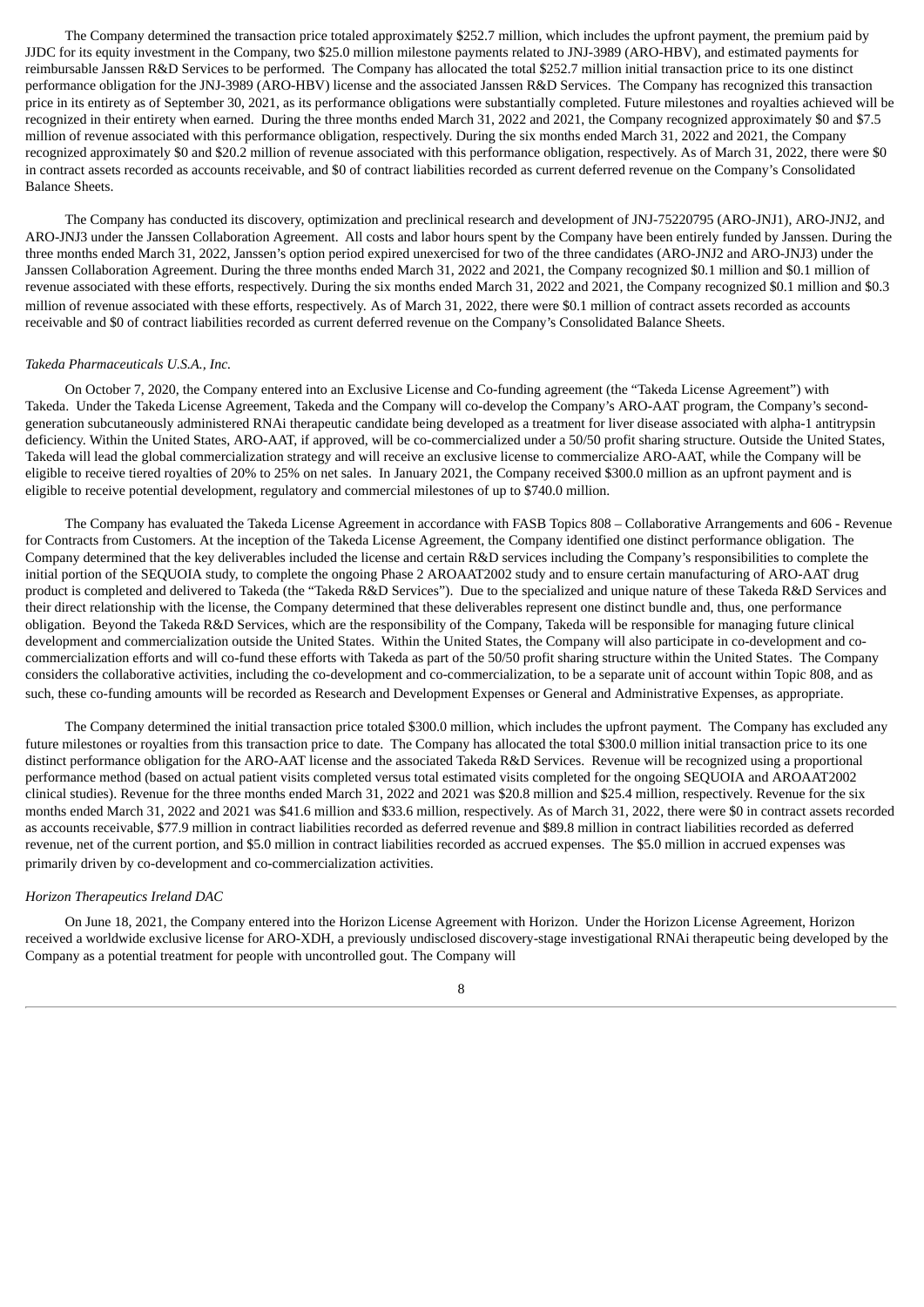conduct all activities through the preclinical stages of development of ARO-XDH, and Horizon will be wholly responsible for clinical development and commercialization of ARO-XDH. In July 2021, the Company received \$40 million as an upfront payment and is eligible to receive up to \$660 million in potential development, regulatory and sales milestones. The Company is also eligible to receive royalties in the low- to mid-teens range on net product sales.

The Company has evaluated the Horizon License Agreement in accordance with FASB Topics 808 – Collaborative Arrangements and 606 - Revenue for Contracts from Customers. At the inception of the Horizon License Agreement, the Company identified one distinct performance obligation. The Company determined that the key deliverables included the license and certain R&D services, including the Company's responsibilities to conduct all activities through the preclinical stages of development of ARO-XDH (the "Horizon R&D Services"). Due to the specialized and unique nature of these Horizon R&D Services and their direct relationship with the license, the Company determined that these deliverables represented one distinct bundle and, thus, one performance obligation. Beyond the Horizon R&D Services, which are the responsibility of the Company, Horizon will be responsible for managing future clinical development and commercialization of ARO-XDH.

The Company determined the initial transaction price totaled \$40.0 million, including the upfront payment. The Company has excluded any future estimated milestones or royalties, from this transaction price to date. The Company will allocate the total \$40.0 million initial transaction price to its one distinct performance obligation for the ARO-XDH license and the associated Horizon R&D Services. Revenue will be recognized on a straight-line basis over the estimated timeframe for completing the Horizon R&D Services. The Company determined that the straight-line basis was appropriate as its efforts will be expended evenly over the course of completing its performance obligation. Revenue for the three months ended March 31, 2022 and 2021 was \$6.7 million and \$0, respectively. Revenue for the six months ended March 31, 2022 and 2021 was \$13.3 million and \$0, respectively. As of March 31, 2022, there were \$0 million in contract assets recorded as accounts receivable, \$20.0 million in contract liabilities recorded as deferred revenue.

The Company has manufactured ARO-XDH material for Horizon in furtherance of the research plan entered into pursuant to the Horizon License Agreement, for which the Company has been reimbursed for its costs. During the three and six months ended March 31, 2022 and 2021, the Company recognized \$1.3 million and \$0 with these efforts, respectively. As of March 31, 2022, there were \$1.3 million of contract assets recorded as accounts receivable and \$0 of contract liabilities recorded as current deferred revenue on the Company's Consolidated Balance Sheets.

#### *Glaxosmithkline Intellectual Property (No. 3) Limited*

On November 22, 2021, the Company entered into an Exclusive License Agreement (the "GSK License Agreement") with GSK. Under the GSK License Agreement, GSK has received an exclusive license for ARO-HSD, the Company's investigational RNAi therapeutic being developed as a treatment for patients with alcohol-related and nonalcohol related liver diseases, such as nonalcoholic steatohepatitis (NASH). The exclusive license is worldwide with the exception of greater China, for which the Company retained rights to develop and commercialize. Beyond the Company's Phase 1/2 study of (ARO-HSD), which the Company is responsible for completing, GSK is wholly responsible for clinical development and commercialization of ARO-HSD in its territory. Under the terms of the agreement, the Company has received an upfront payment of \$120 million and is eligible for additional payments of \$30 million at the start of Phase 2 and \$100 million upon achieving a successful Phase 2 trial readout and the first patient dosed in a Phase 3 trial. Furthermore, should the Phase 3 trial read out positively, and the potential new medicine receives regulatory approval in major markets, the deal provides for commercial milestone payments to the Company of up to \$190 million at first commercial sale, and up to \$590 million in sales-related milestone payments. The Company is further eligible to receive tiered royalties on net product sales in a range of mid-teens to twenty percent.

The Company has evaluated the GSK License Agreement in accordance with FASB Topics 808 – Collaborative Arrangements and 606 - Revenue for Contracts from Customers. At the inception of the GSK License Agreement, the Company identified one distinct performance obligation. The Company determined that the key deliverables included the license and certain R&D services, including the Company's responsibility to complete the Phase 1/2 study, (the "GSK R&D Services"). Due to the specialized and unique nature of these GSK R&D Services and their direct relationship with the license, the Company determined that these deliverables represented one distinct bundle and, thus, one performance obligation. Beyond the GSK R&D Services, which are the responsibility of the Company, GSK will be responsible for managing future clinical development and commercialization in its territory.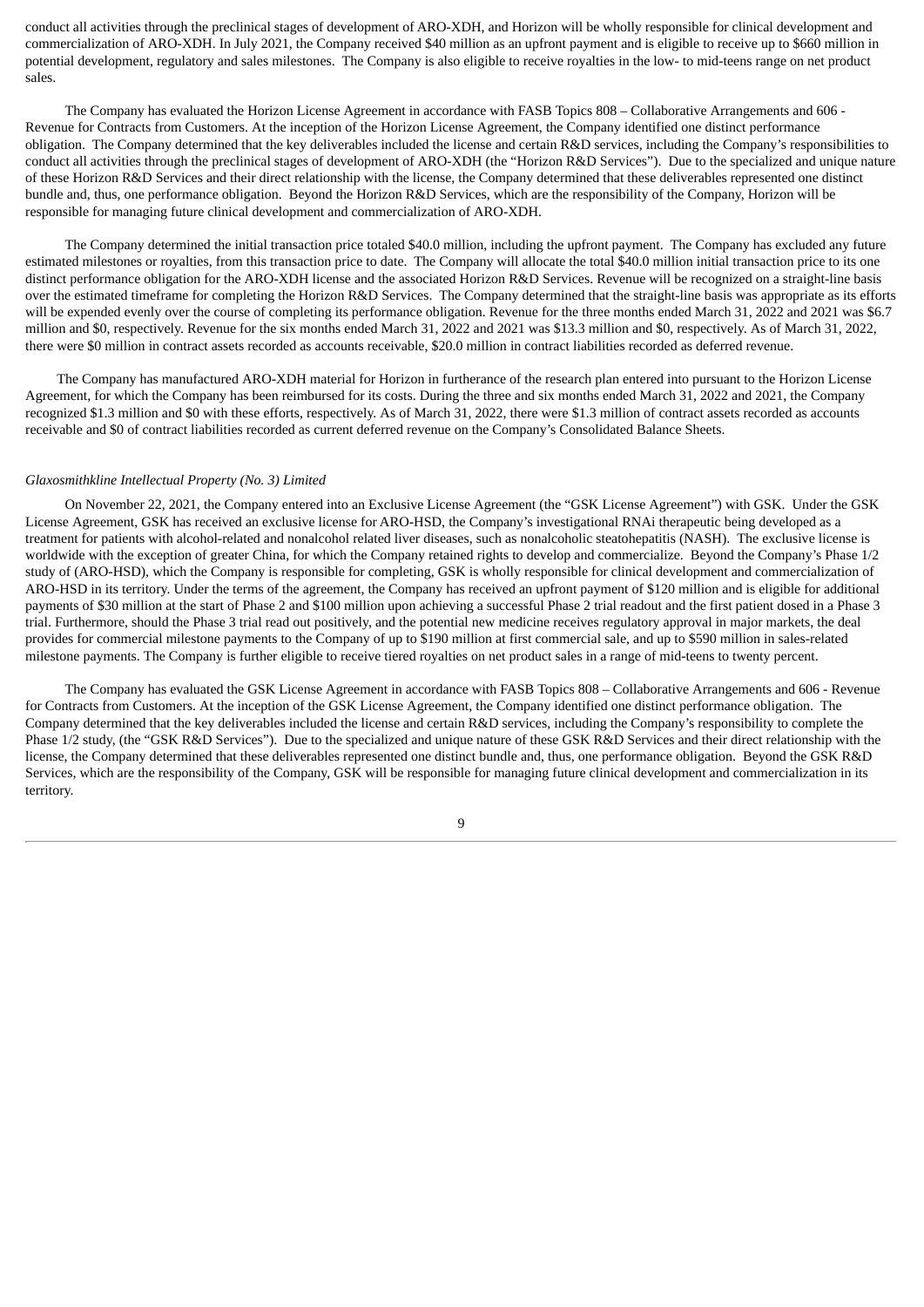The Company determined the initial transaction price totaled \$120.0 million, including the upfront payment. The \$120.0 million upfront payment was collected in January 2022. The Company has excluded any future estimated milestones or royalties from this transaction price to date. The Company has allocated the total \$120.0 million initial transaction price to its one distinct performance obligation for the ARO-HSD license and the associated GSK R&D Services. As the Company has completed its performance obligation related to this agreement, the upfront payment of \$120.0 million will be fully recognized as of the three and six months ended March 31, 2022. Revenue for the three and six months ended March 31, 2022 and 2021 was \$120.0 million and \$0, respectively. As of March 31, 2022, there were \$0 in contract assets recorded as accounts receivable, \$0 in contract liabilities recorded as deferred revenue.

### **NOTE 3.** *PROPERTY AND EQUIPMENT*

The following table summarizes the Company's major classes of property and equipment:

|                                                     |   | <b>March 31, 2022</b> |  | <b>September 30, 2021</b> |  |  |  |  |  |
|-----------------------------------------------------|---|-----------------------|--|---------------------------|--|--|--|--|--|
|                                                     |   | (In thousands)        |  |                           |  |  |  |  |  |
| Computers, software, office equipment and furniture | S | 2,272                 |  | 2,170                     |  |  |  |  |  |
| Research equipment                                  |   | 28,370                |  | 27,500                    |  |  |  |  |  |
| Leasehold improvements                              |   | 42,017                |  | 41,524                    |  |  |  |  |  |
| <b>Construction in Progress</b>                     |   | 6.414                 |  | 345                       |  |  |  |  |  |
| Land                                                |   | 2,996                 |  |                           |  |  |  |  |  |
| Total gross fixed assets                            |   | 82,069                |  | 71,539                    |  |  |  |  |  |
| Less: Accumulated depreciation and amortization     |   | (27, 181)             |  | (22, 864)                 |  |  |  |  |  |
| Property and equipment, net                         |   | 54,888                |  | 48,675                    |  |  |  |  |  |

Depreciation and amortization expense for property and equipment for the three months ended March 31, 2022 and 2021 was \$2.2 million and \$1.5 million, respectively. Depreciation and amortization expense for property and equipment for the six months ended March 31, 2022 and 2021 was \$4.3 million and \$2.9 million, respectively. Construction in Progress relates to the Company's Verona and San Diego research facilities. Land relates to the Company's Verona, Wisconsin research facility.

### **NOTE 4.** *INVESTMENTS*

Investments at March 31, 2022 primarily consisted of corporate bonds that have maturities of less than 36 months, a certificate of deposit and marketable equity securities. The Company's corporate bonds consist of both short-term and long-term bonds and are classified as "held-to-maturity" on the Company's Consolidated Balance Sheets. The Company's certificate of deposit matures in less than 12 months and is classified as "held-to-maturity" on the Company's Consolidated Balance Sheet, or classified as cash and cash equivalents if the corporate bonds are purchased 90 days or less from maturity. The Company's marketable equity securities consist of mutual funds that primarily invest in U.S. government bonds, U.S. government agency bonds, corporate bonds and other asset-backed debt securities. Dividends from these funds are automatically re-invested. The Company may also invest excess cash balances in money market accounts, government-sponsored enterprise securities, and/or commercial paper. These securities are classified as cash and cash equivalents on the Company's Consolidated Balance Sheet. The Company accounts for its held to maturity investments in accordance with FASB ASC 320, Investments – Debt and Equity Securities and its marketable equity securities in accordance with ASC 321, Investments – Equity Securities. We did not record any impairment charges related to our marketable debt securities during the three and six months ended March 31, 2022.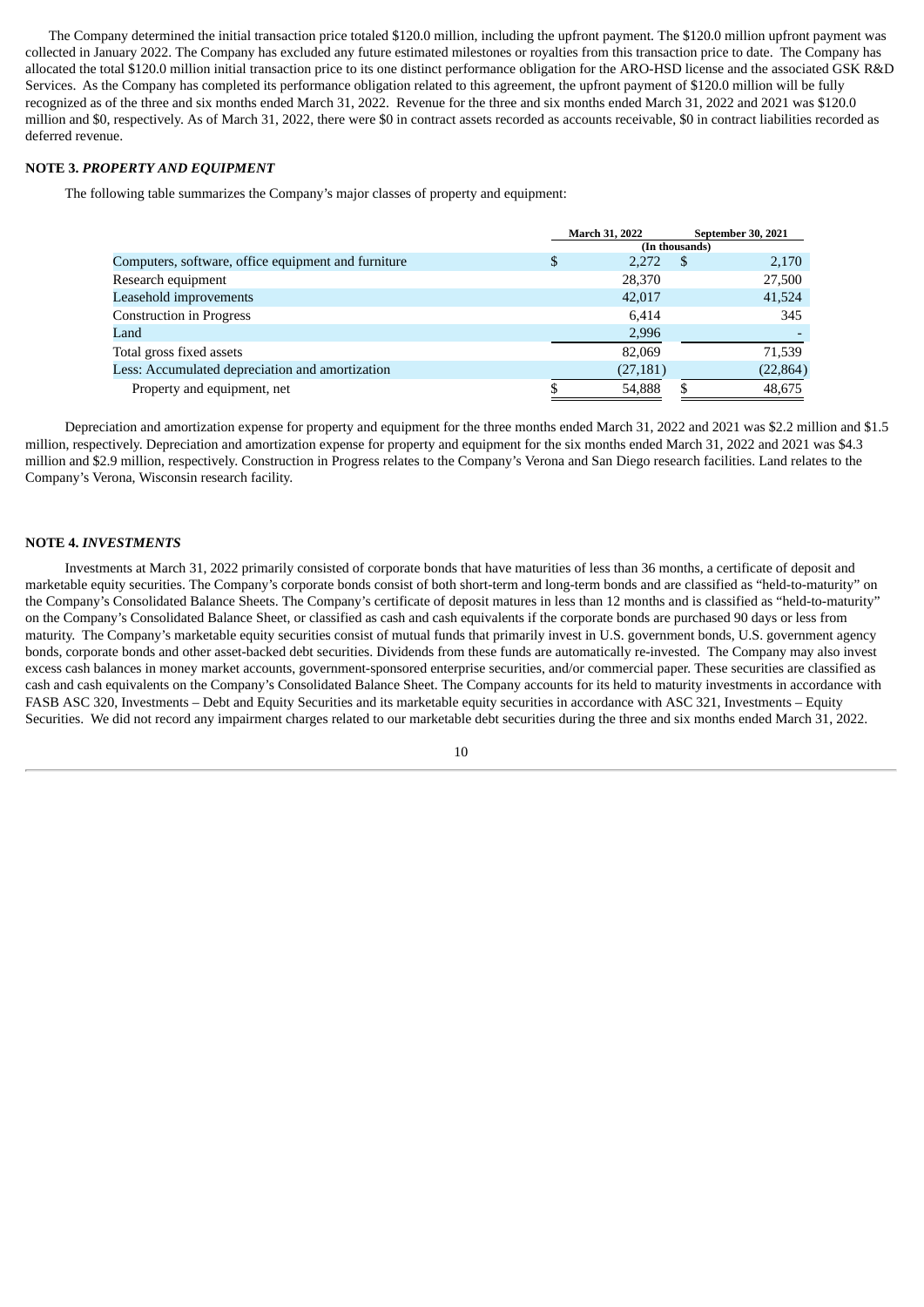The following tables summarize the Company's short-term and long-term investments and marketable securities as of March 31, 2022 and September 30, 2021 by measurement category:

|                                                       |    | As of March 31, 2022 |                              |                          |                                                        |                          |     |                   |  |  |  |
|-------------------------------------------------------|----|----------------------|------------------------------|--------------------------|--------------------------------------------------------|--------------------------|-----|-------------------|--|--|--|
|                                                       |    | <b>Cost Basis</b>    | Gross<br>Unrealized<br>Gains |                          | (In thousands)<br>Gross<br><b>Unrealized</b><br>Losses |                          |     | <b>Fair Value</b> |  |  |  |
| <b>Classified as Cash Equivalents</b>                 |    |                      |                              |                          |                                                        |                          |     |                   |  |  |  |
| Commercial notes (due within ninety days)             | \$ | 26,678               | S                            |                          | \$                                                     | (1)                      | - 5 | 26,678            |  |  |  |
| <b>Classified as Held to Maturity</b>                 |    |                      |                              |                          |                                                        |                          |     |                   |  |  |  |
| Commercial notes (due within one year)                | \$ | 142.912              | \$                           | 225                      | -\$                                                    | (307) \$                 |     | 142,830           |  |  |  |
| Commercial notes (due within one through three years) | \$ | 201,590              | \$                           | ٠                        | S                                                      | (5,864)                  |     | 195,726           |  |  |  |
| Certificate of deposit (due within one year)          | S  | 50,000               | S                            | $\overline{\phantom{a}}$ | \$                                                     | $\overline{\phantom{a}}$ | \$  | 50,000            |  |  |  |
| <b>Classified as Marketable Securities</b>            |    |                      |                              |                          |                                                        |                          |     |                   |  |  |  |
| Marketable securities                                 | \$ | 128.805              | S                            | ٠                        | S                                                      | (6,230)                  | S   | 122,575           |  |  |  |
| Total                                                 |    | 549.985              |                              | 226                      | \$                                                     | (12, 402)                |     | 537,809           |  |  |  |

|                                                           | As of September 30, 2021 |         |                                     |                          |                                      |            |    |                   |  |  |
|-----------------------------------------------------------|--------------------------|---------|-------------------------------------|--------------------------|--------------------------------------|------------|----|-------------------|--|--|
|                                                           |                          |         |                                     | (In thousands)           |                                      |            |    |                   |  |  |
|                                                           | <b>Cost Basis</b>        |         | Gross<br><b>Unrealized</b><br>Gains |                          | Gross<br><b>Unrealized</b><br>Losses |            |    | <b>Fair Value</b> |  |  |
| <b>Classified as Held to Maturity</b>                     |                          |         |                                     |                          |                                      |            |    |                   |  |  |
| Commercial notes (due within one year)                    | \$                       | 56,627  | \$                                  | 803                      | -S                                   | $\sim$     | S  | 57,430            |  |  |
| Commercial notes (due within one through three years)     | \$                       | 195,595 | S                                   | 1,151                    | \$                                   | $(103)$ \$ |    | 196,643           |  |  |
| Certificate of deposit (due within one through two years) | \$                       | 50,000  | S                                   | ۰.                       | \$                                   | $\sim$     | \$ | 50,000            |  |  |
| <b>Classified as Marketable Securities</b>                |                          |         |                                     |                          |                                      |            |    |                   |  |  |
| Marketable securities                                     |                          | 127.481 | S                                   | $\overline{\phantom{a}}$ |                                      | (753)      |    | 126,728           |  |  |
| Total                                                     |                          | 429,703 | \$                                  | 1.954                    | S                                    | (856)      |    | 430.801           |  |  |

## **NOTE 5.** *INTANGIBLE ASSETS*

Intangible assets subject to amortization include patents and a license agreement capitalized as part of the Novartis RNAi asset acquisition in March 2015. The license agreement associated with the Novartis RNAi asset acquisition is being amortized over the estimated life remaining at the time of acquisition, which was 21 years, and the accumulated amortization of the asset is \$1.1 million. The patents associated with the Novartis RNAi asset acquisition are being amortized over the estimated life remaining at the time of acquisition, which was 14 years, and the accumulated amortization of the assets is \$11.0 million. Amortization expense for the three months ended March 31, 2022 and 2021 was \$0.4 million and \$0.4 million, respectively. Amortization expense for the six months ended March 31, 2022 and 2021 was \$0.9 million and \$0.9 million, respectively. Amortization expense is expected to be \$0.9 million for the remainder of fiscal 2022, \$1.7 million in 2023, \$1.7 million in 2024, \$1.7 million in 2025, \$1.7 million in 2026 and \$5.2 million thereafter.

The following table provides details on the Company's intangible asset balances:

|                               | Intangible<br>Assets<br><b>Subject to</b><br><b>Amortization</b><br>(in thousands) |
|-------------------------------|------------------------------------------------------------------------------------|
| Balance at September 30, 2021 | \$<br>13,663                                                                       |
| Impairment                    |                                                                                    |
| Amortization                  | (850)                                                                              |
| Balance at March 31, 2022     | 12,813                                                                             |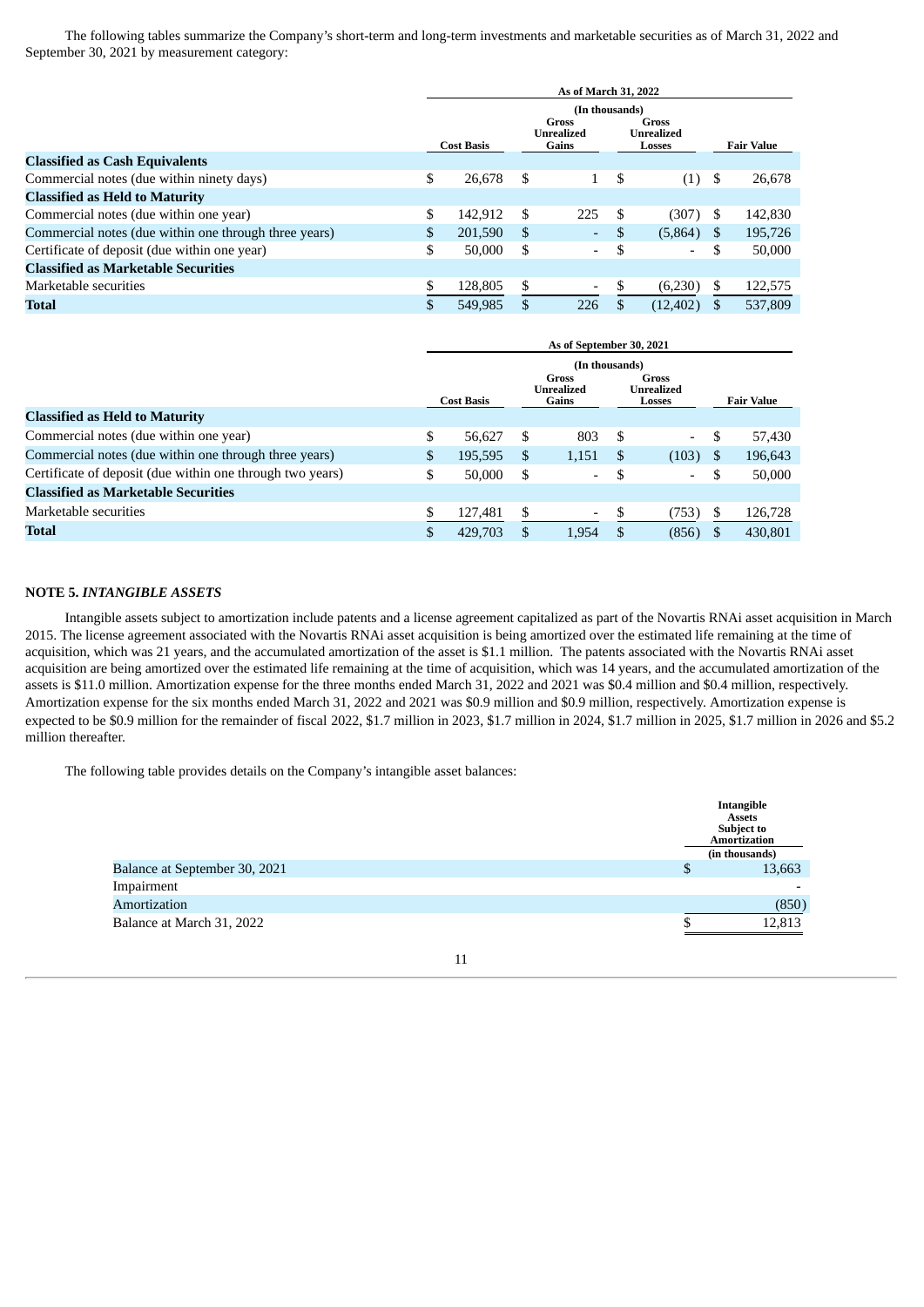### **NOTE 6.** *STOCKHOLDERS' EQUITY*

At March 31, 2022, the Company had a total of 150,000,000 shares of capital stock authorized for issuance, consisting of 145,000,000 shares of Common Stock, par value \$0.001 per share, and 5,000,000 shares of Preferred Stock, par value \$0.001 per share.

At March 31, 2022, 105,702,499 shares of Common Stock were outstanding. At March 31, 2022, 14,054,083 shares of Common Stock were reserved for issuance upon exercise of options and vesting of restricted stock units granted or available for grant under Arrowhead's 2004 Equity Incentive Plan, 2013 Incentive Plan, and 2021 Incentive Plan, as well as for inducement grants made to new employees under Rule 5635(c)(4) of the Nasdaq Listing Rules.

In August 2020, the Company entered into an Open Market Sale Agreement (the "ATM Agreement"), pursuant to which the Company may, from time to time, sell up to \$250,000,000 in shares of the Company's Common Stock through Jefferies LLC, acting as the sales agent and/or principal, in an atthe-market offering. The Company is not required to sell shares under the ATM Agreement. The Company will pay Jefferies LLC a commission of up to 3.0% of the aggregate gross proceeds received from all sales of the common stock under the ATM Agreement. Unless otherwise terminated, the ATM Agreement continues until the earlier of selling all shares available under the ATM Agreement or December 2, 2022. At March 31, 2022, no shares have been sold under the ATM Agreement.

#### **NOTE 7.** *COMMITMENTS AND CONTINGENCIES*

#### *Litigation*

From time to time, the Company may be subject to various claims and legal proceedings in the ordinary course of business. If the potential loss from any claim, asserted or unasserted, or legal proceeding is considered probable and the amount is reasonably estimable, the Company will accrue a liability for the estimated loss. There were no contingent liabilities recorded as of March 31, 2022.

#### *Commitments*

On December 20, 2021, the Company completed a purchase of 13 acres of land in the Verona Technology Park in Verona, WI, which is planned to be the site of an approximately 140,000 square foot drug manufacturing facility and an approximately 115,000 square foot laboratory and office facility to support process development and analytical activities. Arrowhead intends to invest between \$200 million and \$250 million into the buildout of the facilities. As part of this acquisition, the Company also entered into a development agreement with the City of Verona to construct certain infrastructure improvements within the TIF district, and will be reimbursed by the City of Verona by future tax increment revenue generated from the developed property. The total amount of funding that City of Verona will pay as reimbursements under the TIF program for these improvements is not guaranteed and will depend on future tax revenues generated from the developed property.

#### *Technology License Commitments*

The Company has licensed from third parties the rights to use certain technologies for its research and development activities, as well as in any products the Company may develop using these licensed technologies. These agreements and other similar agreements often require milestone and royalty payments. Milestone payments, for example, may be required as the research and development process progresses through various stages of development, such as when clinical candidates enter or progress through clinical trials, upon a new drug application and upon certain sales level milestones. These milestone payments could amount to the mid to upper double-digit millions of dollars. During the three and six months ended March 31, 2022 and 2021, the Company did not reach any milestones. Under certain agreements, the Company may be required to make mid to high single-digit percentage royalty payments based on a percentage of sales of the relevant products.

#### **NOTE 8.** *LEASES*

#### *Leases*

In April 2019, the Company entered into a lease for its corporate headquarters in Pasadena, California. The 91 month office building lease between the Company and 177 Colorado Owner, LLC is for approximately 24,000 square feet of office space located at 177 E. Colorado Blvd, Pasadena, California. The increased capacity of this new office space compared to the Company's prior corporate headquarters will accommodate increased personnel as the Company's pipeline of drug candidates expands and moves closer to market. Lease payments began on September 30, 2019 and are estimated to total approximately \$8.7 million over the term. The lease expires on April 30, 2027. The Company has paid approximately \$3.5 million for leasehold improvements, net of tenant improvement allowances. The lease contains an option to renew for one term of five years. The exercise of this option was not determined to be reasonably certain and thus was not included in lease liabilities on the Company's Consolidated Balance Sheet at March 31, 2022. On October 23, 2020, the Company entered into a lease expansion to add an additional approximately 24,000 square feet of office space at the same location for its corporate headquarters. Lease payments for the expansion began in July 2021 and the lease for the expansion expires in April 2027. The lease payments for the expansion are expected to total \$6.9 million. The Company has paid approximately \$4.0 million of leasehold improvements, net of tenant improvement allowances, for the lease expansion. The increased capacity of this additional office space compared to the Company's current corporate headquarters is intended to accommodate increased personnel as the Company's pipeline of drug candidates continues to expand and move closer to market.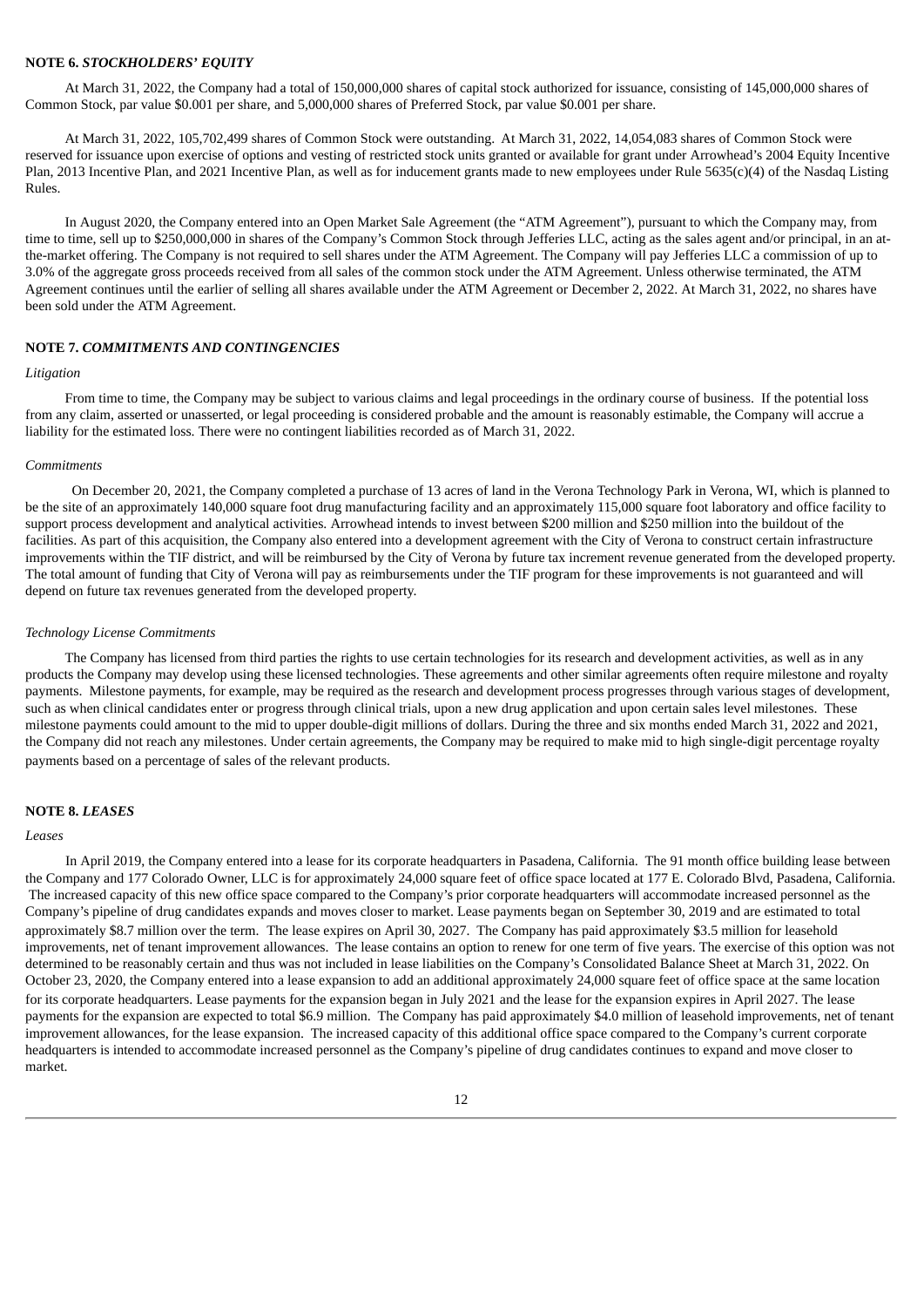In January 2016, the Company entered into a lease for its research facility in Madison, Wisconsin. The lease was for approximately 60,000 square feet of office and laboratory space and had an expiration date of September 30, 2026. The lease was amended in January 2019 and May 2020 to expand the rentable square feet by an additional 40,000 square feet and to extend the lease expiration date to September 30, 2031. Lease payments are estimated to total approximately \$26.2 million for the term. The Company incurred approximately \$11.0 million of leasehold improvements for the additional 40,000 square feet, net of tenant improvement allowances. The lease contains two options to renew for two terms of five years. The exercise of these options were not determined to be reasonably certain and thus was not included in lease liabilities on the Company's Consolidated Balance Sheet at March 31, 2022. In November 2020 and December 2020, the Company entered into amendments to expand the rentable square space by an additional 10,743 square feet and these amendments added a total of approximately \$1.2 million of lease payments for the remainder of the term.

In March 2020, the Company entered into a sublease agreement for additional research and development facility space in San Diego, California. The Sublease provides additional space needed to accommodate the recent growth of the Company's personnel and discovery efforts. The Sublease is for approximately 21,000 rentable square feet. The term of the Sublease commenced on April 1, 2020 and will end on January 14, 2023. Sublease payments are estimated to total approximately \$2.0 million over the term.

On November 19, 2021, the Company entered into a new lease for a San Diego, California research facility. The 15-year lease is for approximately 144,000 square feet of office and research and development laboratory space to be constructed in San Diego, California. This lease will replace the Company's current research facility sublease for property located in San Diego, California. The increased capacity of this new facility compared to the Company's current research facility in San Diego will accommodate increased personnel for the Company's expanding pipeline of current and future drug candidates. The estimated rent commencement date for the lease is in May 2023, after construction and leasehold improvements have been completed. The lease payments, which begin on the rent commencement date, will be approximately \$119.0 million over the initial 15-year term. The Company also estimates payments for operating expenses to be approximately \$3.0 million for the first year of the lease, and these payments will continue throughout the initial 15-year term. The Company expects to pay approximately \$31.0 million for leasehold improvements, net of tenant improvement allowances. Pursuant to the lease, within twelve months of the expiration of the initial 15-year term, the Company has the option to extend the lease for up to one additional ten-year term, with certain annual increases in base rent. No lease liabilities have been recorded as of March 31, 2022 as the lease commencement date has not yet occurred.

Operating lease cost during the three months ended March 31, 2022 and 2021 was \$1.3 million and \$1.1 million, respectively. Operating lease cost during the six months ended March 31, 2022 and 2021 was \$2.6 million and \$2.0 million, respectively. Variable lease costs for the three months ended March 31, 2022 and 2021 was \$0.1 million and \$0.2 million, respectively. Variable lease costs for the six months ended March 31, 2022 and 2021 was \$0.3 million and \$0.5 million, respectively. There was no short-term lease cost during the three and six months ended March 31, 2022 and 2021.

The following table presents payments of operating lease liabilities on an undiscounted basis as of March 31, 2022:

|                                                              |   | (in thousands) |
|--------------------------------------------------------------|---|----------------|
| 2022 (remainder of fiscal year)                              | S | 2,537          |
| 2023                                                         |   | 4,786          |
| 2024                                                         |   | 4,621          |
| 2025                                                         |   | 4,749          |
| 2026                                                         |   | 5,050          |
| 2027 and thereafter                                          |   | 13,200         |
| Total                                                        |   | 34,943         |
| Less imputed interest                                        |   | (9, 335)       |
| Total operating lease liabilities (includes current portion) |   | 25,608         |
|                                                              |   |                |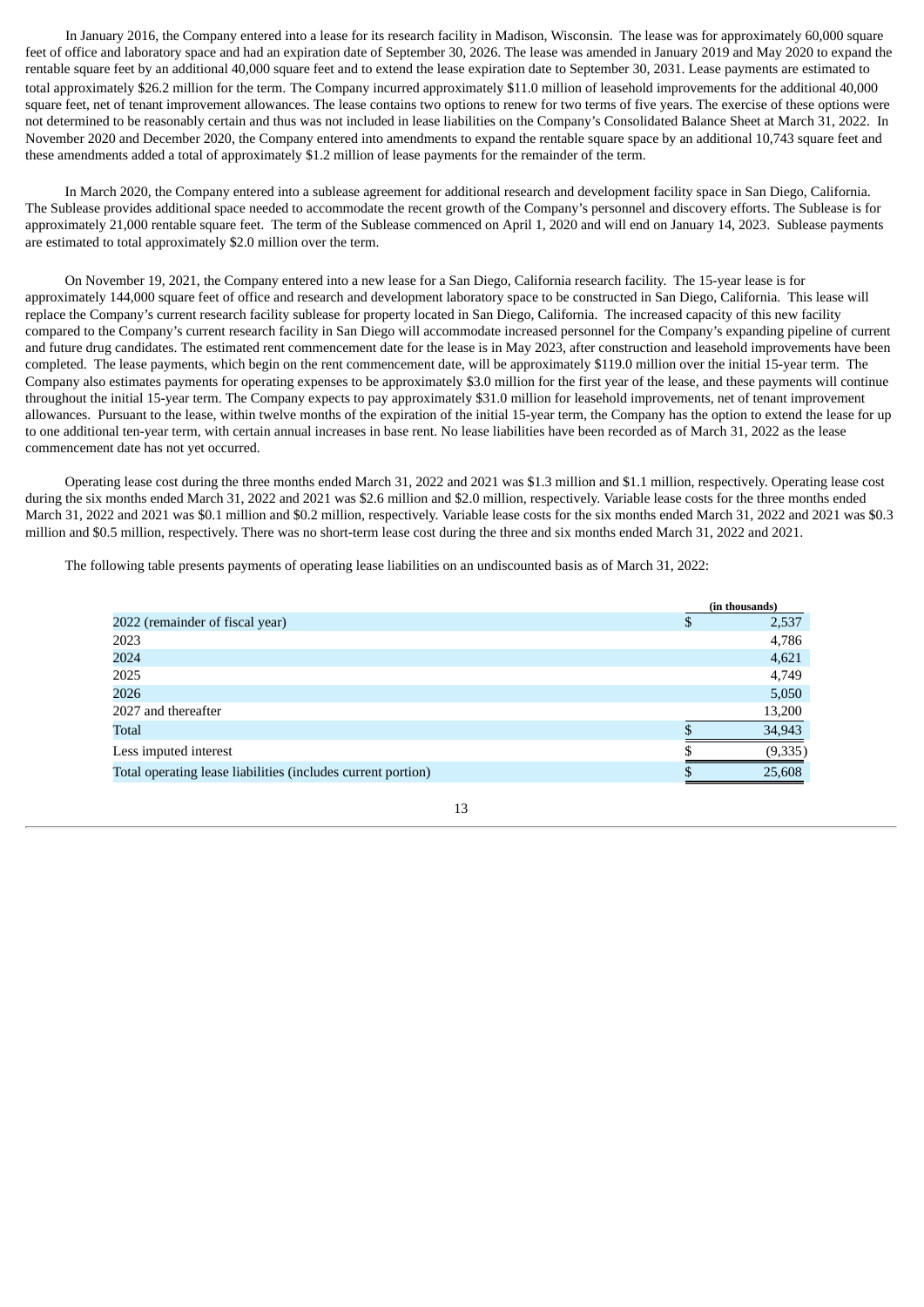Cash paid for the amounts included in the measurement of the operating lease liabilities on the Company's Consolidated Balance Sheet and included in Other changes in operating assets and liabilities within cash flows from operating activities on the Company's Consolidated Statements of Cash Flows for the six months ended March 31, 2022 and 2021 was \$2.2 million and \$1.4 million, respectively. The weighted-average remaining lease term and weighted-average discount rate for all leases as of March 31, 2022 was 7.6 years and 8.5%, respectively.

### **NOTE 9.** *STOCK-BASED COMPENSATION*

Arrowhead has three plans that provide for equity-based compensation. Under the 2004 Equity Incentive Plan and the 2013 Incentive Plan, as of March 31, 2022, 218,107 and 4,183,395 shares, respectively, of Arrowhead's Common Stock are reserved for the grant of stock options, stock appreciation rights, and restricted stock unit awards to employees, consultants and others. No further grants may be made under the 2004 Equity Incentive Plan. As of March 31, 2022, there were options granted and outstanding to purchase 218,107 and 1,871,258 shares of Common Stock under the 2004 Equity Incentive Plan and the 2013 Incentive Plan, respectively, and there were 2,312,137 restricted stock units granted and outstanding under the 2013 Incentive Plan. As of March 31, 2022, there were 857,290 shares reserved for options and 691,750 shares reserved for restricted stock units issued as inducement grants to new employees outside of equity compensation plans. As of March 31, 2022, there were 3,000 shares of Common Stock reserved for options and 1,474,350 shares of Common Stock reserved for restricted stock units granted and outstanding under the 2021 Incentive Plan. As of March 31, 2022, the total number of shares available under the 2021 Incentive Plan was 6,635,816 shares, which includes 110,791 shares that were forfeited under the 2013 Incentive Plan.

## *Stock Options*

The following table summarizes information about stock options:

| Number of<br><b>Options</b><br>Outstanding | Weighted-<br>Average<br>Exercise<br>Price<br>Per Share | Weighted-<br>Average<br>Remaining<br>Contractual<br>Term | Aggregate<br>Intrinsic<br>Value |
|--------------------------------------------|--------------------------------------------------------|----------------------------------------------------------|---------------------------------|
| 3,456,239                                  | 19.60<br>S                                             |                                                          |                                 |
|                                            |                                                        |                                                          |                                 |
| (61, 820)                                  | 44.77                                                  |                                                          |                                 |
| (444, 764)                                 | 8.28                                                   |                                                          |                                 |
| 2,949,655                                  | 20.78<br>\$                                            |                                                          | 5.4 years \$83,259,543          |
| 2,342,356                                  | 15.41<br>\$                                            |                                                          | 4.8 years \$75,982,912          |
|                                            |                                                        |                                                          |                                 |

Stock-based compensation expense related to stock options for the three months ended March 31, 2022 and 2021 was \$2.7 million and \$3.3 million, respectively. Stock-based compensation expense related to stock options for the six months ended March 31, 2022 and 2021 was \$5.7 million and \$6.4 million, respectively. For non-qualified stock options, the expense creates a timing difference, resulting in a deferred tax asset, which is fully reserved by a valuation allowance.

The grant date fair value of the options granted by the Company for the three months ended March 31, 2022 and 2021 was \$0 and \$1.4 million, respectively. The grant date fair value of the options granted by the Company for the six months ended March 31, 2022 and 2021 was \$0 and \$8.1 million, respectively.

The intrinsic value of the options exercised during the three months ended March 31, 2022 and 2021 was \$10.8 million and \$20.9 million, respectively. The intrinsic value of the options exercised during the six months ended March 31, 2022 and 2021 was \$23.3 million and \$52.8 million, respectively.

As of March 31, 2022, the pre-tax compensation expense for all outstanding unvested stock options in the amount of \$18.6 million will be recognized in the Company's results of operations over a weighted average period of 1.9 years.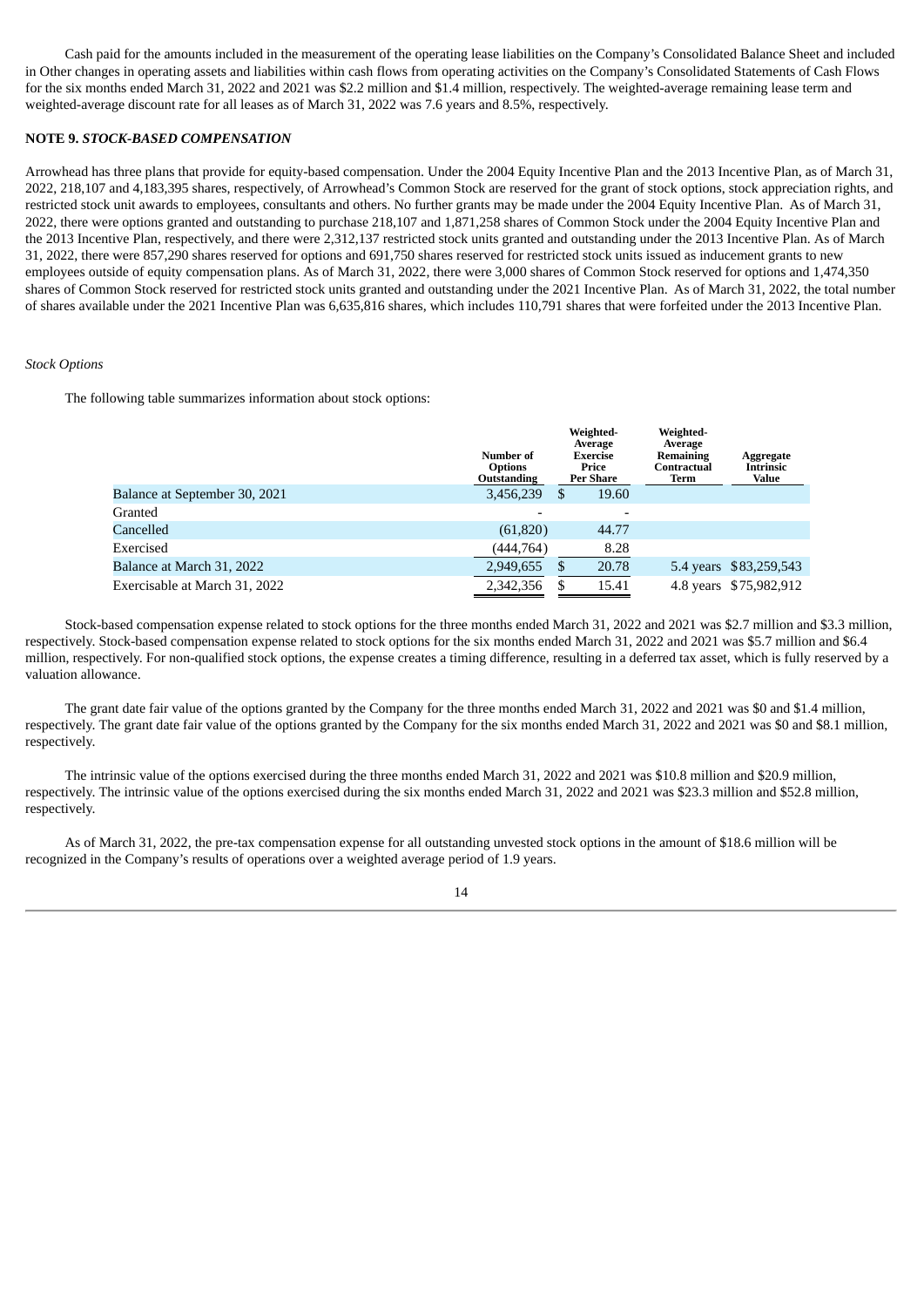The fair value of each stock option award is estimated on the date of grant using the Black-Scholes option pricing model. The Black-Scholes option valuation model was developed for use in estimating the fair value of traded options, which do not have vesting restrictions and are fully transferable. The determination of the fair value of each stock option is affected by the Company's stock price on the date of grant, as well as assumptions regarding a number of highly complex and subjective variables. Because the Company's employee stock options have characteristics significantly different from those of traded options, and because changes in the subjective input assumptions can materially affect the fair value estimate, in management's opinion, the existing models do not necessarily provide a reliable single measure of the fair value of its employee stock options.

The assumptions used to value stock options are as follows:

|                                                                     | Six Months Ended March 31. |                 |
|---------------------------------------------------------------------|----------------------------|-----------------|
|                                                                     | 2022                       | 2021            |
| Dividend vield                                                      | N/A                        |                 |
| Risk-free interest rate                                             | N/A                        | $0.4 - 0.6\%$   |
| Volatility                                                          | N/A                        | $86.6 - 90.4\%$ |
| Expected life (in years)                                            | N/A                        | 6.25            |
| Weighted average grant date fair value per share of options granted | $N/A$ \$                   | 48.62           |

The dividend yield is zero as the Company currently does not pay a dividend.

The risk-free interest rate is based on that of the U.S. Treasury bond.

Volatility is estimated based on volatility average of the Company's Common Stock price.

# *Restricted Stock Units*

Restricted stock units ("RSUs"), including time-based, market condition-based, and performance condition-based awards, have been granted under the Company's 2013 Incentive Plan, 2021 Incentive Plan, and as inducements grants granted outside of the Company's equity-based compensation plans under Rule 5635(c)(4) of the Nasdaq Listing Rules. At vesting, each outstanding RSU will be exchanged for one share of the Company's Common Stock. RSU awards generally vest subject to the satisfaction of service requirements or the satisfaction of both service requirements and achievement of certain performance targets.

The following table summarizes the activity of the Company's RSUs:

|                                | Number of<br><b>RSUs</b> | Weighted-<br>Average<br>Grant<br>Date<br><b>Fair Value</b><br>Per Share |
|--------------------------------|--------------------------|-------------------------------------------------------------------------|
| Unvested at September 30, 2021 | 3,831,850                | \$<br>61.24                                                             |
| Granted                        | 1,605,450                | 56.73                                                                   |
| Vested                         | (931,063)                | 49.25                                                                   |
| Forfeited                      | (37, 625)                | 63.42                                                                   |
| Unvested at March 31, 2022     | 4,468,612                | \$<br>62.10                                                             |

During the three months ended March 31, 2022 and 2021, the Company recorded \$28.2 million and \$12.1 million of expense related to RSUs, respectively. During the six months ended March 31, 2022 and 2021, the Company recorded \$49.7 million and \$17.1 million of expense related to RSUs, respectively. Such expense is included in stock-based compensation expense in the Company's Consolidated Statements of Operations and Comprehensive Income (Loss). For RSUs, the expense creates a timing difference, resulting in a deferred tax asset, which is fully reserved by a valuation allowance.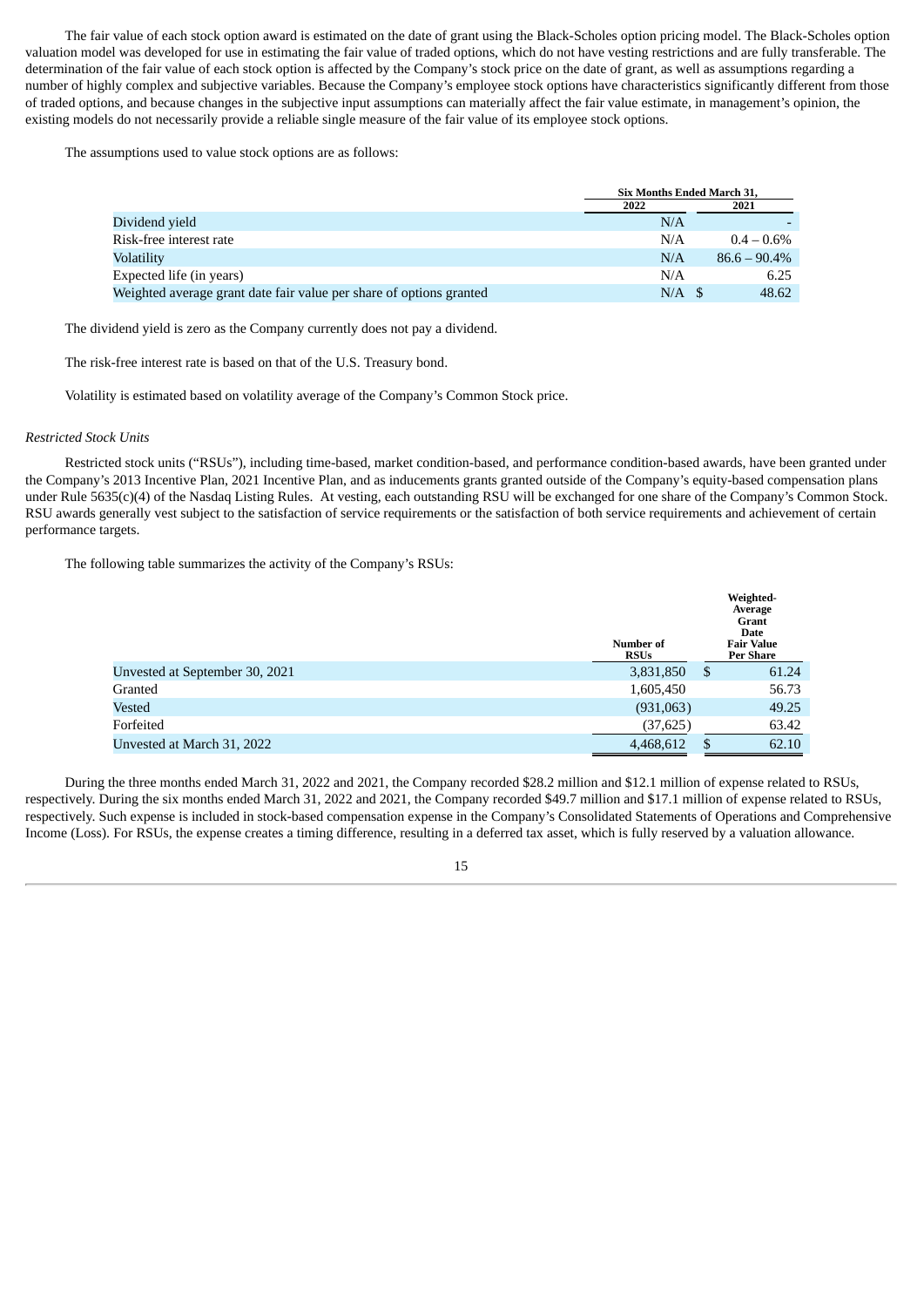For RSUs, the grant date fair value of the award is based on the Company's closing stock price at the grant date, with consideration given to the probability of achieving performance conditions for performance-based awards. The grant date fair value of the RSUs granted by the Company for the three months ended March 31, 2022 and 2021 was \$83.4 million and \$101.6 million, respectively. The grant date fair value of the RSUs granted by the Company for the six months ended March 31, 2022 and 2021 was \$91.1 million and \$109.0 million, respectively.

As of March 31, 2022, the pre-tax compensation expense for all unvested RSUs in the amount of \$206.8 million will be recognized in the Company's results of operations over a weighted average period of 2.7 years.

#### **NOTE 10.** *FAIR VALUE MEASUREMENTS*

The Company measures its financial assets and liabilities at fair value. Fair value is defined as the price that would be received to sell an asset or paid to transfer a liability (i.e., exit price) in an orderly transaction between market participants at the measurement date. Additionally, the Company is required to provide disclosure and categorize assets and liabilities measured at fair value into one of three different levels depending on the assumptions (i.e., inputs) used in the valuation. Level 1 provides the most reliable measure of fair value while Level 3 generally requires significant management judgment. Financial assets and liabilities are classified in their entirety based on the lowest level of input significant to the fair value measurement. The fair value hierarchy is defined as follows:

Level 1—Valuations are based on unadjusted quoted prices in active markets for identical assets or liabilities.

Level 2—Valuations are based on quoted prices for similar assets or liabilities in active markets, or quoted prices in markets that are not active for which significant inputs are observable, either directly or indirectly.

Level 3—Valuations are based on prices or valuation techniques that require inputs that are both unobservable and significant to the overall fair value measurement. Inputs reflect management's best estimate of what market participants would use in valuing the asset or liability at the measurement date.

The following table summarizes fair value measurements at March 31, 2022 and September 30, 2021 for assets and liabilities measured at fair value on a recurring basis:

March 31, 2022:

|                                                | <b>Level 1</b> |                          |     | Level 2        | <b>Level 3</b> |                          |     | <b>Total</b> |
|------------------------------------------------|----------------|--------------------------|-----|----------------|----------------|--------------------------|-----|--------------|
|                                                |                |                          |     | (in thousands) |                |                          |     |              |
| <b>Classified as Cash and cash equivalents</b> |                |                          |     |                |                |                          |     |              |
| <b>Commercial Notes</b>                        | \$             | $\sim$                   | \$  | 26.678         | S              | $\sim$                   | \$  | 26.678       |
| <b>Classified as Marketable Securities</b>     |                |                          |     |                |                |                          |     |              |
| Marketable securities                          |                | 122.575                  | \$. | $\sim$         | - \$           | $\blacksquare$           | \$. | 122,575      |
| <b>Classified as Held to Maturity</b>          |                |                          |     |                |                |                          |     |              |
| Short-term investments                         | \$             | $\sim$                   | \$  | 142,830        | -\$            | $\overline{\phantom{a}}$ | S   | 142,830      |
| Long-term investments                          | \$             | $\sim$                   | \$  | 195,726        | - \$           | $\overline{\phantom{a}}$ | \$  | 195,726      |
| Certificate of deposits                        | \$             | 50,000                   | \$  | $\sim$         | S              | $\overline{\phantom{a}}$ | \$  | 50,000       |
| <b>Classified as Contingent Consideration</b>  |                |                          |     |                |                |                          |     |              |
| Contingent consideration                       | \$             | $\overline{\phantom{0}}$ | S   | $\sim$         | \$.            | $\sim$                   | S   |              |

September 30, 2021:

|                                               | Level 1              |      | Level 2<br>Level 3 |   |                          |    | <b>Total</b> |  |
|-----------------------------------------------|----------------------|------|--------------------|---|--------------------------|----|--------------|--|
|                                               |                      |      | (in thousands)     |   |                          |    |              |  |
| <b>Classified as Marketable Securities</b>    |                      |      |                    |   |                          |    |              |  |
| Marketable securities                         | 126,728 \$           |      | $-5$               |   | $\sim$                   | S  | 126,728      |  |
| <b>Classified as Held to Maturity</b>         |                      |      |                    |   |                          |    |              |  |
| Short-term investments                        | \$<br>$\sim 100$     | -S   | 57,430 \$          |   | $\sim$                   | \$ | 57,430       |  |
| Long-term investments                         | \$<br>$\blacksquare$ | \$   | 196,643            |   | $\sim$                   | S  | 196,643      |  |
| Certificate of deposit                        | \$<br>50,000         | - \$ | $\sim$             | S | $\overline{\phantom{a}}$ | \$ | 50,000       |  |
| <b>Classified as Contingent Consideration</b> |                      |      |                    |   |                          |    |              |  |
| Contingent consideration                      | $- S$                |      | - \$               |   | $\sim$                   | -S |              |  |

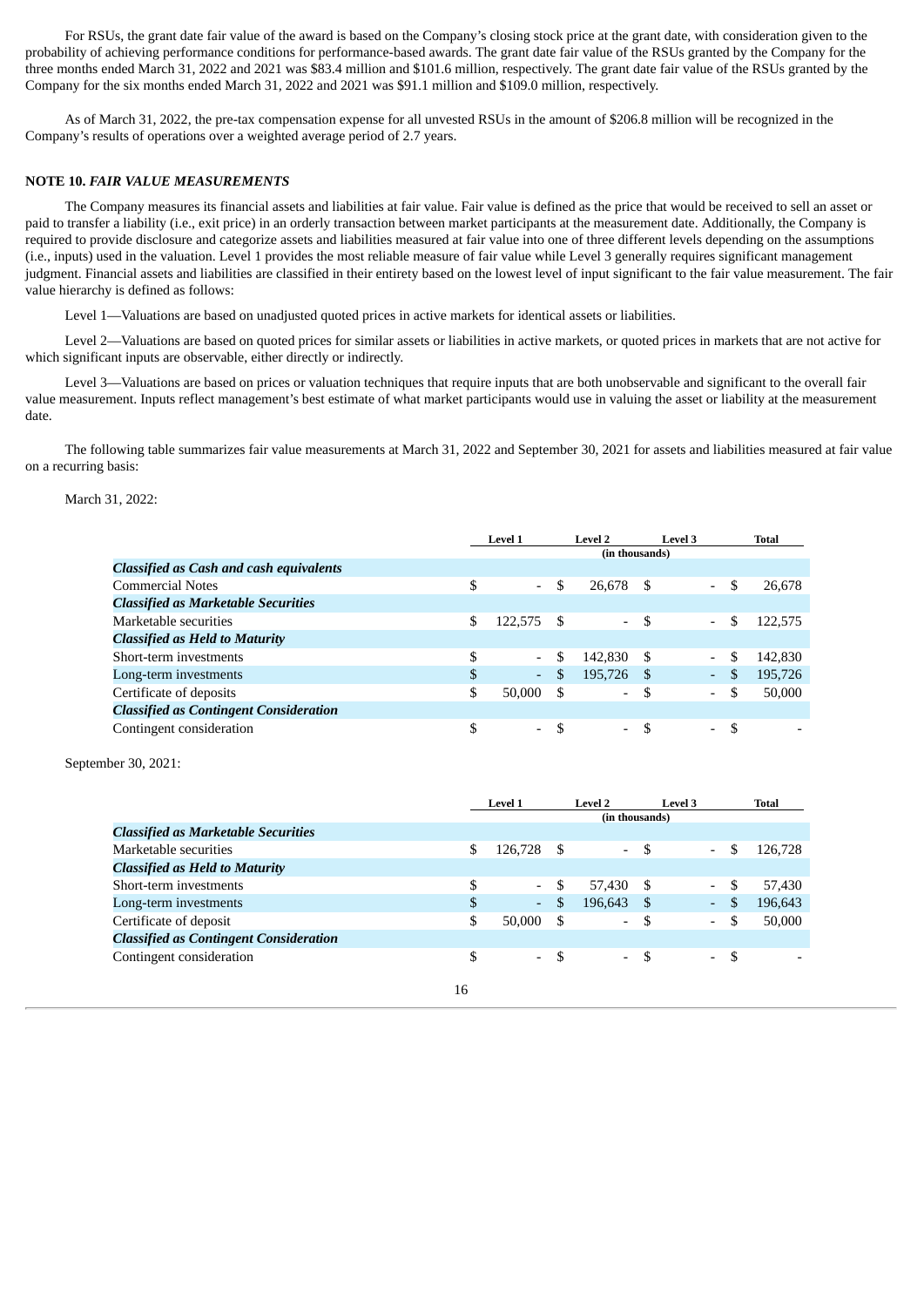## **NOTE 11.** *SUBSEQUENT EVENTS*

## *Visirna Therapeutics, Inc*.

 On April 25, 2022, Arrowhead Pharmaceuticals, Inc., entered into definitive agreements to form a joint venture, Visirna Therapeutics, Inc. ("Visirna") with Vivo Capital ("Vivo") through which the Company and Vivo intend to expand the reach of innovative medicines in Greater China. The Company licensed to Visirna the exclusive rights to develop and commercialize four of Arrowhead's investigational RNA interference (RNAi) therapeutic candidates for cardiometabolic diseases in mainland China, Hong Kong, Macau, and Taiwan. Vivo will provide initial funding of \$60.0 million to Visirna. The Company has a majority stake in Visirna following this initial funding and is further eligible to receive potential royalties on commercial sales.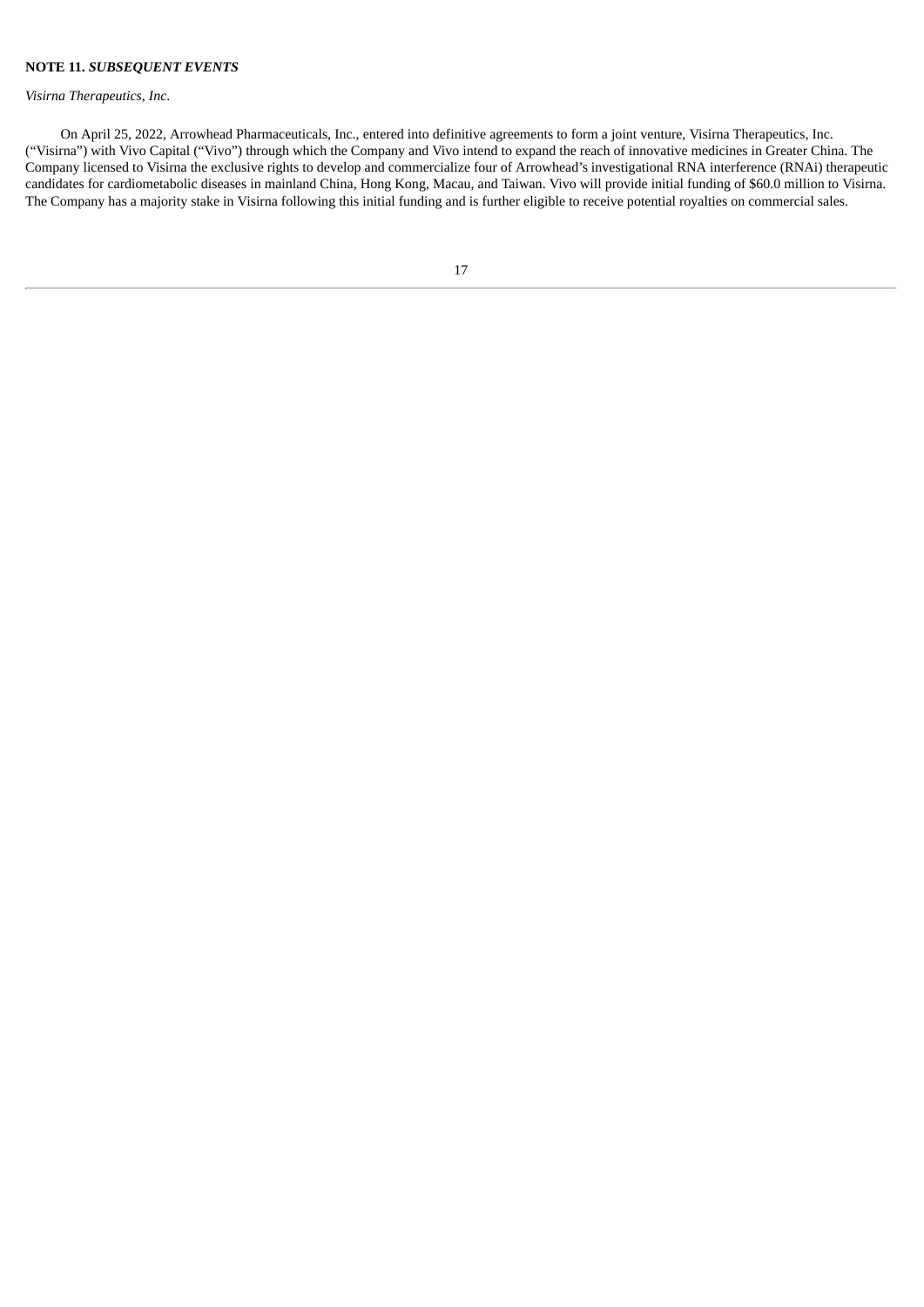#### <span id="page-19-0"></span>**ITEM 2. MANAGEMENT'S DISCUSSION AND ANALYSIS OF FINANCIAL CONDITION AND RESULTS OF OPERATIONS**

This Quarterly Report on Form 10-Q contains certain forward-looking statements within the meaning of Section 27A of the Securities Act of 1933 and Section 21E of the Securities Exchange Act of 1934, and we intend that such forward-looking statements be subject to the safe harbors created thereby. For this purpose, any statements contained in this Quarterly Report on Form 10-Q except for historical information may be deemed to be forward-looking statements. Without limiting the generality of the foregoing, words such as "may," "will," "expect," "believe," "anticipate," "intend," "plan," "project," "could," "estimate," "target," "forecast," or "continue" or the negative of these words or other variations thereof or comparable terminology are intended to identify forward-looking statements. In addition, any statements that refer to projections of our future financial performance, trends in our *business, or other characterizations of future events or circumstances are forward-looking statements.*

The forward-looking statements included herein are based on current expectations of our management based on available information and involve a number of risks and uncertainties, all of which are difficult or impossible to predict accurately, and many of which are beyond our control. In addition, many of these risks and uncertainties may be exacerbated by the COVID-19 pandemic and any worsening of the global business and economic environment as a result. As such, our actual results may differ materially from those expressed in any forward-looking statements. Readers should carefully review the factors identified in our most recent Annual Report on Form 10-K under the caption "Risk Factors" as well as the additional risks and uncertainties described in other documents we file from time to time with the Securities and Exchange Commission ("SEC"), including this Quarterly Report on Form 10-Q for the quarter ended March 31, 2022. In light of the significant risks and uncertainties inherent in the forward-looking information included herein, the inclusion of such information should not be regarded as a representation by us or any other person that such results will be achieved, and readers are cautioned not to place undue reliance on such forward-looking information. Except as may be required by law, we disclaim any intent to revise the forwardlooking statements contained herein to reflect events or circumstances after the date hereof or to reflect the occurrence of unanticipated events.

### **Description of Business**

Unless otherwise noted, (1) the term "Arrowhead" refers to Arrowhead Pharmaceuticals, Inc., a Delaware corporation and its Subsidiaries, (2) the terms "Company," "we," "us," and "our," refer to the ongoing business operations of Arrowhead and its Subsidiaries, whether conducted through Arrowhead or a subsidiary of Arrowhead, (3) the term "Subsidiaries" refers to Arrowhead Madison Inc. ("Arrowhead Madison") and Arrowhead Australia Pty Ltd ("Arrowhead Australia"), (4) the term "Common Stock" refers to Arrowhead's Common Stock, par value \$0.001 per share, (5) the term "Preferred Stock" refers to Arrowhead's Preferred Stock, par value \$0.001 per share, and (6) the term "Stockholder(s)" refers to the holders of Arrowhead *Common Stock.*

#### **Overview**

Arrowhead Pharmaceuticals, Inc. develops medicines that treat intractable diseases by silencing the genes that cause them. Using a broad portfolio of RNA chemistries and efficient modes of delivery, Arrowhead therapies trigger the RNA interference mechanism to induce rapid, deep and durable knockdown of target genes. RNA interference ("RNAi") is a mechanism present in living cells that inhibits the expression of a specific gene, thereby affecting the production of a specific protein. Arrowhead's RNAi-based therapeutics leverage this natural pathway of gene silencing. The Company's pipeline includes ARO-APOC3 for hypertriglyceridemia, ARO-ANG3 for dyslipidemia, ARO-ENaC2 for cystic fibrosis, ARO-DUX4 for facioscapulohumeral muscular dystrophy, ARO-COV for the coronavirus that causes COVID-19 and other possible future pulmonary-borne pathogens, ARO-C3 for complement mediated diseases and ARO-RAGE and ARO-MUC5AC for various muco-obstructive or inflammatory pulmonary conditions. ARO-HSD for liver disease was out-licensed to Glaxosmithkline Intellectual Property (No. 3) Limited ("GSK") in November 2021. ARO-XDH is being developed for uncontrolled gout under a collaboration agreement with Horizon Therapeutics Ireland DAC ("Horizon"). JNJ-75220795 (ARO-JNJ1) is being developed by Janssen as a potential treatment for patients with non-alcoholic steatohepatitis (NASH). ARO-AAT for liver disease associated with alpha-1 antitrypsin deficiency ("AATD") was out-licensed to Takeda Pharmaceuticals U.S.A., Inc. ("Takeda") in October 2020. JNJ-3989 (formerly referred to as ARO-HBV) for chronic hepatitis B virus was out-licensed to Janssen in October 2018. Olpasiran (formerly referred to as AMG 890 or ARO-LPA) for cardiovascular disease was out-licensed to Amgen Inc. ("Amgen") in 2016. While the Company believes that initial ARO-HIF2 Phase 1 clinical data provides proof of concept for the ability to deliver siRNA to RCC tumors, the Company has decided not to pursue further clinical development of ARO-HIF2 based on a number of factors including the evolving competitive landscape for HIF2 inhibitors.

Arrowhead operates lab facilities in Madison, Wisconsin and San Diego, California, where the Company's research and development activities, including the development of RNAi therapeutics, take place. The Company's principal executive offices are located in Pasadena, California.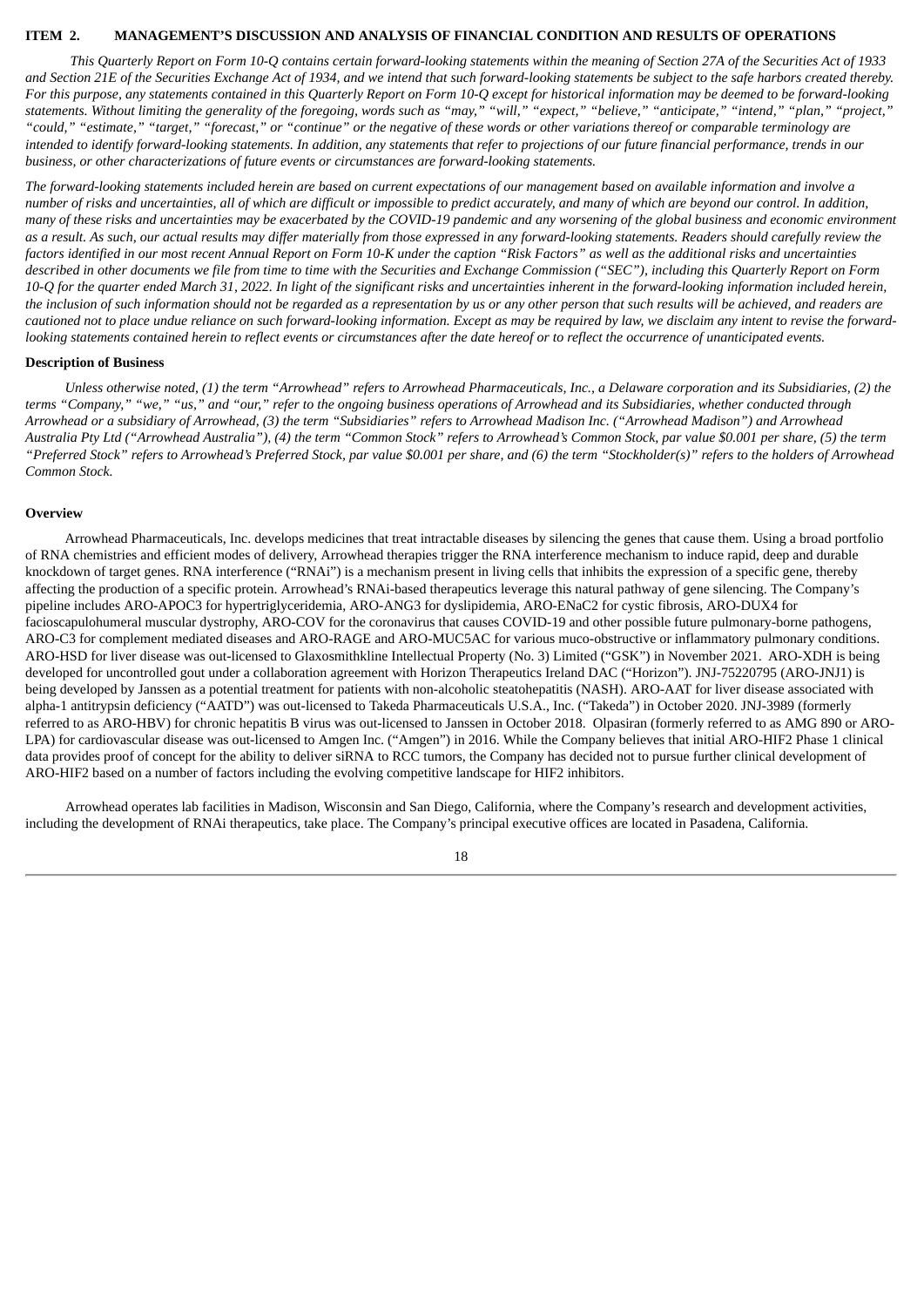During the first half of fiscal 2022, the Company continued to develop and advance its pipeline and partnered candidates and expanded its facilities to support the Company's growing pipeline. Several key recent developments include:

- i) dosed the first patients in its PALISADE study, a phase 3 clinical study to evaluate the safety and efficacy of ARO-APOC3 in adults with familial chylomicronemia syndrome (FCS);
- ii) entered into an exclusive license agreement with GSK for ARO-HSD;
- iii) Janssen presented clinical data from REEF-1, a Phase 2b study of different combination regimens, including JNJ-73763989 (JNJ-3989), formerly called ARO-HBV, and/or JNJ-56136379 (JNJ-6379), and a nucleos(t)ide analog (NA) for the treatment of chronic hepatitis B virus infection (CHB);
- iv) filed for regulatory clearance to begin a Phase 1/2a study of ARO-C3 and subsequently dosed the first subjects in AROC3-1001, a Phase 1/2 clinical study of ARO-C3, the Company's investigational RNA interference (RNAi) therapeutic designed to reduce production of complement component 3 (C3) as a potential therapy for various complement mediated diseases;
- v) presented additional interim clinical data from AROHSD1001, AROAAT2002, and AROAPOC31001;
- vi) completed the purchase of 13 acres of land in the Verona Technology Park in Verona, Wisconsin, which is planned to be the site of an approximately 140,000 square foot drug manufacturing facility and an approximately 115,000 square foot laboratory and office facility and entered into a lease agreement for a new 144,000 square foot laboratory and office facility in San Diego, California. Both facilities will provide additional space to support the Company's continued growth;
- vii) completed enrollment in Phase 2b ARCHES-2 study of investigational ARO-ANG3 for patients with mixed dyslipidemia;
- viii) filed for regulatory clearance to initiate Phase 1/2a study of ARO-RAGE for treatment of Asthma;
- ix) filed for regulatory clearance to initiate Phase 1/2a study of ARO-MUC5AC for treatment of muco-obstructive lung disease;
- x) initiated and dosed the first patients in the Phase 2 GATEWAY clinical study of investigational ARO-ANG3 for the treatment of patients with homozygous familial hypercholersterolemia;
- xi) decided not to pursue further clinical development of ARO-HIF2 based on a number of factors including the evolving competitive landscape for HIF2 inhibitors.

The Company is actively monitoring the ongoing COVID-19 pandemic. The financial results for the three and six months ended March 31, 2022 were not significantly impacted by COVID-19. Operationally, the Company has experienced delays in its earlier stage programs due to a shortage in non-human primates, which are critical to the Company's preclinical programs. Additionally, the Company has experienced delays in enrollment in its clinical trials. The Company's operations at its research and development facilities in Madison, Wisconsin and San Diego, California, and its corporate headquarters in Pasadena, California have continued with limited impact, other than for enhanced safety measures, including work from home policies and intermittent lab supply shortages. However, the Company cannot predict the impact the progression of COVID-19 will have on future financial and operational results due to a variety of factors, including the ability of the Company's clinical sites to continue to enroll subjects, the ability of the Company's suppliers to continue to operate, the continued good health and safety of the Company's employees and the length and severity of the COVID-19 pandemic.

Net income was \$44.4 million for the three months ended March 31, 2022 as compared to net losses of \$26.8 million for the three months ended March 31, 2021. Net losses were \$18.5 million for the six months ended March 31, 2022 as compared to net losses of \$47.6 million for the six months ended March 31, 2021. Net income per share-diluted was \$0.41 for the three months ended March 31, 2022 as compared to net losses per share-diluted of \$0.26 for the three months ended March 31, 2021. Net losses per share-diluted were \$0.18 for the six months ended March 31, 2022 as compared to net losses per share-diluted of \$0.46 for the six months ended March 31, 2021. The net income during the three months ended March 31, 2022, and the reduction in net loss for the six months ended March 31, 2022 as compared to the six months ended March 31, 2021 was due to the recognition of the \$120.0 million upfront payment received from GSK under the GSK License Agreement (as defined below). This increased revenue was partially offset by increased research and development and general and administrative expenses as the Company's pipeline of candidates has expanded and progressed through clinical trial phases.

The Company has strengthened its liquidity and financial position through upfront and milestone payments received under its collaboration agreements, as well as equity financings. Under the terms of the Company's agreements with Janssen, taken together, the Company has received \$175.0 million as an upfront payment, \$75.0 million in the form of an equity investment by JJDC in

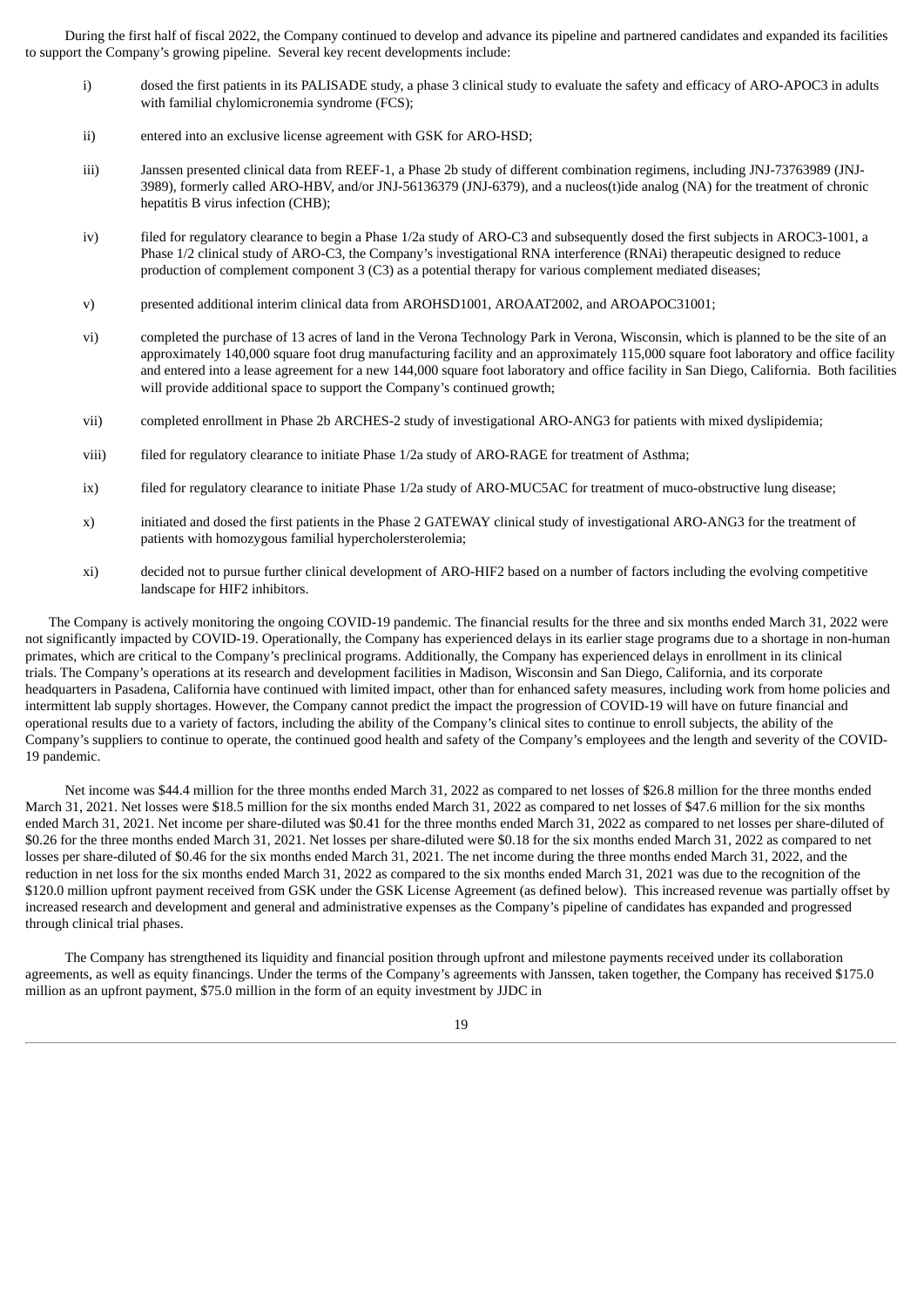Arrowhead Common Stock, and four milestone payments totaling \$70.0 million. Under the terms of the Company's agreements with Amgen, the Company has received \$35.0 million in upfront payments, \$21.5 million in the form of an equity investment by Amgen in the Company's Common Stock and \$30.0 million in milestone payments. The Takeda License Agreement resulted in a \$300.0 million upfront payment, and the Horizon License Agreement resulted in a \$40.0 million upfront payment. Finally, the GSK License Agreement resulted in an upfront payment of \$120.0 million, which was received in January 2022. The Company had \$86.4 million of cash and cash equivalents, \$122.6 million of marketable securities, \$192.9 million in short-term investments, \$201.6 million of long term investments and \$703.6 million of total assets as of March 31, 2022, as compared to \$184.4 million of cash and cash equivalents, \$126.7 million of marketable securities, \$56.6 million in short-term investments, \$245.6 million of long term investments and \$710.1 million of total assets as of September 30, 2021. Based upon the Company's current cash and investment resources and operating plan, the Company expects to have sufficient liquidity to fund operations for at least the next twelve months.

## *Critical Accounting Policies and Estimates*

There have been no changes to the significant accounting policies disclosed in the Company's most recent Annual Report on Form 10-K.

#### **Results of Operations**

The following data summarizes our results of operations for the following periods indicated:

|                                     | Three Months Ended March 31,                |      |           |  |  |
|-------------------------------------|---------------------------------------------|------|-----------|--|--|
|                                     | 2022                                        |      | 2021      |  |  |
|                                     | (in thousands, except per share<br>amounts) |      |           |  |  |
| Revenues                            | \$<br>151,805                               | S    | 32,811    |  |  |
| Operating income (loss)             | \$<br>41,553                                | \$   | (28, 232) |  |  |
| Net income (loss)                   | \$<br>44,366                                | \$   | (26, 818) |  |  |
| Net income (loss) per share-diluted | \$<br>0.41                                  | \$   | (0.26)    |  |  |
|                                     | <b>Six Months Ended March 31,</b>           |      |           |  |  |
|                                     | 2022                                        |      | 2021      |  |  |
|                                     | (in thousands, except per share<br>amounts) |      |           |  |  |
| Revenues                            | \$<br>179,244                               | \$.  | 54,113    |  |  |
| Operating income (loss)             | \$<br>(21,768)                              | -\$  | (52, 285) |  |  |
| Net income (loss)                   | \$<br>(18,506)                              | - \$ | (47,550)  |  |  |
| Net income (loss) per share-diluted | \$<br>(0.18)                                | - \$ | (0.46)    |  |  |
|                                     |                                             |      |           |  |  |

The increase in revenue and operating income for the three and six months ended March 31, 2022 compared to the three and six months ended March 31, 2021 was driven by the revenue recognized from the GSK, Takeda and Horizon License Agreements.

### **Revenue**

Total revenue for the three months ended March 31, 2022 and 2021 was \$151.8 million and \$32.8 million, respectively. Total revenue for the six months ended March 31, 2022 and 2021 was \$179.2 million and \$54.1 million, respectively. Revenue for the three months ended March 31, 2022 is primarily related to the recognition of the \$120.0 million of revenue associated with the upfront payment received from GSK under the GSK License Agreement.

*Amgen Inc.*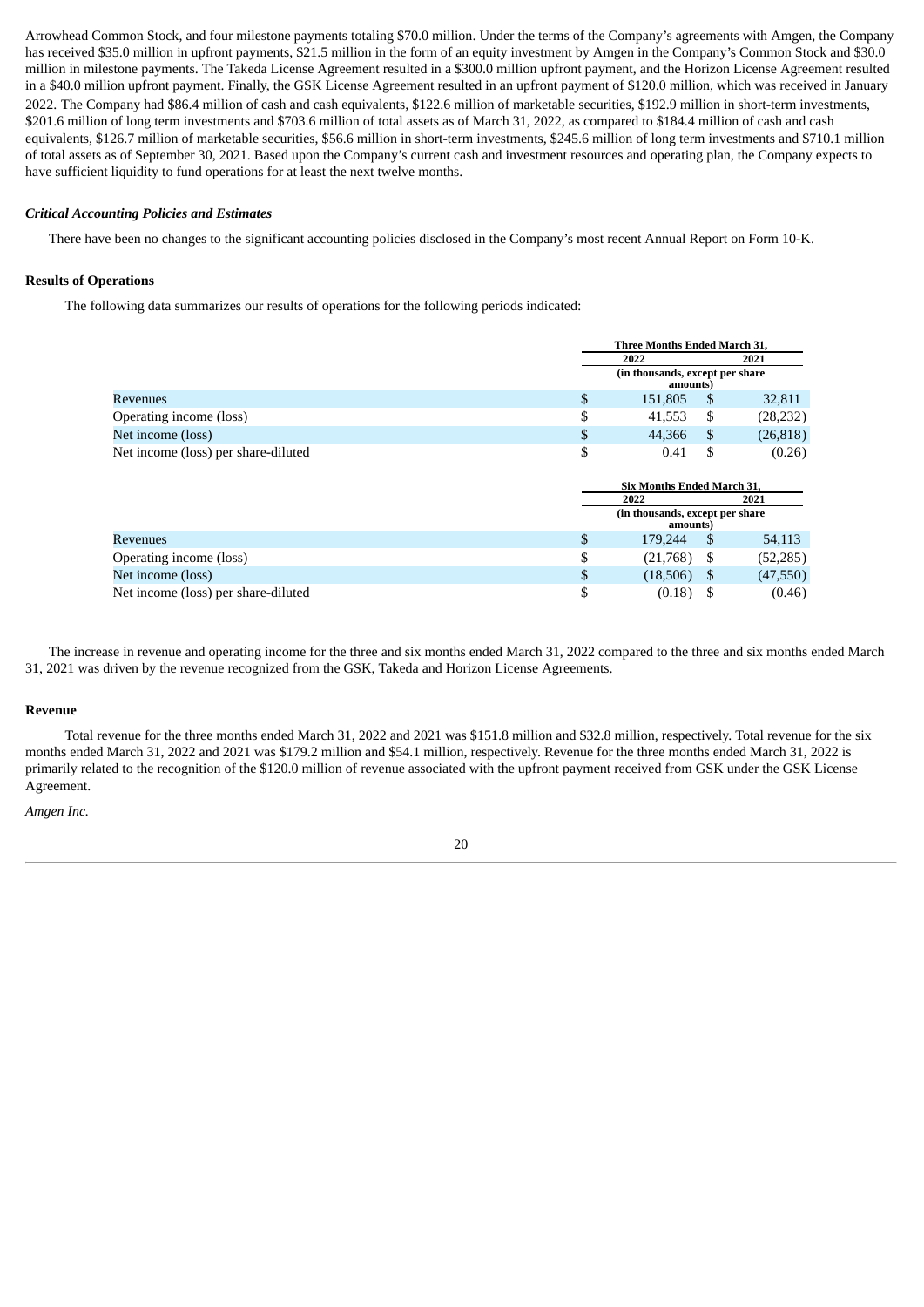On September 28, 2016, the Company entered into two collaboration and license agreements and a common stock purchase agreement with Amgen. Under the Second Collaboration and License Agreement (the "Olpasiran Agreement"), Amgen has received a worldwide, exclusive license to Arrowhead's novel RNAi Olpasiran (previously referred to as AMG 890 or ARO-LPA) program. These RNAi molecules are designed to reduce elevated lipoprotein(a), which is a genetically validated, independent risk factor for atherosclerotic cardiovascular disease. Under the prior collaboration and license agreement (the "First Collaboration and License Agreement" or the "ARO-AMG1 Agreement"), Amgen received an option to a worldwide, exclusive license for ARO-AMG1, an RNAi therapy for an undisclosed genetically validated cardiovascular target. Under both agreements, Amgen is wholly responsible for clinical development and commercialization. Under the terms of the agreements taken together, the Company has received \$35.0 million in upfront payments, \$21.5 million in the form of an equity investment by Amgen in the Company's Common Stock, and \$30.0 million in milestone payments, and may receive up to an additional \$400.0 million in remaining development, regulatory and sales milestone payments. The Company is further eligible to receive up to low double-digit royalties for sales of products under the Olpasiran Agreement. In July 2019, Amgen informed the Company that it would not be exercising its option for an exclusive license for ARO-AMG1, and as such, there will be no further milestone or royalty payments under the ARO-AMG1 Agreement.

The Company has evaluated these agreements in accordance with FASB Topics 808 – Collaboration Arrangements and 606 - Revenue for Contracts from Customers. The Company has substantially completed its performance obligations under the Olpasiran Agreement and the ARO-AMG1 Agreement. Future milestones and royalties achieved will be recognized in their entirety when earned. In July 2020, Amgen initiated a Phase 2 clinical study of Olpasiran, which resulted in a \$20.0 million milestone payment to the Company. During the three and six months ended March 31, 2022 and 2021, the Company recognized \$0 and \$0 of revenue associated with its agreement with Amgen, respectively. As of March 31, 2022, there were \$0 in contract assets recorded as accounts receivable and \$0 contract liabilities recorded as current deferred revenue on the Company's Consolidated Balance Sheets.

#### *Janssen Pharmaceuticals, Inc.*

On October 3, 2018, the Company entered into a License Agreement (the "Janssen License Agreement") and a Research Collaboration and Option Agreement (the "Janssen Collaboration Agreement") with Janssen, part of the Janssen Pharmaceutical Companies of Johnson & Johnson. The Company also entered into a stock purchase agreement with JJDC ("JJDC Stock Purchase Agreement"). Under the Janssen License Agreement, Janssen has received a worldwide, exclusive license to the Company's JNJ-3989 (ARO-HBV) program, the Company's third-generation subcutaneously administered RNAi therapeutic candidate being developed as a potential therapy for patients with chronic hepatitis B virus infection. Beyond the Company's Phase 1/2 study of JNJ-3989 (ARO-HBV), which the Company was responsible for completing, Janssen is wholly responsible for clinical development and commercialization of JNJ-3989. Under the Janssen Collaboration Agreement, Janssen was able to select three new targets against which Arrowhead would develop clinical candidates. These candidates were subject to certain restrictions and do not include candidates that already were in the Company's pipeline. The Company was obligated to perform discovery, optimization and preclinical research and development, entirely funded by Janssen, which on its own or in combination with Janssen development work, would have been sufficient to allow the filing of a U.S. Investigational New Drug Application or equivalent, at which time Janssen would have the option to take an exclusive license. If the option was exercised, Janssen would have been wholly responsible for clinical development and commercialization of each optioned candidate. Under the terms of the agreements taken together, the Company has received \$175.0 million as an upfront payment, \$75.0 million in the form of an equity investment by JJDC in Arrowhead Common Stock under the JJDC Stock Purchase Agreement, and milestone and option payments totaling \$73.0 million, and the Company may receive up to \$1.6 billion in development and sales milestones payments for the Janssen License Agreement, and up to \$0.6 billion in development and sales milestone payments for the remaining target covered under the Janssen Collaboration Agreement. The Company is further eligible to receive tiered royalties on product sales up to mid-teens under the Janssen License Agreement and up to low teens under the Janssen Collaboration Agreement. During the three months ended March 31, 2022, Janssen's option period expired unexercised for two of the three candidates (ARO-JNJ2 and ARO-JNJ3) under the Janssen Collaboration Agreement.

The Company has evaluated these agreements in accordance with FASB Topics 808 – Collaboration Arrangements and 606 - Revenue for Contracts from Customers. At the inception of these agreements, the Company identified one distinct performance obligation. Regarding the Janssen License Agreement, the Company determined that the key deliverables included the license and certain R&D services including the Company's responsibility to complete the Phase 1/2 study of JNJ-3989 (ARO-HBV) and the Company's responsibility to ensure certain manufacturing of JNJ-3989 (ARO-HBV) drug product is completed and delivered to Janssen (the "Janssen R&D Services"). Due to the specialized and unique nature of these Janssen R&D Services and their direct relationship with the license, the Company determined that these deliverables represent one distinct bundle and, thus, one performance obligation. The Company also determined that Janssen's option to require the Company to develop up to three new targets is not a material right and, thus, not a performance obligation at the onset of the agreement. The consideration for this option is accounted for separately.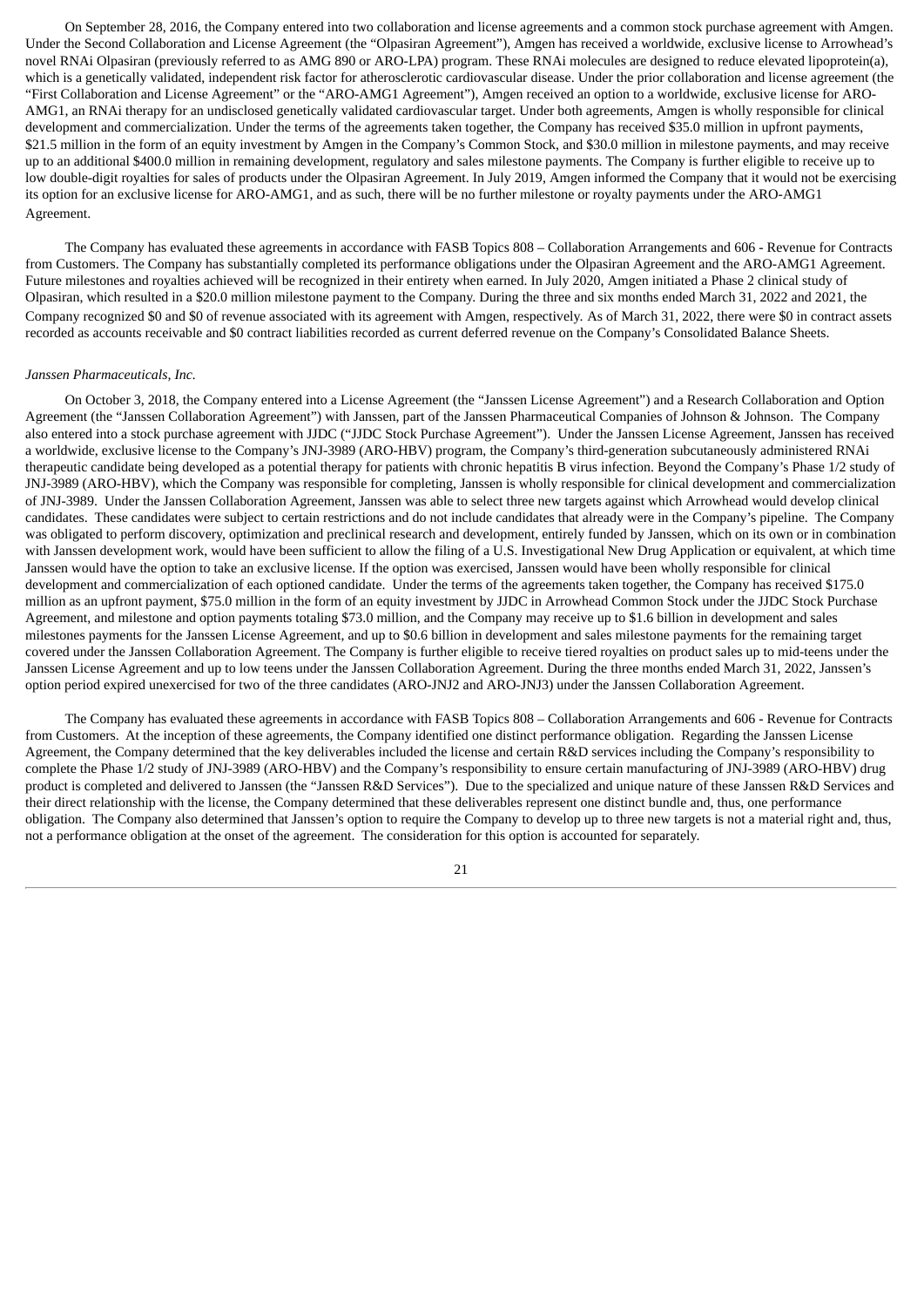The Company determined the transaction price totaled approximately \$252.7 million, which includes the upfront payment, the premium paid by JJDC for its equity investment in the Company, two \$25.0 million milestone payments related to JNJ-3989 (ARO-HBV), and estimated payments for reimbursable Janssen R&D Services to be performed. The Company has allocated the total \$252.7 million initial transaction price to its one distinct performance obligation for the JNJ-3989 (ARO-HBV) license and the associated Janssen R&D Services. The Company has recognized this transaction price in its entirety as of September 30, 2021, as its performance obligations were substantially completed. Future milestones and royalties achieved will be recognized in their entirety when earned. During the three months ended March 31, 2022 and 2021, the Company recognized approximately \$0 and \$7.5 million of revenue associated with this performance obligation, respectively. During the six months ended March 31, 2022 and 2021, the Company recognized approximately \$0 and \$20.2 million of revenue associated with this performance obligation, respectively. As of March 31, 2022, there were \$0 in contract assets recorded as accounts receivable, and \$0 of contract liabilities recorded as current deferred revenue on the Company's Consolidated Balance Sheets.

The Company has conducted its discovery, optimization and preclinical research and development of JNJ-75220795 (ARO-JNJ1), ARO-JNJ2, and ARO-JNJ3 under the Janssen Collaboration Agreement. All costs and labor hours spent by the Company have been entirely funded by Janssen. During the three months ended March 31, 2022, Janssen's option period expired unexercised for two of the three candidates (ARO-JNJ2 and ARO-JNJ3) under the Janssen Collaboration Agreement. During the three months ended March 31, 2022 and 2021, the Company recognized \$0.1 million and \$0.1 million of revenue associated with these efforts, respectively. During the six months ended March 31, 2022 and 2021, the Company recognized \$0.1 million and \$0.3 million of revenue associated with these efforts, respectively. As of March 31, 2022, there were \$0.1 million of contract assets recorded as accounts receivable and \$0 of contract liabilities recorded as current deferred revenue on the Company's Consolidated Balance Sheets.

#### *Takeda Pharmaceuticals U.S.A., Inc.*

On October 7, 2020, the Company entered into an Exclusive License and Co-funding agreement (the "Takeda License Agreement") with Takeda. Under the Takeda License Agreement, Takeda and the Company will co-develop the Company's ARO-AAT program, the Company's secondgeneration subcutaneously administered RNAi therapeutic candidate being developed as a treatment for liver disease associated with alpha-1 antitrypsin deficiency. Within the United States, ARO-AAT, if approved, will be co-commercialized under a 50/50 profit sharing structure. Outside the United States, Takeda will lead the global commercialization strategy and will receive an exclusive license to commercialize ARO-AAT, while the Company will be eligible to receive tiered royalties of 20% to 25% on net sales. In January 2021, the Company received \$300.0 million as an upfront payment and is eligible to receive potential development, regulatory and commercial milestones of up to \$740.0 million.

The Company has evaluated the Takeda License Agreement in accordance with FASB Topics 808 – Collaborative Arrangements and 606 - Revenue for Contracts from Customers. At the inception of the Takeda License Agreement, the Company identified one distinct performance obligation. The Company determined that the key deliverables included the license and certain R&D services including the Company's responsibilities to complete the initial portion of the SEQUOIA study, to complete the ongoing Phase 2 AROAAT2002 study and to ensure certain manufacturing of ARO-AAT drug product is completed and delivered to Takeda (the "Takeda R&D Services"). Due to the specialized and unique nature of these Takeda R&D Services and their direct relationship with the license, the Company determined that these deliverables represent one distinct bundle and, thus, one performance obligation. Beyond the Takeda R&D Services, which are the responsibility of the Company, Takeda will be responsible for managing future clinical development and commercialization outside the United States. Within the United States, the Company will also participate in co-development and cocommercialization efforts and will co-fund these efforts with Takeda as part of the 50/50 profit sharing structure within the United States. The Company considers the collaborative activities, including the co-development and co-commercialization, to be a separate unit of account within Topic 808, and as such, these co-funding amounts will be recorded as Research and Development Expenses or General and Administrative Expenses, as appropriate.

The Company determined the initial transaction price totaled \$300.0 million, which includes the upfront payment. The Company has excluded any future milestones or royalties from this transaction price to date. The Company has allocated the total \$300.0 million initial transaction price to its one distinct performance obligation for the ARO-AAT license and the associated Takeda R&D Services. Revenue will be recognized using a proportional performance method (based on actual patient visits completed versus total estimated visits completed for the ongoing SEQUOIA and AROAAT2002 clinical studies). Revenue for the three months ended March 31, 2022 and 2021 was \$20.8 million and \$25.4 million, respectively. Revenue for the six months ended March 31, 2022 and 2021 was \$41.6 million and \$33.6 million, respectively. As of March 31, 2022, there were \$0 in contract assets recorded as accounts receivable, \$77.9 million in contract liabilities recorded as deferred revenue and \$89.8 million in contract liabilities recorded as deferred revenue, net of the current portion, and \$5.0 million in contract liabilities recorded as accrued expenses. The \$5.0 million in accrued expenses was primarily driven by co-development and co-commercialization activities.

#### *Horizon Therapeutics Ireland DAC*

On June 18, 2021, the Company entered into the Horizon License Agreement with Horizon. Under the Horizon License Agreement, Horizon received a worldwide exclusive license for ARO-XDH, a previously undisclosed discovery-stage investigational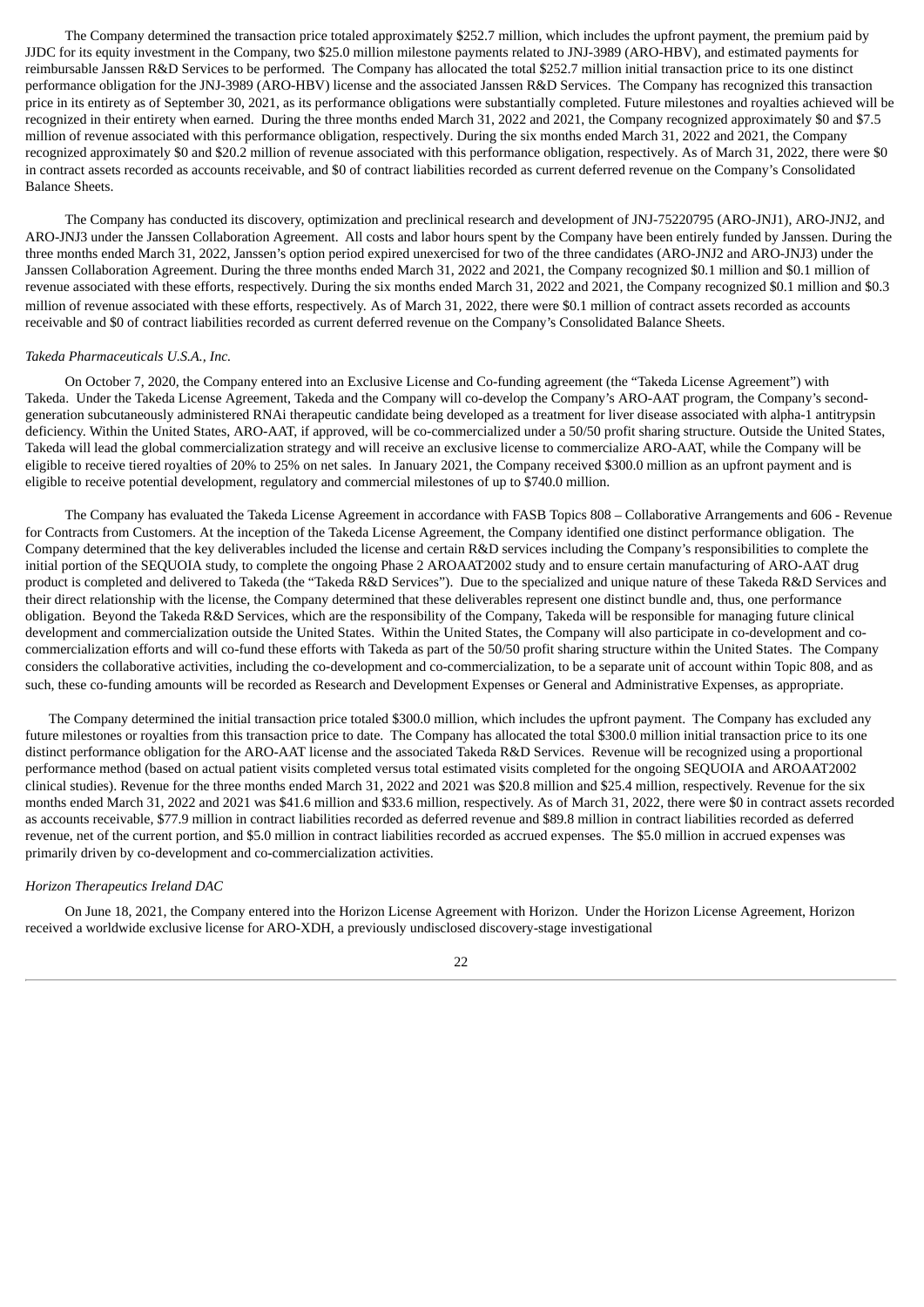RNAi therapeutic being developed by the Company as a potential treatment for people with uncontrolled gout. The Company will conduct all activities through the preclinical stages of development of ARO-XDH, and Horizon will be wholly responsible for clinical development and commercialization of ARO-XDH. In July 2021, the Company received \$40 million as an upfront payment and is eligible to receive up to \$660 million in potential development, regulatory and sales milestones. The Company is also eligible to receive royalties in the low- to mid-teens range on net product sales.

The Company has evaluated the Horizon License Agreement in accordance with FASB Topics 808 – Collaborative Arrangements and 606 - Revenue for Contracts from Customers. At the inception of the Horizon License Agreement, the Company identified one distinct performance obligation. The Company determined that the key deliverables included the license and certain R&D services, including the Company's responsibilities to conduct all activities through the preclinical stages of development of ARO-XDH (the "Horizon R&D Services"). Due to the specialized and unique nature of these Horizon R&D Services and their direct relationship with the license, the Company determined that these deliverables represented one distinct bundle and, thus, one performance obligation. Beyond the Horizon R&D Services, which are the responsibility of the Company, Horizon will be responsible for managing future clinical development and commercialization of ARO-XDH.

The Company determined the initial transaction price totaled \$40.0 million, including the upfront payment. The Company has excluded any future estimated milestones or royalties, from this transaction price to date. The Company will allocate the total \$40.0 million initial transaction price to its one distinct performance obligation for the ARO-XDH license and the associated Horizon R&D Services. Revenue will be recognized on a straight-line basis over the estimated timeframe for completing the Horizon R&D Services. The Company determined that the straight-line basis was appropriate as its efforts will be expended evenly over the course of completing its performance obligation. Revenue for the three months ended March 31, 2022 and 2021 was \$6.7 million and \$0, respectively. Revenue for the six months ended March 31, 2022 and 2021 was \$13.3 million and \$0, respectively. As of March 31, 2022, there were \$0 million in contract assets recorded as accounts receivable, \$20.0 million in contract liabilities recorded as deferred revenue.

The Company has manufactured ARO-XDH material for Horizon in furtherance of the research plan entered into pursuant to the Horizon License Agreement, for which the Company has been reimbursed for its costs. During the three and six months ended March 31, 2022 and 2021, the Company recognized \$1.3 million and \$0 with these efforts, respectively. As of March 31, 2022, there were \$1.3 million of contract assets recorded as accounts receivable and \$0 of contract liabilities recorded as current deferred revenue on the Company's Consolidated Balance Sheets.

#### *Glaxosmithkline Intellectual Property (No. 3) Limited*

On November 22, 2021, the Company entered into an Exclusive License Agreement (the "GSK License Agreement") with GSK. Under the GSK License Agreement, GSK has received an exclusive license for ARO-HSD, the Company's investigational RNAi therapeutic being developed as a treatment for patients with alcohol-related and nonalcohol related liver diseases, such as nonalcoholic steatohepatitis (NASH). The exclusive license is worldwide with the exception of greater China, for which the Company retained rights to develop and commercialize. Beyond the Company's Phase 1/2 study of (ARO-HSD), which the Company is responsible for completing, GSK is wholly responsible for clinical development and commercialization of ARO-HSD in its territory. Under the terms of the agreement, the Company has received an upfront payment of \$120 million and is eligible for additional payments of \$30 million at the start of Phase 2 and \$100 million upon achieving a successful Phase 2 trial readout and the first patient dosed in a Phase 3 trial. Furthermore, should the Phase 3 trial read out positively, and the potential new medicine receives regulatory approval in major markets, the deal provides for commercial milestone payments to the Company of up to \$190 million at first commercial sale, and up to \$590 million in sales-related milestone payments. The Company is further eligible to receive tiered royalties on net product sales in a range of mid-teens to twenty percent.

The Company has evaluated the GSK License Agreement in accordance with FASB Topics 808 – Collaborative Arrangements and 606 - Revenue for Contracts from Customers. At the inception of the GSK License Agreement, the Company identified one distinct performance obligation. The Company determined that the key deliverables included the license and certain R&D services, including the Company's responsibility to complete the Phase 1/2 study, (the "GSK R&D Services"). Due to the specialized and unique nature of these GSK R&D Services and their direct relationship with the license, the Company determined that these deliverables represented one distinct bundle and, thus, one performance obligation. Beyond the GSK R&D Services, which are the responsibility of the Company, GSK will be responsible for managing future clinical development and commercialization in its territory.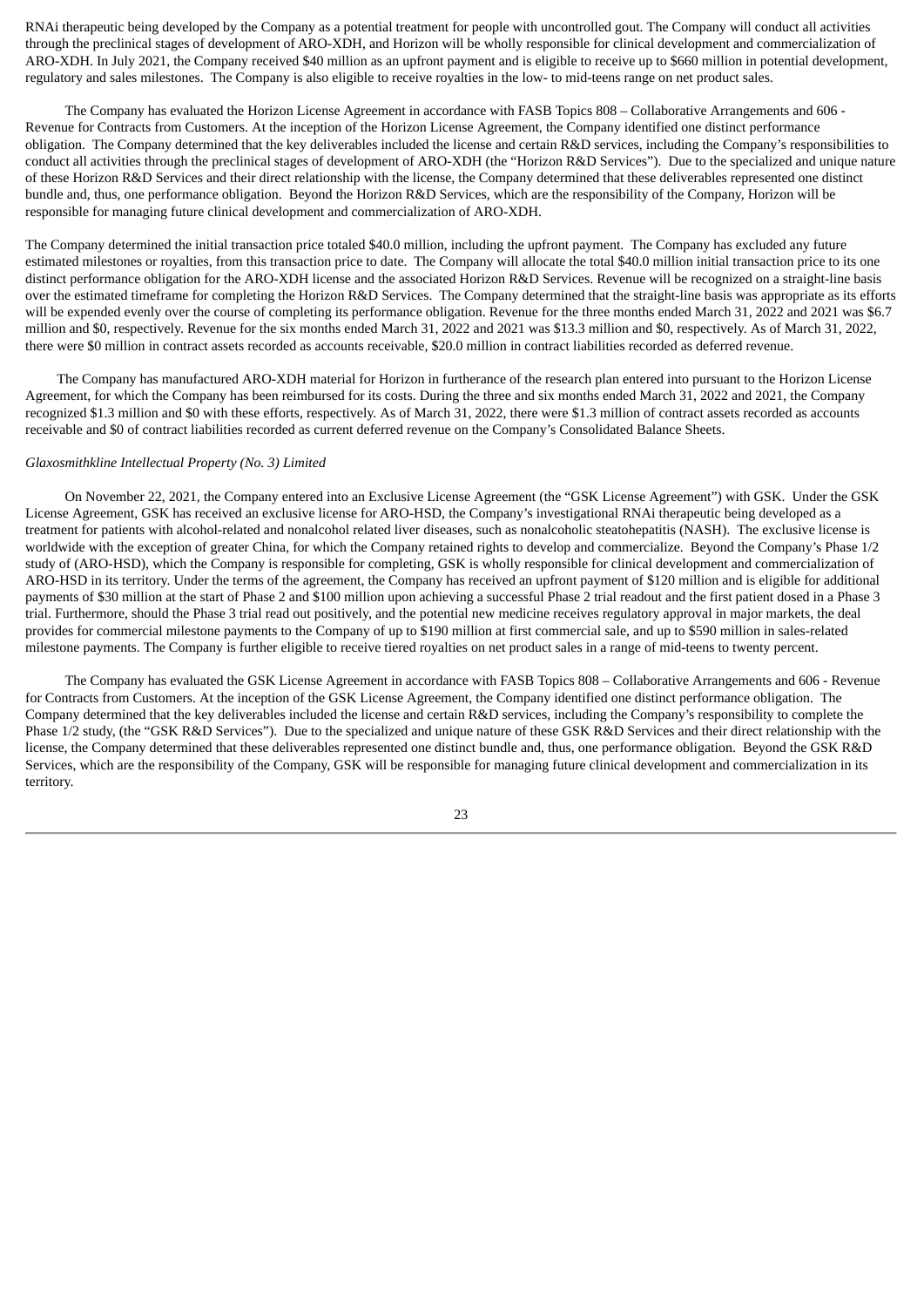The Company determined the initial transaction price totaled \$120.0 million, including the upfront payment. The \$120.0 million upfront payment was collected in January 2022. The Company has excluded any future estimated milestones or royalties from this transaction price to date. The Company has allocated the total \$120.0 million initial transaction price to its one distinct performance obligation for the ARO-HSD license and the associated GSK R&D Services. As the Company has completed its performance obligation related to this agreement, the upfront payment of \$120.0 million will be fully recognized as of the three and six months ended March 31, 2022. Revenue for the three and six months ended March 31, 2022 and 2021 was \$120.0 million and \$0, respectively. As of March 31, 2022, there were \$0 in contract assets recorded as accounts receivable, \$0 in contract liabilities recorded as deferred revenue.

### **Operating Expenses**

The analysis below details the operating expenses and discusses the expenditures of the Company within the major expense categories. Certain reclassifications have been made to prior-period operating expense categories to conform to the current period presentation. For purposes of comparison, the amounts for the three and six months ended March 31, 2022 and 2021 are shown in the tables below.

### *Research and Development Expenses*

R&D expenses are related to the Company's research and development efforts and related program costs, which are comprised primarily of outsourced costs related to the manufacturing of clinical supplies, toxicity/efficacy studies and clinical trial expenses. Internal costs primarily relate to operations at our research facilities in Madison, Wisconsin and San Diego, California, including facility costs and laboratory-related expenses. Salaries and stock compensation expense consist of salary, bonuses, payroll taxes and related benefits and stock compensation for our R&D personnel. Depreciation and amortization expense consist of depreciation on lab equipment and leasehold improvements at our research facilities. We do not separately track R&D expenses by individual research and development projects, including by individual drug candidates. The Company operates in a cross-functional manner across projects and does not separately allocate facilities-related costs, candidate costs, discovery costs, compensation expenses, depreciation and amortization expenses, and other expenses for research and development activities. The following table provides details of research and development expenses for the periods indicated: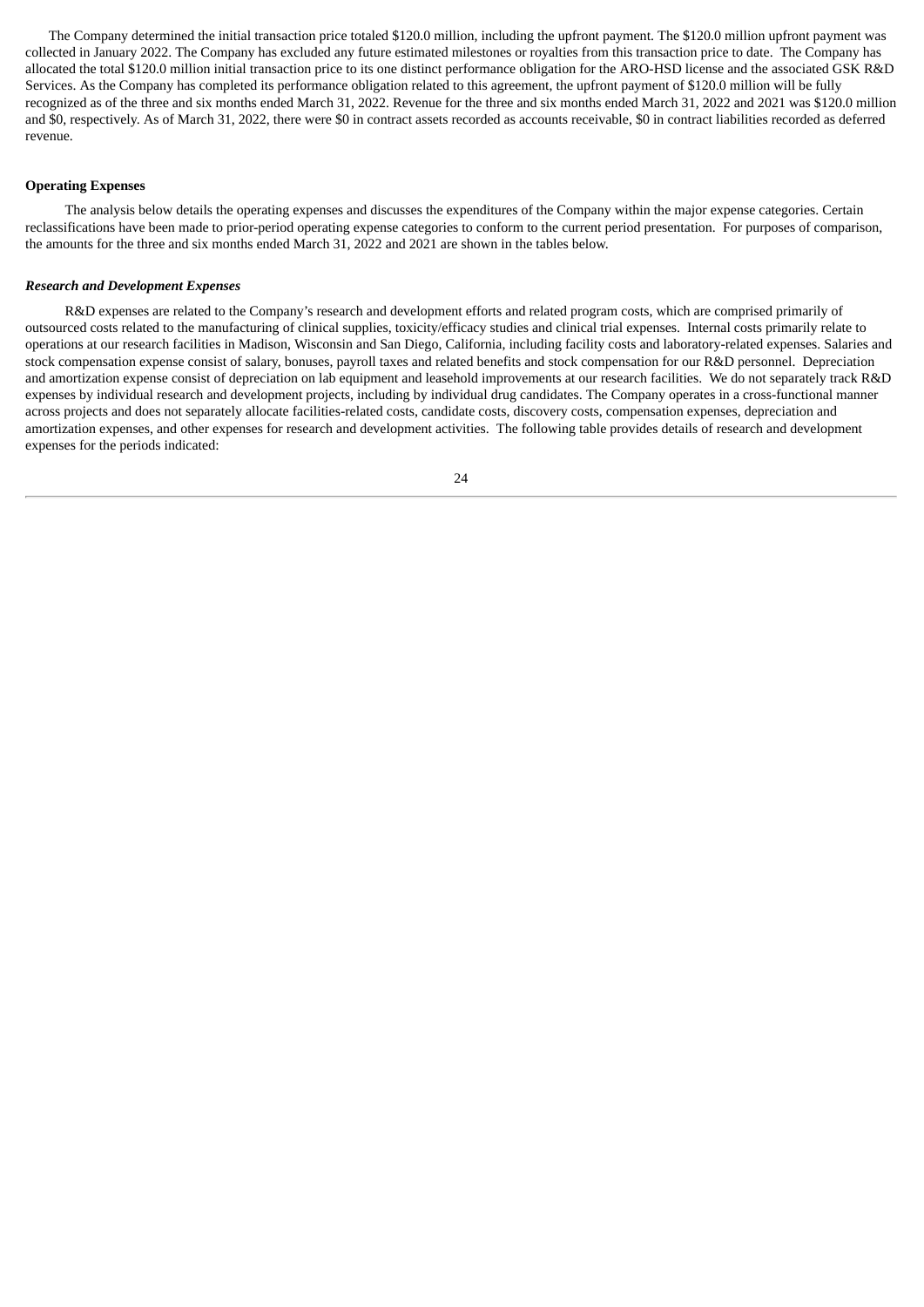### *(table below in thousands)*

|                                                            |    | <b>Three</b><br>$%$ of<br><b>Months</b><br><b>Ended</b><br><b>Expense</b> |           |    | <b>Three</b><br><b>Months</b><br><b>Ended</b> | $%$ of<br><b>Expense</b> |    | <b>Increase (Decrease)</b> |      |  |  |
|------------------------------------------------------------|----|---------------------------------------------------------------------------|-----------|----|-----------------------------------------------|--------------------------|----|----------------------------|------|--|--|
|                                                            |    | March 31.<br>2022                                                         | Category  |    | March 31.<br>2021                             | Category                 |    |                            | $\%$ |  |  |
| <b>Salaries</b>                                            | C  | 11,404                                                                    | 15%       | £. | 8,685                                         | 19%                      | S  | 2,719                      | 31%  |  |  |
| Facilities related                                         |    | 1,779                                                                     | 2%        |    | 1,671                                         | 4%                       |    | 108                        | 6%   |  |  |
| Candidate costs                                            |    | 37,713                                                                    | 50%       |    | 20,667                                        | 47%                      |    | 17,046                     | 82%  |  |  |
| R&D discovery costs                                        |    | 14,266                                                                    | 19%       |    | 5,502                                         | 12%                      |    | 8,764                      | 159% |  |  |
| Total research and development expense, excluding non-cash |    |                                                                           |           |    |                                               |                          |    |                            |      |  |  |
| expense                                                    | \$ | 65,162                                                                    | $86\%$ \$ |    | 36,525                                        | 82%                      | -S | 28,637                     | 78%  |  |  |
| <b>Stock compensation</b>                                  |    | 8,642                                                                     | 11%       |    | 6,406                                         | 14%                      |    | 2,236                      | 35%  |  |  |
| Depreciation/amortization                                  |    | 2,181                                                                     | 3%        |    | 1,766                                         | 4%                       |    | 415                        | 23%  |  |  |
| Total research and development expense                     |    | 75,985                                                                    | 100% \$   |    | 44,697                                        | 100%                     |    | 31,288                     | 70 % |  |  |

|                                                            | <b>Six</b><br><b>Months</b><br>Ended<br>March 31, | $%$ of<br><b>Expense</b> | <b>Six</b><br><b>Months</b><br><b>Ended</b><br>March 31, | $%$ of<br><b>Expense</b> | <b>Increase (Decrease)</b> |      |
|------------------------------------------------------------|---------------------------------------------------|--------------------------|----------------------------------------------------------|--------------------------|----------------------------|------|
|                                                            | 2022                                              | Category                 | 2021                                                     | Category                 |                            | $\%$ |
| <b>Salaries</b>                                            | 22,398<br>S                                       | 16%                      | 16,857<br>\$.                                            | 21\%                     | 5,541<br><sup>\$</sup>     | 33%  |
| Facilities related                                         | 3,817                                             | 3%                       | 3,150                                                    | 4%                       | 667                        | 21%  |
| Candidate costs                                            | 70,058                                            | 49%                      | 35,684                                                   | 44%                      | 34,374                     | 96%  |
| R&D discovery costs                                        | 25,266                                            | 18%                      | 10,213                                                   | 13%                      | 15,053                     | 147% |
| Total research and development expense, excluding non-cash |                                                   |                          |                                                          |                          |                            |      |
| expense                                                    | 121,539                                           | 86%                      | 65,904                                                   | 82%                      | 55,635                     | 84%  |
| Stock compensation                                         | 15,860                                            | 11%                      | 11,891                                                   | 15%                      | 3,969                      | 33%  |
| Depreciation/amortization                                  | 4,351                                             | 3%                       | 3,456                                                    | 3%                       | 895                        | 26%  |
| Total research and development expense                     | 141,750                                           | 100 %                    | 81,251                                                   | 100%                     | 60,499                     | 74%  |

Salaries expense increased by \$2,719,000 from \$8,685,000 during the three months ended March 31, 2021 to \$11,404,000 during the current period. Salaries expense increased by \$5,541,000 from \$16,857,000 during the six months ended March 31, 2021 to \$22,398,000 during the current period. This increase is primarily due to an increase in R&D headcount that has occurred as the Company has expanded its pipeline of candidates. We anticipate this expense to continue to increase as we continue to expand our pipeline of candidates and increase headcount to support our discovery efforts to identify new drug candidates, in addition to inflationary pressures in the labor market.

Facilities expense increased by \$108,000 from \$1,671,000 during the three months ended March 31, 2021 to \$1,779,000 during the current period. Facilities expense increased by \$667,000 from \$3,150,000 during the six months ended March 31, 2021 to \$3,817,000 during the current period. This category includes rental costs for our research and development facilities in Madison, Wisconsin and San Diego, California. We expect this expense to continue to increase as we continue to build out our manufacturing capabilities to support our discovery efforts to identify new drug candidates.

Candidate costs increased by \$17,046,000 from \$20,667,000 during the three months ended March 31, 2021 to \$37,713,000 during the current period. Candidate costs increased by \$34,374,000 from \$35,684,000 during the six months ended March 31, 2021 to \$70,058,000 during the current period. This increase is primarily due to the progression of our pipeline of candidates into and through clinical trials, which results in higher outsourced clinical trial, toxicity study and manufacturing costs. For example, our cardiometabolic candidates, ARO-ANG3 and ARO-APOC3, have advanced into phase 2 and phase 3 clinical trials. We anticipate these expenses to continue to increase as our pipeline of candidates grows and progresses to later phase clinical trials, in addition to unforeseen inflationary pressure on goods and services.

R&D discovery costs increased by \$8,764,000 from \$5,502,000 during the three months ended March 31, 2021 to \$14,266,000 in the current period. R&D discovery costs increased by \$15,053,000 from \$10,213,000 during the six months ended March 31, 2021 to \$25,266,000 in the current period. This increase is primarily due to the growth of our discovery efforts, including the addition of our research facility in San Diego. We anticipate this expense to continue to increase as we increase headcount to support our discovery efforts to identify new drug candidates.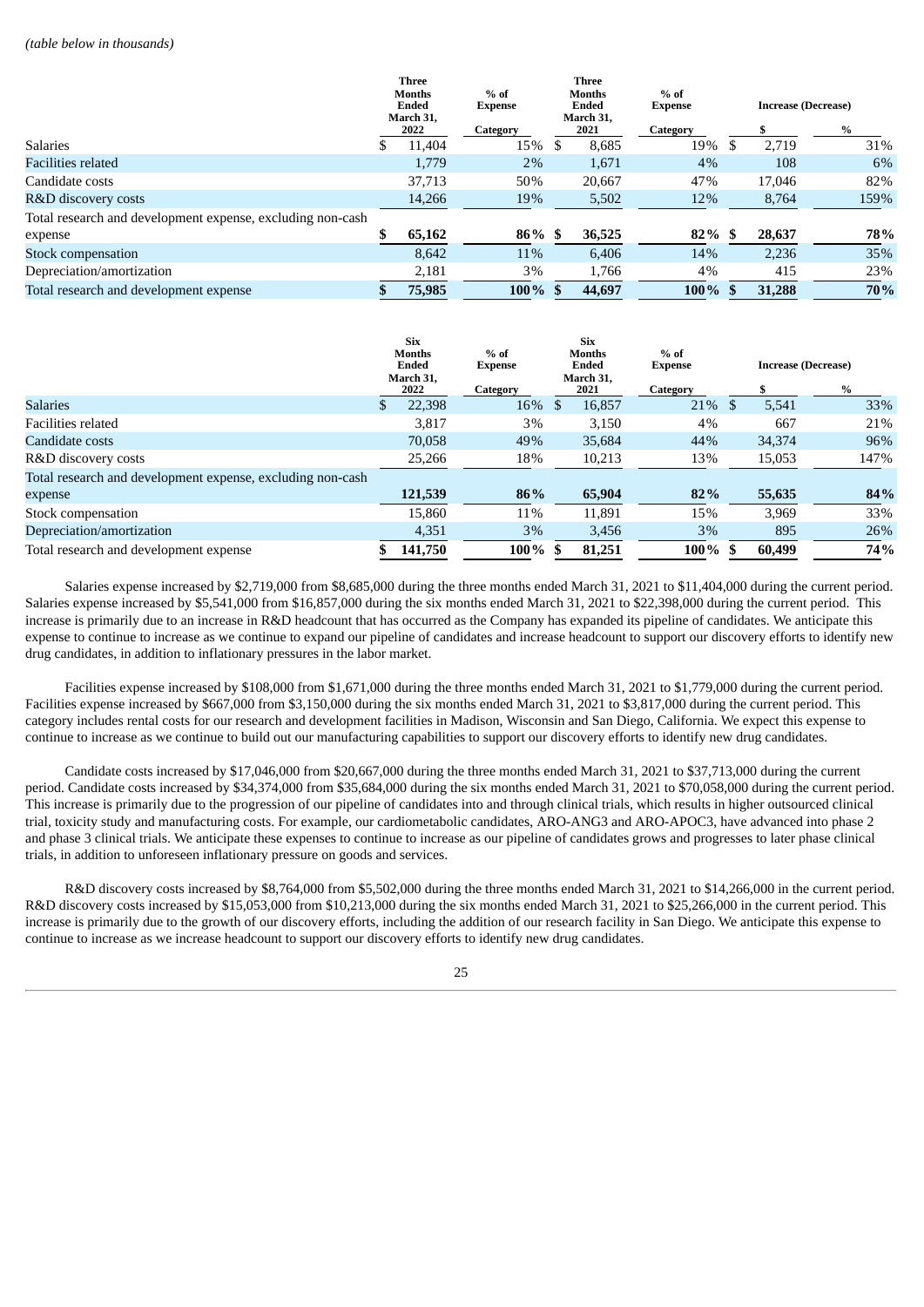Stock compensation expense, a non-cash expense, increased by \$2,236,000 from \$6,406,000 during the three months ended March 31, 2021 to \$8,642,000 during the current period. Stock compensation expense, a non-cash expense, increased by \$3,969,000 from \$11,891,000 during the six months ended March 31, 2021 to \$15,860,000 during the current period. Stock compensation expense is based upon the valuation of stock options and restricted stock units granted to employees, directors and certain consultants. Many variables affect the amount expensed, including the Company's stock price on the date of the grant, as well as other assumptions. The increase in the expense in the current period is primarily due to the increased headcount discussed above and a mix of higher grant date fair values of awards amortizing during the current period due to the Company's stock price at the time of the grants. We generally expect future stock compensation expense to continue to increase as our headcount continues to increase to support our clinical pipeline.

Depreciation and amortization expense, a non-cash expense, increased by \$415,000 from \$1,766,000 during the three months ended March 31, 2021 to \$2,181,000 during the current period. Depreciation and amortization expense, a non-cash expense, increased by \$895,000 from \$3,456,000 during the six months ended March 31, 2021 to \$4,351,000 during the current period. The majority of depreciation and amortization expense relates to depreciation on lab equipment and leasehold improvements at our Madison and San Diego research facilities. The increase in depreciation and amortization expense is due to an increase in laboratory equipment and leasehold improvements. We expect this amount to increase in the future as we continue to purchase additional lab equipment to support our growing pipeline.

### *General & Administrative Expenses*

The following table provides details of our general and administrative expenses for the periods indicated:

*(table below in thousands)*

|                                                            | <b>Three</b><br><b>Months</b><br><b>Ended</b><br>March 31, |        | $%$ of<br><b>Expense</b> | <b>Three</b><br><b>Months</b><br><b>Ended</b><br>March 31, |        | $%$ of<br><b>Expense</b> | <b>Increase (Decrease)</b> |        |
|------------------------------------------------------------|------------------------------------------------------------|--------|--------------------------|------------------------------------------------------------|--------|--------------------------|----------------------------|--------|
|                                                            |                                                            | 2022   | Category                 |                                                            | 2021   | Category                 |                            | $\%$   |
| <b>Salaries</b>                                            | Ф                                                          | 3,760  | 11%                      | -S                                                         | 3,257  | $20\%$ \$                | 503                        | 15%    |
| Professional/outside services                              |                                                            | 2,330  | 7%                       |                                                            | 1,838  | 11%                      | 492                        | 27%    |
| Facilities related                                         |                                                            | 702    | 2%                       |                                                            | 787    | 5%                       | (85)                       | $-11%$ |
| Other G&A                                                  |                                                            | 1,911  | 6%                       |                                                            | 1,355  | 8%                       | 556                        | 41%    |
| Total general & administrative expense, excluding non-cash |                                                            |        |                          |                                                            |        |                          |                            |        |
| expense                                                    | \$                                                         | 8,703  | $26\%$ \$                |                                                            | 7,237  | $44\%$ \$                | 1,466                      | 20%    |
| Stock compensation                                         |                                                            | 25,160 | 73%                      |                                                            | 8,953  | 55%                      | 16,207                     | 181%   |
| Depreciation/amortization                                  |                                                            | 404    | $1\%$                    |                                                            | 156    | 1%                       | 248                        | 159%   |
| Total general & administrative expense                     |                                                            | 34,267 | 100% \$                  |                                                            | 16,346 | 100 %                    | 17,921                     | 110 %  |

|                                                            | <b>Six</b><br><b>Months</b><br><b>Ended</b><br>March 31, |        |          |    | $%$ of<br><b>Expense</b> |          | <b>Six</b><br><b>Months</b><br><b>Ended</b><br>March 31, | $%$ of<br>Expense |       |  | <b>Increase (Decrease)</b> |
|------------------------------------------------------------|----------------------------------------------------------|--------|----------|----|--------------------------|----------|----------------------------------------------------------|-------------------|-------|--|----------------------------|
|                                                            | 2022                                                     |        | Category |    | 2021                     | Category |                                                          |                   | $\%$  |  |                            |
| <b>Salaries</b>                                            | ъ                                                        | 7,190  | 12%      | -S | 5,841                    |          | 23%                                                      | 1,349<br>S        | 23%   |  |                            |
| Professional/outside services                              |                                                          | 4,507  | 8%       |    | 3,820                    | 15%      |                                                          | 687               | 18%   |  |                            |
| Facilities related                                         |                                                          | 1,382  | 2%       |    | 1,517                    |          | 6%                                                       | (135)             | $-9%$ |  |                            |
| Other G&A                                                  |                                                          | 2,929  | 5%       |    | 2,048                    |          | 8%                                                       | 881               | 43%   |  |                            |
| Total general & administrative expense, excluding non-cash |                                                          |        |          |    |                          |          |                                                          |                   |       |  |                            |
| expense                                                    |                                                          | 16,008 | 27%      |    | 13,226                   | 52%      |                                                          | 2,782             | 21%   |  |                            |
| Stock compensation                                         |                                                          | 42,447 | 72%      |    | 11,611                   | 46%      |                                                          | 30,836            | 266%  |  |                            |
| Depreciation/amortization                                  |                                                          | 807    | $1\%$    |    | 310                      |          | 2%                                                       | 497               | 160%  |  |                            |
| Total general & administrative expense                     |                                                          | 59,262 | 100%     |    | 25,147                   | 100%     |                                                          | 34,115            | 136%  |  |                            |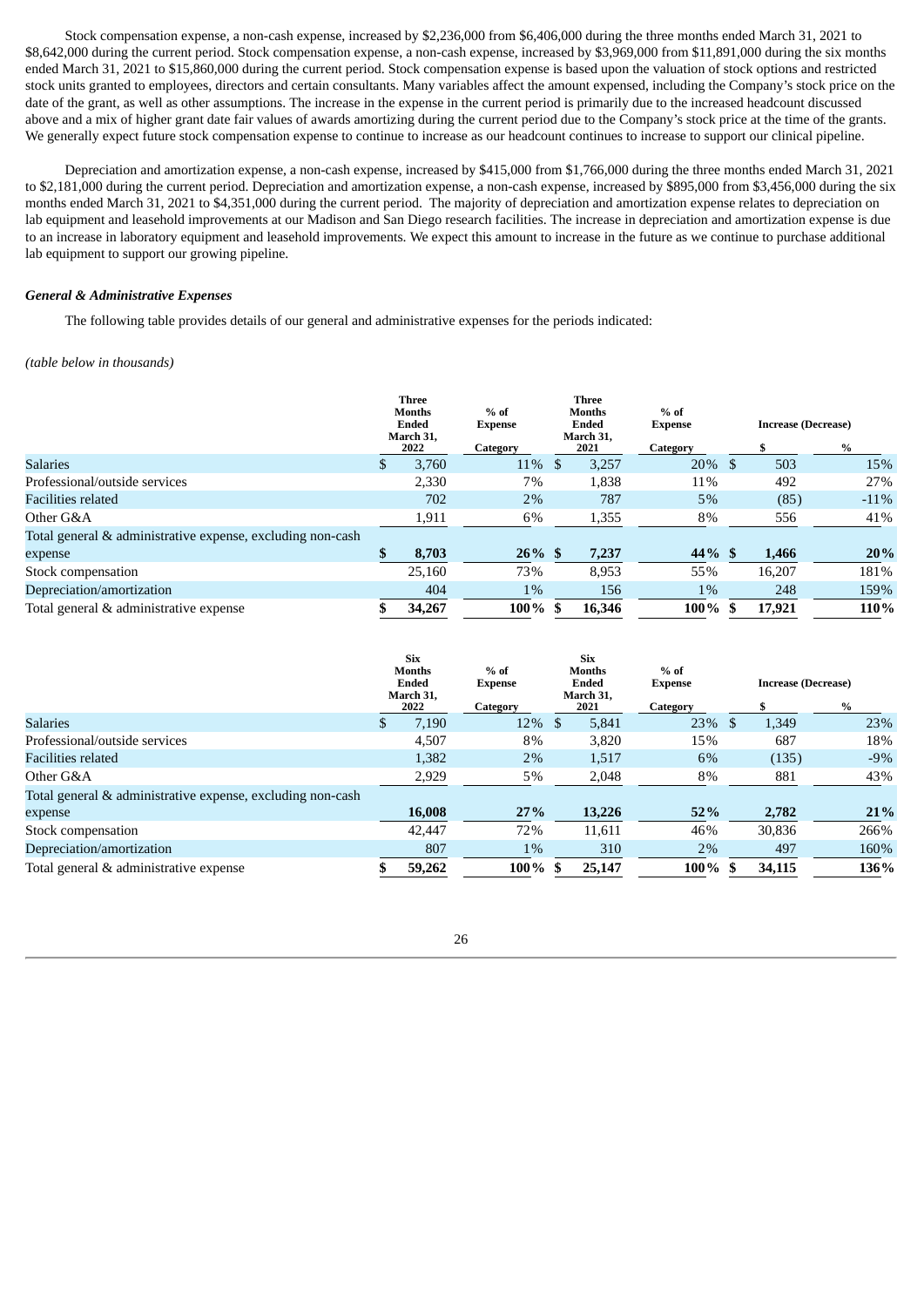Salaries expense increased by \$503,000 from \$3,257,000 during the three months ended March 31, 2021 to \$3,760,000 during the current period. Salaries expense increased by \$1,349,000 from \$5,841,000 during the six months ended March 31, 2021 to \$7,190,000 during the current period. This increase is primarily due to an increase in G&A headcount that has occurred as the Company has grown. We expect salaries expense to continue to increase as our headcount continues to increase to support our expanding clinical pipeline.

Professional/outside services include legal, accounting, consulting, patent expenses, business insurance expenses and other outside services retained by the Company. Professional/outside services expense increased by \$492,000 from \$1,838,000 during the three months ended March 31, 2021 to \$2,330,000 during the current period. Professional/outside services expense increased by \$687,000 from \$3,820,000 during the six months ended March 31, 2021 to \$4,507,000 during the current period. We expect future professional/outside services expense to increase as we continue to increase discovery efforts.

Facilities-related expense decreased by \$85,000 from \$787,000 during the three months ended March 31, 2021 to \$702,000 during the current period. Facilities-related expense decreased by \$135,000 from \$1,517,000 during the six months ended March 31, 2021 to \$1,382,000 during the current period. This category primarily includes rental costs for our corporate headquarters in Pasadena, California. The decrease in facilities related expenses is due to a decrease in building maintenance and repair costs. We expect future facilities related expenses to increase as we continue to increase our headcount & footprint to support our discovery efforts.

Other G&A expense increased by \$556,000 from \$1,355,000 during the three months ended March 31, 2021 to \$1,911,000 during the current period. Other G&A expense increased by \$881,000 from \$2,048,000 during the six months ended March 31, 2021 to \$2,929,000 during the current period. This category consists primarily of travel, communication and technology, office expenses, and franchise and property tax expenses. The increase is due to increased information technology costs to support the Company's increased headcount.

Stock compensation expense, a non-cash expense, increased by \$16,207,000 from \$8,953,000 during the three months ended March 31, 2021 to \$25,160,000 during the current period. Stock compensation expense, a non-cash expense, increased by \$30,836,000 from \$11,611,000 during the six months ended March 31, 2021 to \$42,447,000 during the current period. Stock compensation expense is based upon the valuation of stock options and restricted stock units granted to employees, directors and certain consultants. Many variables affect the amount expensed, including the Company's stock price on the date of the grant, as well as other assumptions. The increase in the current period is due to a performance award that was achieved earlier than anticipated, as well as a modification of certain performance awards to include market conditions. The fair value of market condition-based awards is expensed ratably over the service period and is not adjusted for actual achievement. We generally expect future stock compensation expense to continue to increase as our headcount continues to increase to support our clinical pipeline.

Depreciation and amortization expense, a noncash expense, increased by \$248,000 from \$156,000 during the three months ended March 31, 2021 to \$404,000 during the current period. Depreciation and amortization expense, a noncash expense, increased by \$497,000 from \$310,000 during the six months ended March 31, 2021 to \$807,000 during the current period. The increase is primarily related to amortization of leasehold improvements for our corporate headquarters.

#### *Other Income/Expense*

Other income/expense was income of \$1,414,000 during the three months ended March 31, 2021 compared to \$2,813,000 during the current period. Other income/expense was income of \$4,735,000 during the six months ended March 31, 2021 compared to \$3,262,000 during the current period. Other income is primarily related to interest income and realized and unrealized gain/loss on our marketable securities. The increase in other income/expense is due to lower yields on more recently purchased bonds and increase in unrealized loss on our marketable securities offset by a property tax credit the company received during the current period.

#### **Liquidity and Capital Resources**

Arrowhead has historically financed its operations through the sale of its equity securities and revenue from its collaboration agreements. Research and development activities have required significant capital investment since the Company's inception and are expected to continue to require significant cash expenditure as the Company's pipeline continues to expand and matures into later stage clinical trials. Additionally, the Company's plans to expand its facilities with its purchase of land in Verona, Wisconsin, and its entry into a new lease in San Diego, California. Each of these expansions is designed to increase the Company's internal manufacturing and discovery capabilities, and each will require significant capital investment.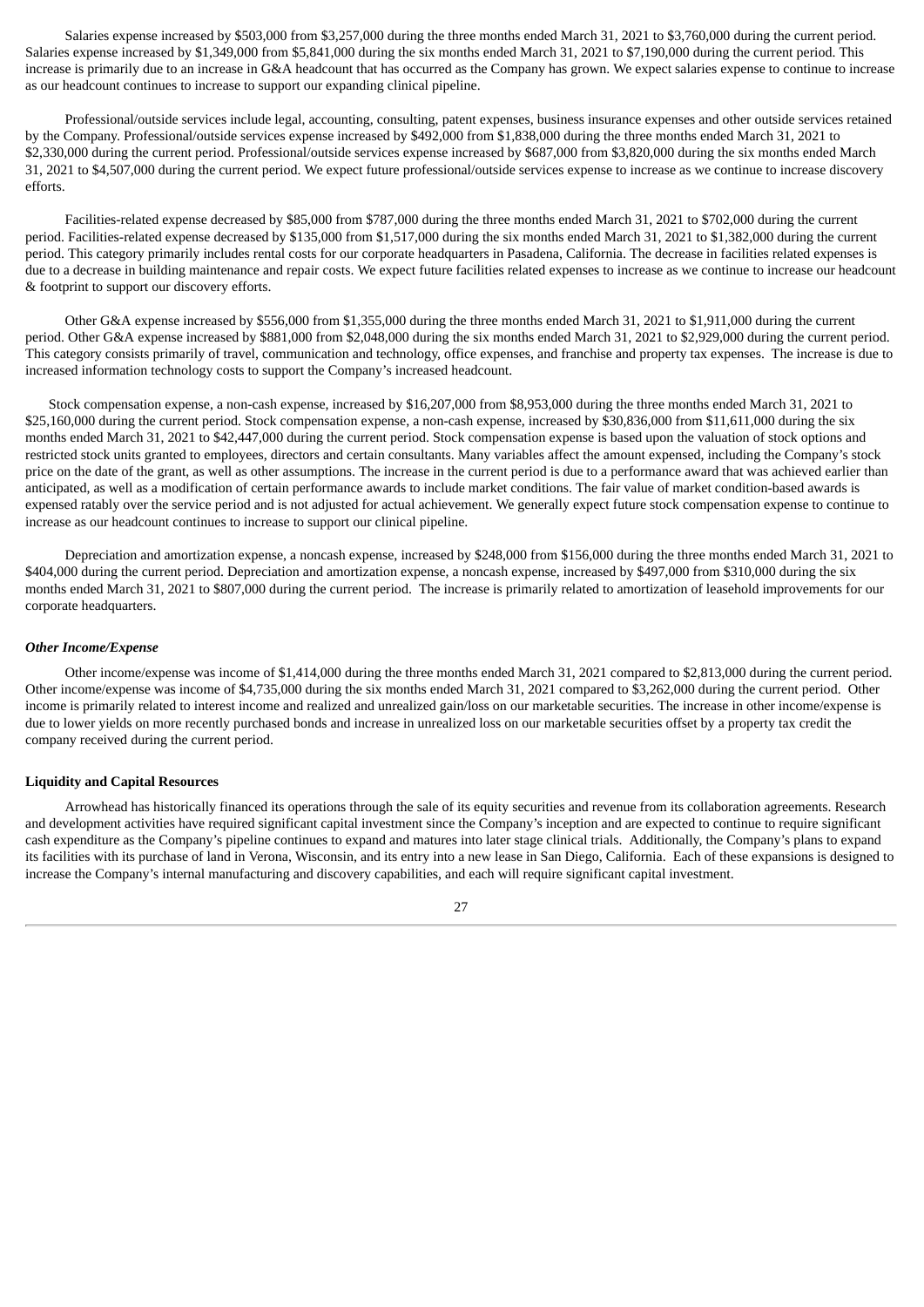At March 31, 2022, the Company had cash on hand of approximately \$86.4 million as compared to \$184.4 million at September 30, 2021. Cash invested in short-term fixed income securities and marketable securities was \$315.5 million at March 31, 2022, compared to \$183.4 million at September 30, 2021. Cash invested in long-term fixed income securities was \$201.6 million at March 31, 2022, compared to \$245.6 million at September 30, 2021. The Company also entered into an Open Market Sale Agreement (the "ATM Agreement") in August 2020, pursuant to which the Company may, from time to time, sell up to \$250,000,000 in shares of the Company's Common Stock through Jefferies LLC. As of March 31, 2022, no shares have been sold under the ATM Agreement. The Company believes its current financial resources are sufficient to fund its operations through at least the next twelve months.

A summary of cash flows for the six months ended March 31, 2022 and 2021 is as follows:

|                                                      | <b>Six Months Ended</b><br>March 31, 2022 | <b>Six Months Ended</b><br><b>March 31, 2021</b> |
|------------------------------------------------------|-------------------------------------------|--------------------------------------------------|
|                                                      |                                           | (in thousands)                                   |
| Cash flow from:                                      |                                           |                                                  |
| Operating activities                                 | 1,383                                     | 224,951                                          |
| <b>Investing activities</b>                          | (103, 140)                                | (3,892)                                          |
| <b>Financing activities</b>                          | 3,731                                     | 7,735                                            |
| Net increase (decrease) in cash and cash equivalents | (98,026)                                  | 228,794                                          |
| Cash and cash equivalents at beginning of period     | 184,434                                   | 143,583                                          |
| Cash and cash equivalents at end of period           | 86,408                                    | 372,377                                          |

During the six months ended March 31, 2022, cash flow used by operating activities was \$1.4 million, which was primarily due to the receipt of the \$120.0 million upfront payment from GSK, partially offset by the ongoing expenses related to the Company's research and development programs and general and administrative expenses. Cash used in investing activities was \$103.1 million, which was primarily related to the purchase of property and equipment of \$10.5 million and net purchase of investments of \$92.6 million. Cash provided by financing activities of \$3.7 million was related to cash received from stock option exercises.

During the six months ended March 31, 2021, cash flow provided by operating activities was \$225.0 million, which was primarily due to the \$300 million payment received under the Takeda License Agreement, partially offset by ongoing expenses of the Company's research and development programs and general and administrative expenses. Cash used in investing activities was \$3.9 million, which was primarily related to the purchase of property and equipment of \$11.4 million, partially offset by the net sales of investments of \$7.5 million. Cash provided by financing activities of \$7.7 million was related to cash received from stock option exercises.

On December 20, 2021, the Company completed a purchase of 13 acres of land in the Verona Technology Park in Verona, WI, which is planned to be the site of an approximately 140,000 square foot drug manufacturing facility and an approximately 115,000 square foot laboratory and office facility to support process development and analytical activities. Arrowhead intends to invest between \$200 million and \$250 million into the buildout of the facilities. As part of this acquisition, the Company also entered into a development agreement with the City of Verona to construct certain infrastructure improvements within the TIF district, and will be reimbursed by the City of Verona by future tax increment revenue generated from the developed property. The total amount of funding that City of Verona will pay as reimbursements under the TIF program for these improvements is not guaranteed and will depend on future tax revenues generated from the developed property.

### *Capital Resources and Material Cash Requirements*

A summary of our capital resources and material cash requirements is presented in Item 7 of our Annual Report on Form 10-K for our fiscal year ended September 30, 2021. Other than as described above, there were no material changes to our capital resources and material cash requirements during the three months ended March 31, 2022.

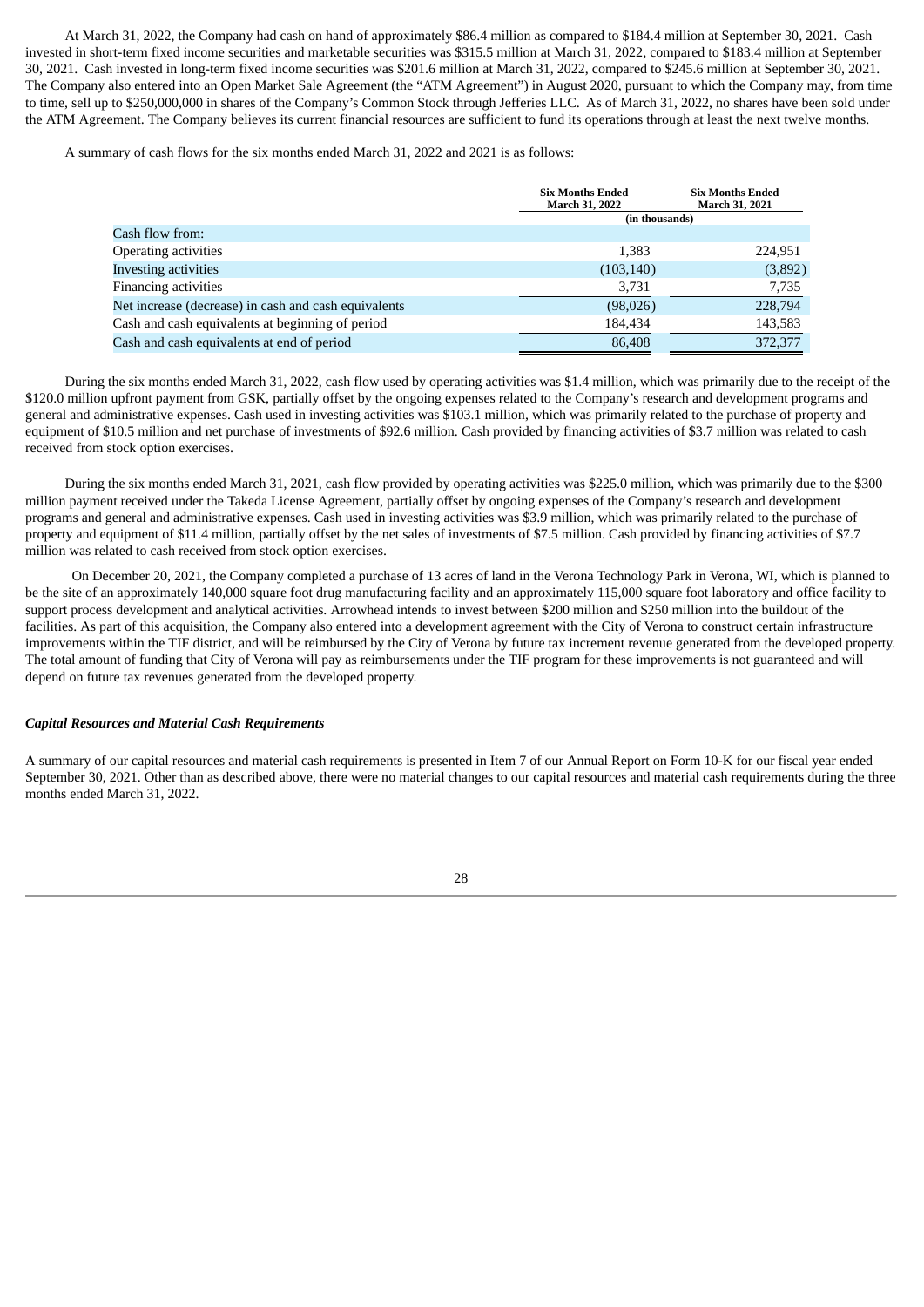# <span id="page-30-0"></span>**ITEM 3. QUANTITATIVE AND QUALITATIVE DISCLOSURES ABOUT MARKET RISK**

There has been no material change in our exposure to market risk from that described in Item 7A of our Annual Report on Form 10-K for the year ended September 30, 2021.

### <span id="page-30-1"></span>**ITEM 4. CONTROLS AND PROCEDURES**

Our Chief Executive Officer and our Chief Financial Officer, after evaluating our "disclosure controls and procedures" (as defined in Rules 13a-15(e) and 15d-15(e) of the Securities Exchange Act of 1934, as amended (the "Exchange Act")) as of the end of the period covered by this Quarterly Report on Form 10-Q (the "Evaluation Date"), have concluded that, as of the Evaluation Date, our disclosure controls and procedures are effective to ensure that information we are required to disclose in reports that we file or submit under the Exchange Act is recorded, processed, summarized and reported within the time periods specified in Securities and Exchange Commission rules and forms, and to ensure that information required to be disclosed by us in such reports is accumulated and communicated to our management, including our Chief Executive Officer and Chief Financial Officer where appropriate, to allow timely decisions regarding required disclosure.

No change in the Company's internal controls over financial reporting (as defined in Rules 13a-15(f) and 15d-15(f) of the Exchange Act) occurred during the Company's most recent fiscal quarter that has materially affected, or is reasonably likely to materially affect, our internal control over financial reporting.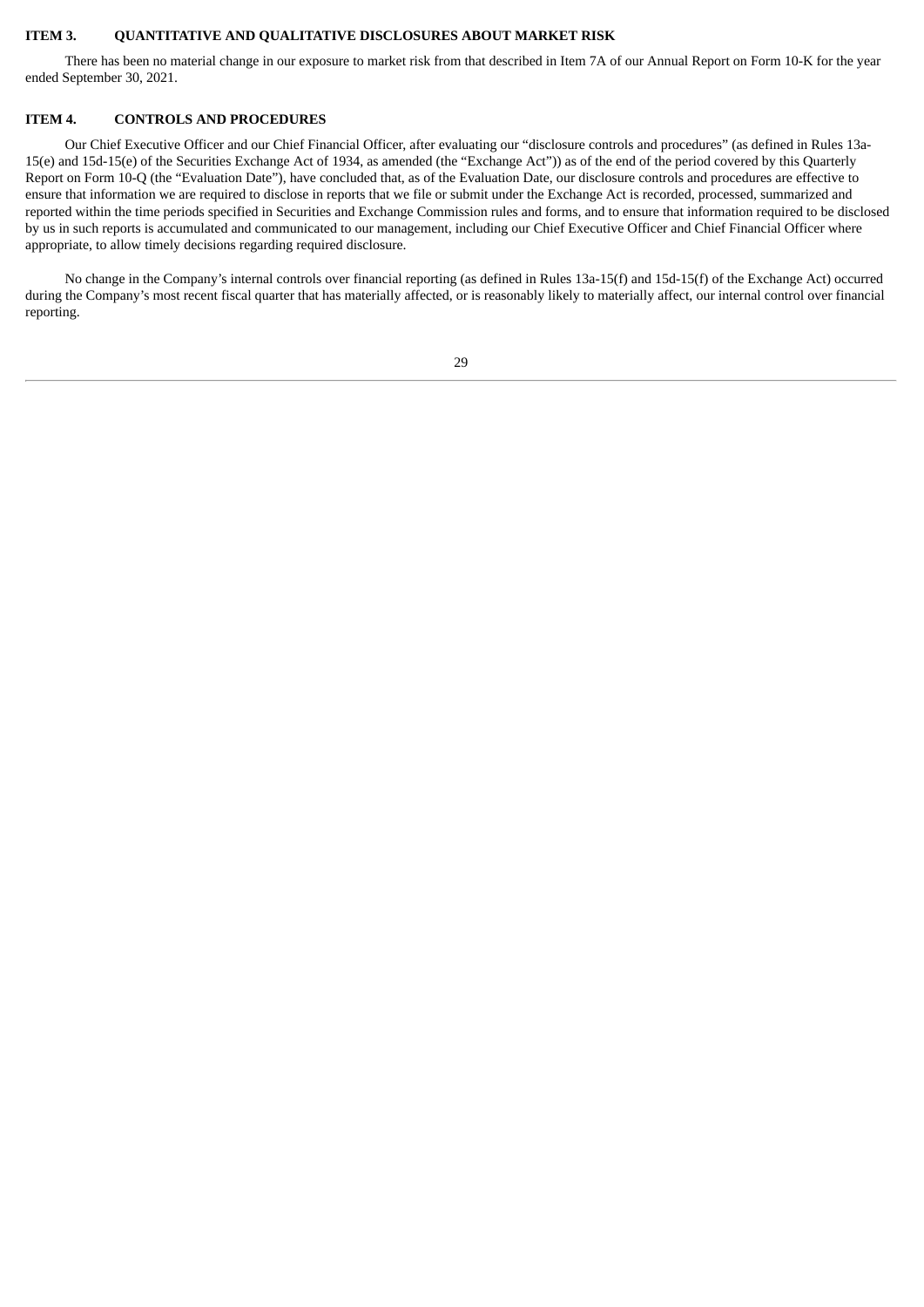#### **PART II—OTHER INFORMATION**

#### <span id="page-31-1"></span><span id="page-31-0"></span>**ITEM 1. LEGAL PROCEEDINGS**

From time to time, we may be involved in routine legal proceedings, as well as demands, claims and threatened litigation, which arise in the normal course of our business. Litigation can be expensive and disruptive to normal business operations. Moreover, the results of legal proceedings, particularly complex legal proceedings, cannot be predicted with any certainty. There have been no material developments in the legal proceedings that we disclosed in Part I, Item 3 of our Annual Report on Form 10-K for the year ended September 30, 2021.

#### <span id="page-31-2"></span>**ITEM 1A. Risk Factors**

There have been no material changes to the risk factors included in our Annual Report on Form 10-K for the year ended September 30, 2021 other than the risk factors presented below. Please carefully consider the information set forth in this Quarterly Report on Form 10-Q and the risk factors discussed in Part I, "Item 1A. Risk Factors" in our Annual Report on Form 10-K for the year ended September 30, 2021, which could materially affect our business, financial condition or future results. The risks described herein and in our Annual Report on Form 10-K, as well as other risks and uncertainties, could materially and adversely affect our business, results of operations and financial condition, which in turn could materially and adversely affect the trading price of shares of our Common Stock. Additional risks not currently known or currently material to us may also harm our business.

### **Risks Related to Our Discovery, Development, and Commercialization of Medicines**

#### *Our success depends on the attraction and retention of senior management and scientists with relevant expertise.*

Our future success depends to a significant extent on the continued services of our key employees, including our senior scientific, technical and managerial personnel. We do not maintain key person life insurance for any of our executives and we do not maintain employment agreements with many senior employees. Competition for qualified employees in the pharmaceutical industry is high, and our ability to execute our strategy will depend in part on our ability to continue to attract and retain qualified scientists, management and other employees. This will depend in part on our ability to create and maintain a desirable workplace culture, which may be impacted by the long-term effects of the COVID-19 pandemic on the nature of the office environment and employee preferences for remote working. In addition, the market for qualified employees in the pharmaceutical industry is experiencing labor shortages and inflationary pressures are causing salaries and wages to increase, all of which exacerbates these competitive dynamics. If we are unable to find, hire and retain qualified individuals, we will have difficulty implementing our business plan in a timely manner, or at all.

### Geopolitical risks associated with the ongoing Russia-Ukraine conflict have impacted our clinical trial plans and could have an adverse impact on our *business, financial condition and results of operations.*

The ongoing conflict between Russia and Ukraine has caused or exacerbated volatility and disruptions to various aspect of the global economy. The uncertain nature, magnitude, and duration of hostilities stemming from the conflict in Ukraine, including the potential effects of sanctions and countersanctions, retaliatory cyber-attacks on the world economy and markets, have contributed to increased market volatility and uncertainty, which could have an adverse impact on macroeconomic factors that affect our business and operations, such as worldwide supply chain issues. Sanctions imposed by the U.S., EU, and other countries in response to the Russia-Ukraine conflict and any response to such sanctions may have an adverse impact on our business, including our clinical trials, the financial markets and the global economy. Additionally, the ongoing conflict has impacted our business decisions with respect to potential clinical trial sites in Europe. For example, a number of our clinical trial sites we had previously planned to use in Russia, Ukraine and Belarus were shut down and we have sought alternatives in other geographies. We cannot be certain of the overall impact of the conflict on our ability to conduct and complete our clinical trials as planned. However, interruptions of our clinical trials can result in significant delays or termination of the research, development or commercialization of our drug candidates, which could impair our ability to generate revenues and harm our business and financial condition. The potential effects of the conflict could also amplify many of the other risks described in Part I, "Item 1A. Risk Factors" in our Annual Report on Form 10-K for the year ended September 30, 2021.

## **Risks Related to Our Intellectual Property**

#### Our ability to protect our patents and other proprietary rights is uncertain, exposing us to the possible loss of competitive advantage.

We have licensed rights to pending patents and have filed and expect to continue to file patent applications. Researchers sponsored by us may also file patent applications that we may need to license. Such patent applications may not be available for licensing or may not be economically feasible to license. Certain of our patents may not be granted or may not contain claims of the necessary breadth because, for example, prior patents exist. If a particular patent is not granted, the value of the invention described in the patent would

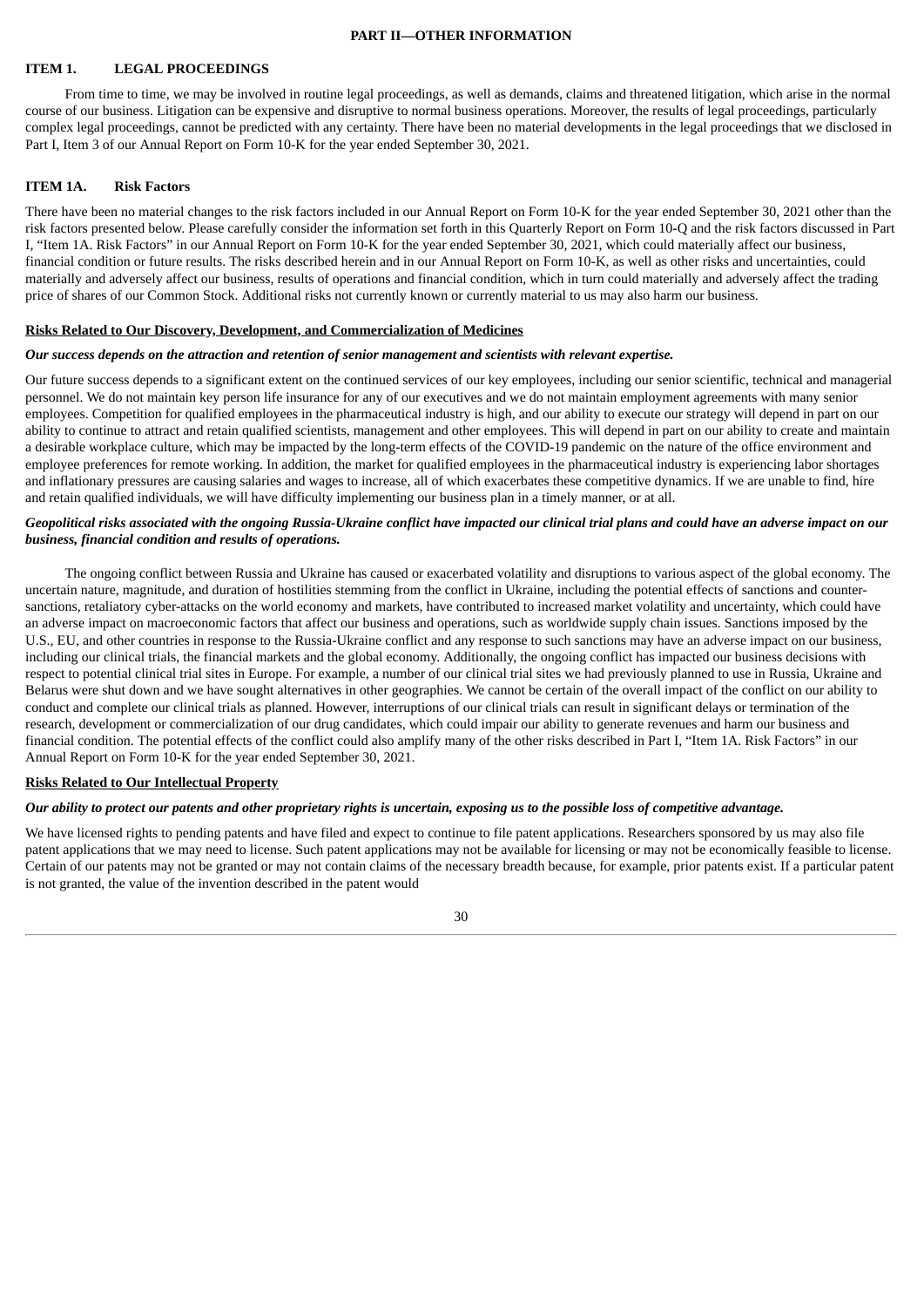be diminished. Further, even if these patents are granted, they may be difficult to enforce. Even if ultimately successful, efforts to enforce our patent rights could be expensive, distracting for management, cause our patents to be invalidated or held unenforceable, and thus frustrate commercialization of products. Even if patents are issued and are enforceable, others may develop similar, superior or parallel technologies to any technology developed by us and not infringe on our patents. Our technology may prove to infringe upon patents or rights owned by others. Patent prosecution and maintenance is expensive, and we may be forced to curtail prosecution or maintenance if our cash resources are limited. Thus, the patents held by or licensed to us may not afford us any meaningful competitive advantage. In addition, the laws of some foreign countries in which we do business, including through our joint ventures, do not protect intellectual property rights to the same extent or in the same manner as the laws of the United States. As a result, we may encounter significant problems in protecting and defending our intellectual property both in the United States and abroad. If we are unable to adequately protect our owned intellectual property or derive sufficient value from our licensed or owned intellectual property, the value of your investment may decline.

## **ITEM 2. UNREGISTERED SALES OF EQUITY SECURITIES AND USE OF PROCEEDS**

<span id="page-32-0"></span>None.

### **ITEM 3. DEFAULTS UPON SENIOR SECURITIES**

<span id="page-32-1"></span>None.

## **ITEM 4. MINE SAFETY DISCLOSURES**

<span id="page-32-2"></span>Not Applicable.

### **ITEM 5. OTHER INFORMATION**

<span id="page-32-3"></span>None.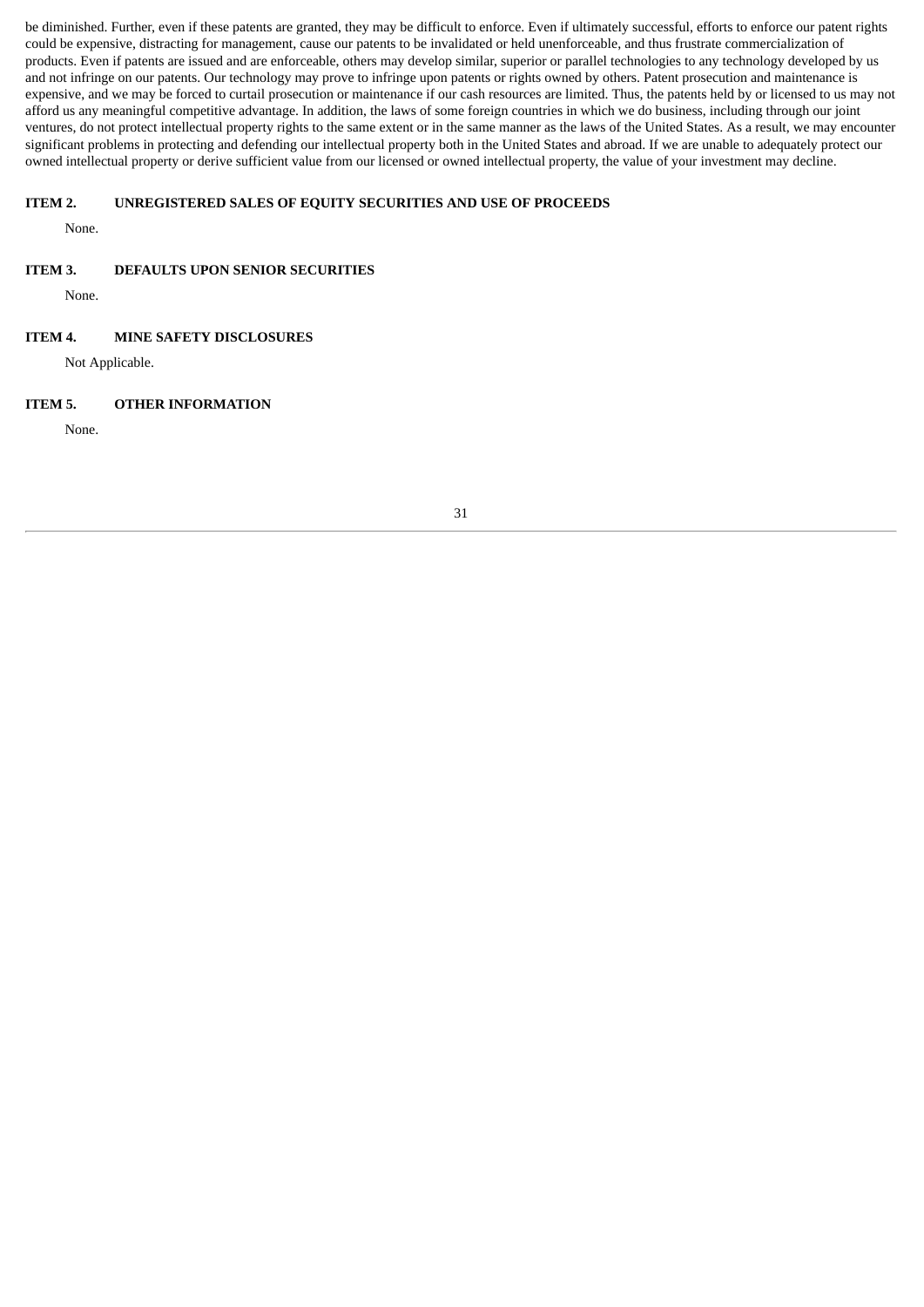<span id="page-33-0"></span>

| <b>EXHIBITS</b><br>ITEM 6. |
|----------------------------|
|----------------------------|

| <b>Exhibit</b><br><b>Number</b> | <b>Document Description</b>                                                                                                                                                                                                              |
|---------------------------------|------------------------------------------------------------------------------------------------------------------------------------------------------------------------------------------------------------------------------------------|
| $10.1*$ †                       | First Amendment to Exclusive License and Co-Funding Agreement by and between Arrowhead Pharmaceuticals, Inc. and Takeda                                                                                                                  |
| $31.1*$                         | Pharmaceuticals U.S.A., Inc. dated March 15, 2022<br>Certification of Chief Executive Officer pursuant to Rule 13a-14(a) of the Securities Exchange Act of 1934, as Adopted Pursuant to<br>Section 302 of the Sarbanes-Oxley Act of 2002 |
| $31.2*$                         | Certification of Chief Financial Officer pursuant to Rule 13a-14(a) of the Securities Exchange Act of 1934, as Adopted Pursuant to Section<br>302 of the Sarbanes-Oxley Act of 2002                                                      |
| $32.1***$                       | Certification of Chief Executive Officer pursuant to 18 U.S.C. Section 1350, as Adopted Pursuant to Section 906 of the Sarbanes-Oxley<br><b>Act of 2002</b>                                                                              |
| $32.2**$                        | Certification of Chief Financial Officer pursuant to 18 U.S.C. Section 1350, as Adopted Pursuant to Section 906 of the Sarbanes-Oxley<br><b>Act of 2002</b>                                                                              |
| 101.INS*                        | <b>Inline XBRL Instance Document</b>                                                                                                                                                                                                     |
| 101.SCH*                        | Inline XBRL Taxonomy Extension Schema Document                                                                                                                                                                                           |
| $101.CAL*$                      | Inline XBRL Taxonomy Extension Calculation Linkbase Document                                                                                                                                                                             |
| $101.LAB*$                      | Inline XBRL Taxonomy Extension Label Linkbase Document                                                                                                                                                                                   |
| 101.PRE*                        | Inline XBRL Taxonomy Extension Presentation Linkbase Document                                                                                                                                                                            |
| 101.DEF*                        | Inline XBRL Taxonomy Extension Definition Linkbase Document                                                                                                                                                                              |
| $104*$                          | The cover page from this Quarterly Report on Form 10-Q, formatted in Inline XBRL (included as Exhibit 101)                                                                                                                               |

<sup>\*</sup> Filed herewith.

Furnished herewith.

<sup>†</sup> Certain confidential portions of this exhibit were omitted by means of marking such portions with asterisks because the identified confidential portions (i) are not material and (ii) would be competitively harmful if publicly disclosed.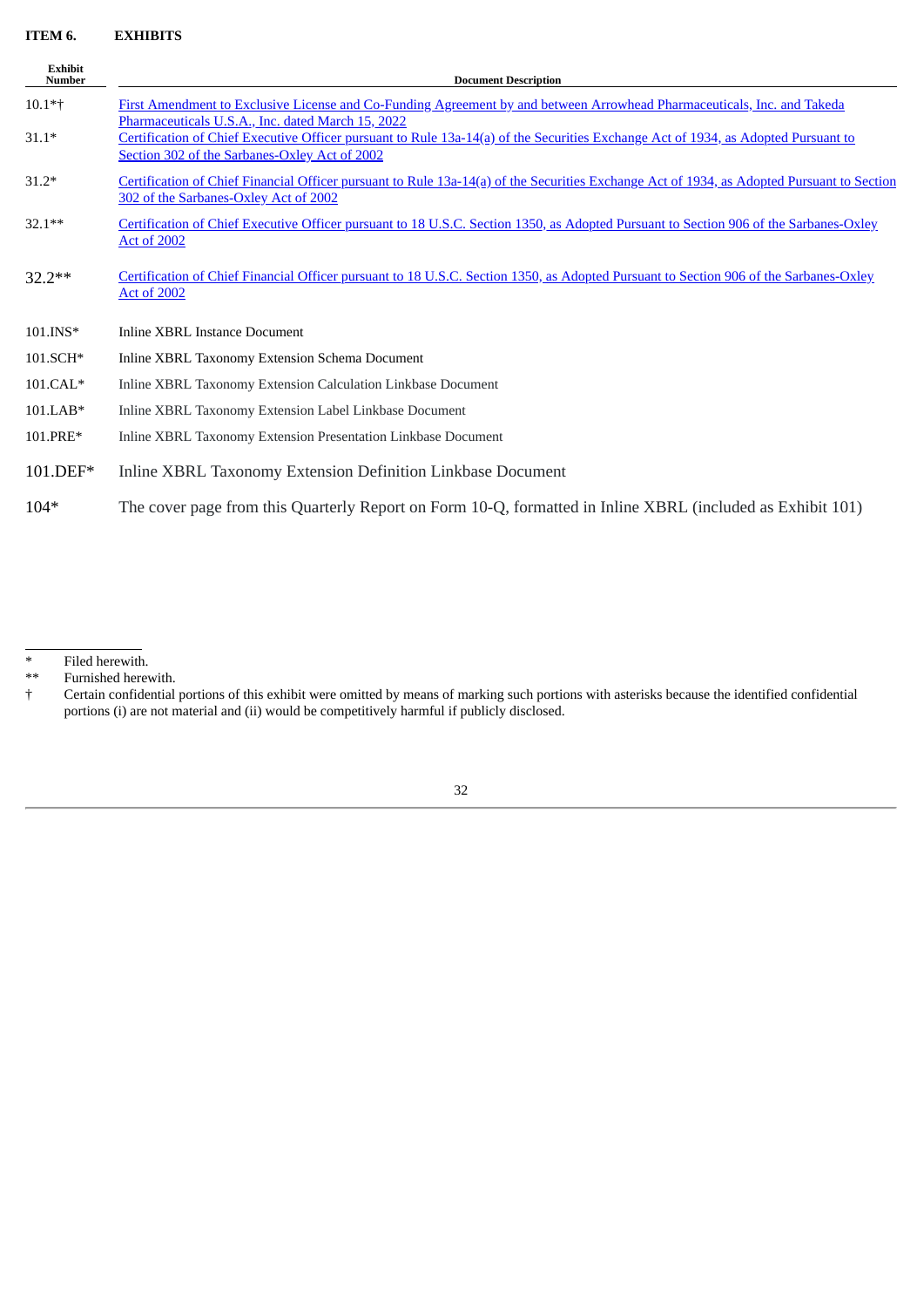# **SIGNATURE**

<span id="page-34-0"></span>Pursuant to the requirements of the Securities Exchange Act of 1934, the registrant has duly caused this Quarterly Report on Form 10-Q to be signed on its behalf by the undersigned, thereunto duly authorized.

Dated: May 10, 2022

# ARROWHEAD PHARMACEUTICALS, INC.

By: /s/ Kenneth A. Myszkowski Kenneth A. Myszkowski Chief Financial Officer (Principal Financial Officer and Duly Authorized Officer)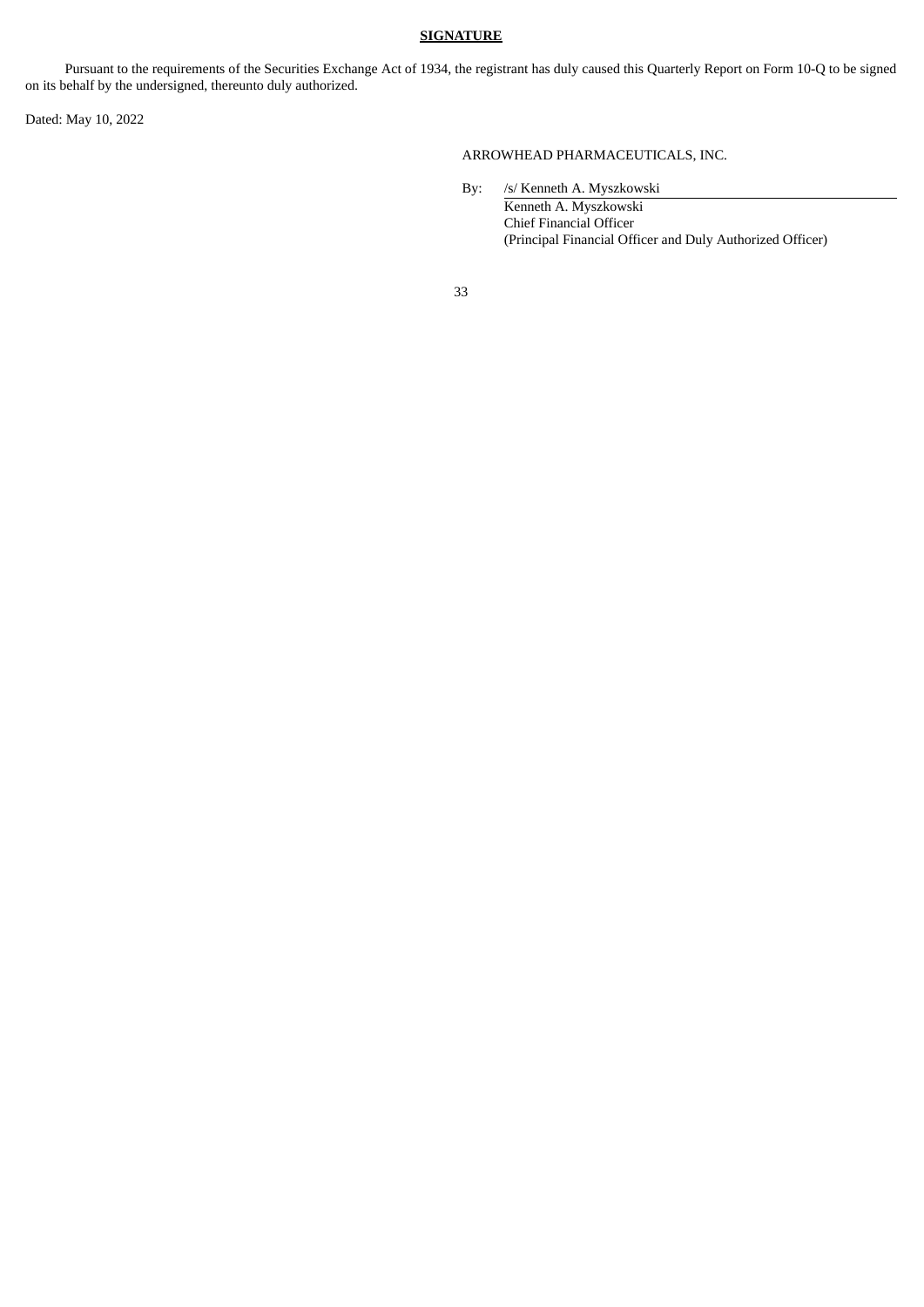<span id="page-35-0"></span>[\*\*\*] = CERTAIN CONFIDENTIAL INFORMATION CONTAINED IN THIS DOCUMENT, MARKED BY BRACKETS, HAS BEEN OMITTED BECAUSE THE INFORMATION (I) IS NOT MATERIAL AND (II) WOULD BE COMPETITIVELY HARMFUL IF PUBLICLY DISCLOSED.

# **FIRST AMENDMENT TO EXCLUSIVE LICENSE AND CO-FUNDING AGREEMENT**

This First Amendment (this "**First Amendment**"), entered into as of March 15, 2022 but effective retroactively as of October 7, 2020 (the "**First Amendment Effective Date**"), is made to that certain Exclusive License and Co-Funding Agreement (the "**Agreement**"), dated as of October 7, 2020, by and between Takeda Pharmaceuticals U.S.A., Inc., a company incorporated under the laws of the State of Delaware ("**Takeda**"), and Arrowhead Pharmaceuticals Inc., a company organized and existing under the Laws of the State of Delaware ("**Arrowhead**"). The parties to this Agreement are collectively referred to as the "**Parties**" and individually as a "**Party**." Capitalized terms used but not defined in this First Amendment have the meanings ascribed to them in the Agreement.

# **RECITALS**

WHEREAS, the Parties desire to amend the Agreement with respect to, among other things, the Parties' respective funding obligations regarding the costs of certain Development activities; and

WHEREAS, each of the Parties has approved this First Amendment in accordance with Section 17.4 (Entire Agreement; Amendments) of the Agreement.

NOW, THEREFORE, in consideration of the premises and mutual promises and covenants contained in this First Amendment, and for other good and valuable consideration, the receipt and sufficiency of which is hereby acknowledged, the Parties agree that as of the First Amendment Effective Date, the Agreement incorporates and includes these terms as amended and or added as follows:

## **AGREEMENT**

### 1. **Amendment of Article 1 (Definitions)**:

a. The definition of "Additional Studies" is hereby deleted in its entirety and replaced with the following:

"**Additional Studies**" means, collectively, (a) a Phase III Clinical Trial for a Product that is focused on the treatment of cirrhotic patients (adult F4cc) conducted in or for the Profit-Share Territory, (b) any Phase III Clinical Trials for a Product that are focused on the treatment of pediatric patients conducted in or for the Profit-Share Territory, and (c) any other Clinical Trial that (i) is intended to support the Regulatory Approval of a Product for the treatment of cirrhotic patients or pediatric patients and (ii) is included under the Co-Funded Development Plan. For clarity, the [\*\*\*] to be performed by Takeda is an Additional Study.

b. The definition of "Co-Funded Development Activities" is hereby deleted in its entirety and replaced with the following: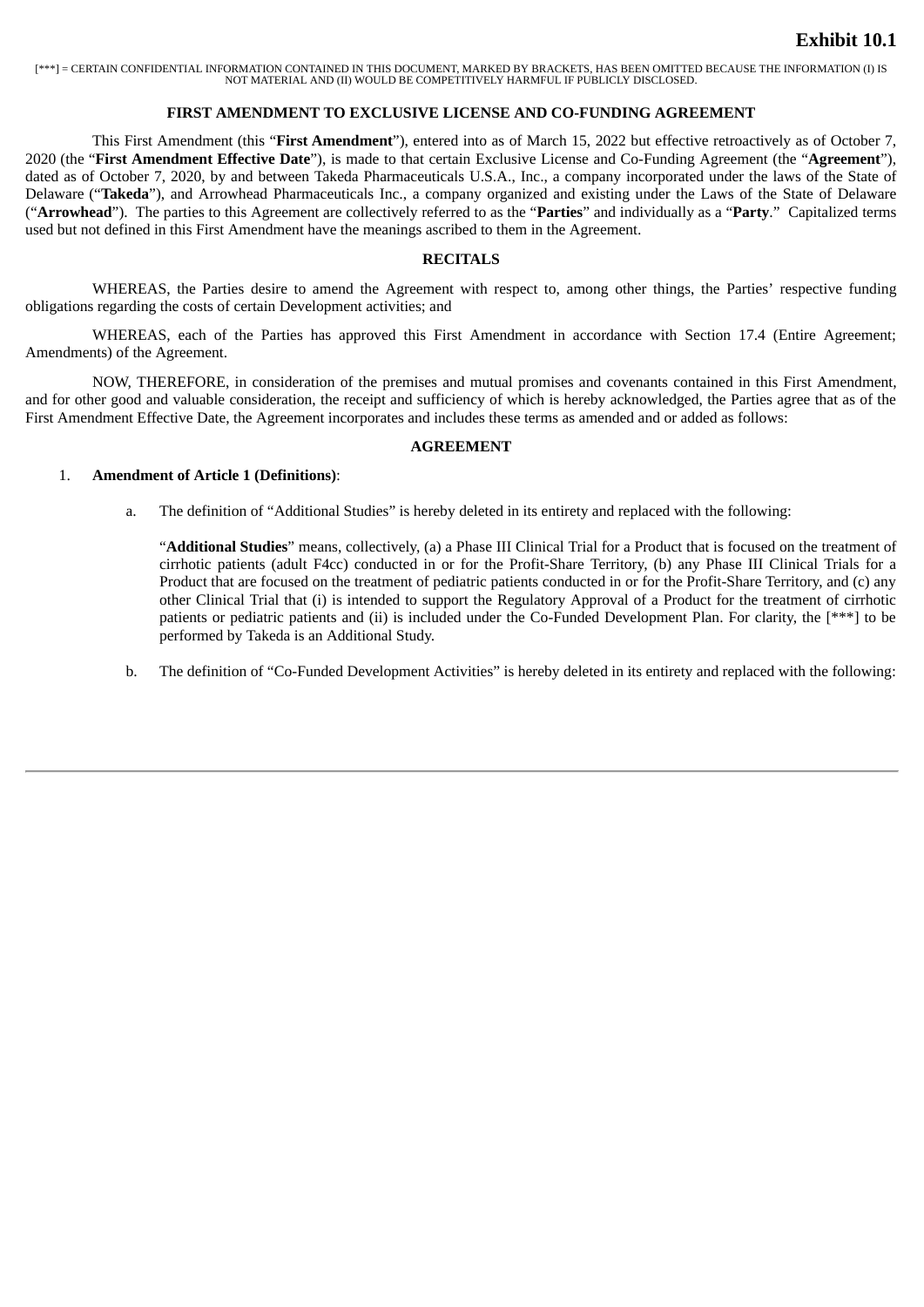"**Co-Funded Development Activities**" means (a) the Additional Studies, (b) any PMR/PMC Activities, and (c) any Other Studies to be conducted by or on behalf of Takeda.

c. The definition of "Eligible Development Costs Share Ratio" is hereby deleted in its entirety and replaced with the following:

"**Eligible Development Expense Share Ratio**" has the meaning set forth in Section 3.2.3(b) (Shared Development Expenses).

d. The definition of "Eligible Development Expenses" is hereby deleted in its entirety and replaced with the following:

"**Eligible Development Expenses**" means all FTE Costs, Out-of-Pocket Costs, and other costs and expenses incurred by or on behalf of a Party or its Affiliates that are attributable to PMR/PMC Activities or Other Studies in accordance with the applicable Co-Funded Development Plan or Arrowhead Co-Funded Development Plan, including the following:

- (a) [\*\*\*];
- (b) [\*\*\*]; and

in each case, to the extent such costs are consistent with the applicable Co-Funded Development Budget or Arrowhead Co-Funded Development Budget, *plus* applicable Allowable Overruns [\*\*\*]. If any FTE Cost, Out-of-Pocket Cost, or other cost or expense is specifically identifiable or reasonably allocable to more than one Development cost category above, then such cost or expense will only be counted once. No expense included as an Eligible Development Expense will also be included as an Eligible Commercialization Expense or an Eligible Medical Affairs Expense. Eligible Development Expenses will be recognized and calculated in accordance with the applicable Accounting Standards.

e. The definition of "Eligible Development Expenses Report" is hereby deleted in its entirety and replaced with the following:

"**Eligible Development Expenses Report**" has the meaning set forth in Section 3.2.3(b) (Shared Development Expenses).

f. The definition of "PMR/PMC Activities" is hereby deleted in its entirety and replaced with the following:

"**PMR/PMC Activities**" means any post-marketing requirements or post-marketing commitments, in each case, undertaken as a condition, or otherwise required by a Regulatory Authority in order, to obtain or maintain Regulatory Approval for a Product in the Profit-Share Territory. For the avoidance of doubt, any post-marketing requirements or post-marketing commitments will be considered to have been undertaken as a condition, or otherwise required by a Regulatory Authority, for example, if such activities are included in any written plan provided to a Regulatory Authority or if such activities are reflected in any meeting minutes related to a meeting with such Regulatory Authority.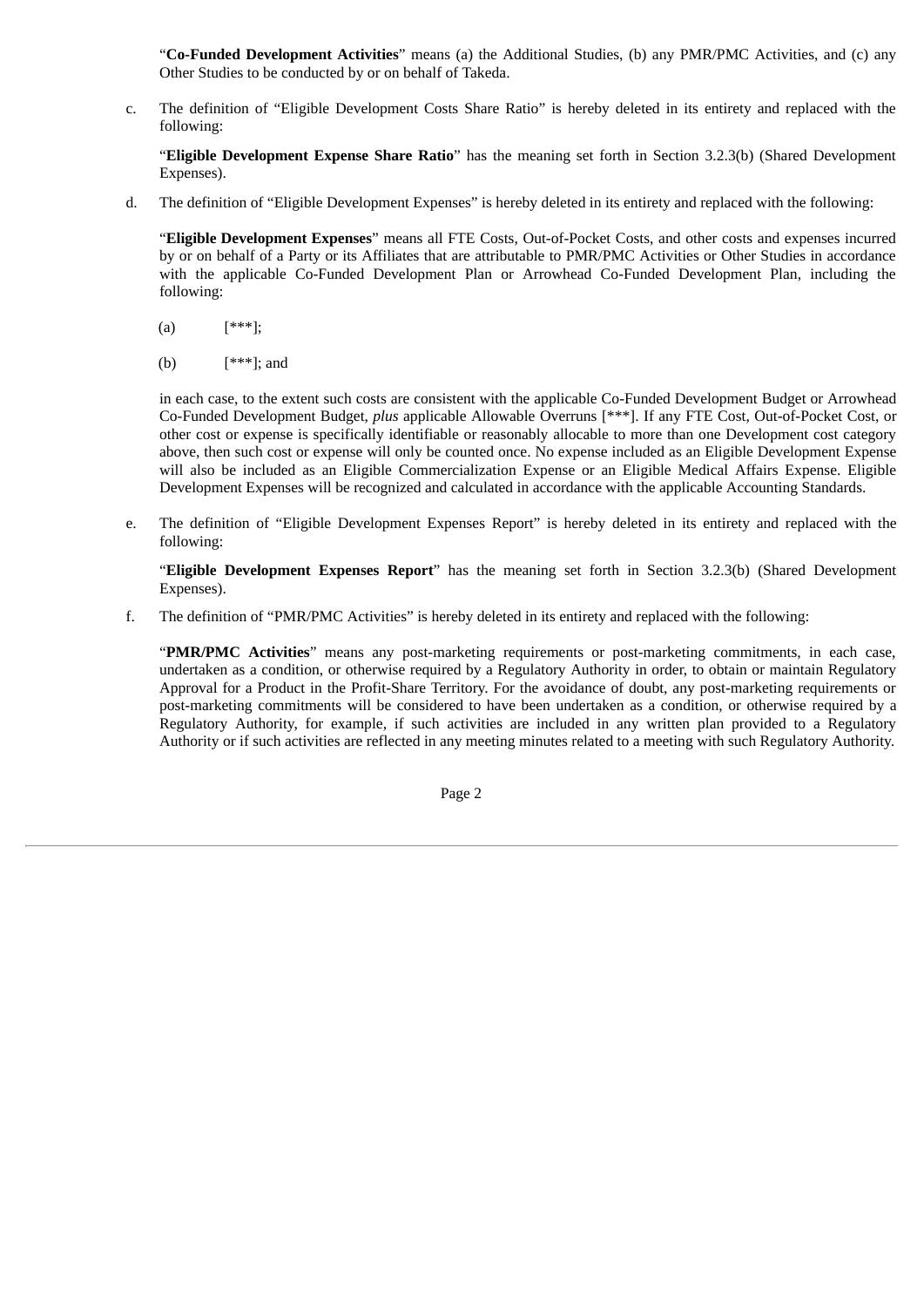The following new definitions are hereby added to Article 1 (Definitions):

"**Other Studies**" means any Clinical Trial for a Product conducted by or on behalf of either Party in the Profit-Share Territory, other than any Additional Study, Ongoing Development Trials, New Phase III Trial, or PMR/PMC Activities. For clarity, open-label extension studies for a Product conducted by a Party in the Profit-Share Territory will constitute Other Studies.

"**Phase I Clinical Trial**" means a Clinical Trial (or any arm thereof) of an investigational product that satisfies the requirements of U.S. federal regulation 21 C.F.R. § 312.21(a) and its successor regulation, or an equivalent Clinical Trial prescribed by the relevant Regulatory Authority in a country other than the United States.

[\*\*\*].

# 2. **Amendment of Article 2 (License Grant):**

a. Section 2.6 (No Other Rights; Retained Rights) of the Agreement is hereby deleted in its entirety and replaced with the following:

**No Other Rights and Retained Rights**. Except as otherwise expressly provided in this Agreement, under no circumstances will a Party or any of its Affiliates, as a result of this Agreement, obtain any ownership interest, license, or other right in or to any Know How, Patent Rights, or other intellectual property of the other Party, including tangible or intangible items owned, controlled, or developed by the other Party, or provided by the other Party to the receiving Party at any time, pursuant to this Agreement. [\*\*\*].

# 3. **Amendment of Article 3 (Development):**

- a. Section 3.1.5 (Co-Funded Development Plan) of the Agreement is hereby deleted in its entirety and replaced with the following:
	- (a) **Takeda Co-Funded Development Plan**. At least [\*\*\*] prior to the commencement of any Co-Funded Development Activities, Takeda will prepare a detailed written plan for such activities and submit such plan to the JSC to review, discuss, and determine whether to approve. The development plan for the Co-Funded Development Activities is referred to as the "**Co-Funded Development Plan**." The Co-Funded Development Plan will include: (a) [\*\*\*] and (b) a detailed written budget, on an activity-by-activity basis, of expected FTE Costs, Out-of-Pocket Costs, and other costs and expenses relating to the performance of such PMR/PMC Activities, Additional Studies, and Other Studies to be conducted by or on behalf of Takeda under the Co-Funded Development Plan on a [\*\*\*]basis for the subsequent [\*\*\*], which budget will include [\*\*\*] (as may be updated by the Parties from time to time, the "**Initial Co-Funded Development Budget**", and together with such budget in respect of each subsequent Calendar Year, each, a "**Co-Funded Development Budget**"). Takeda, through the JSC, will propose updates to the Co-Funded Development Plan on an [\*\*\*] basis, and will propose a Co-Funded Development Budget for each subsequent [\*\*\*] no later than [\*\*\*] of

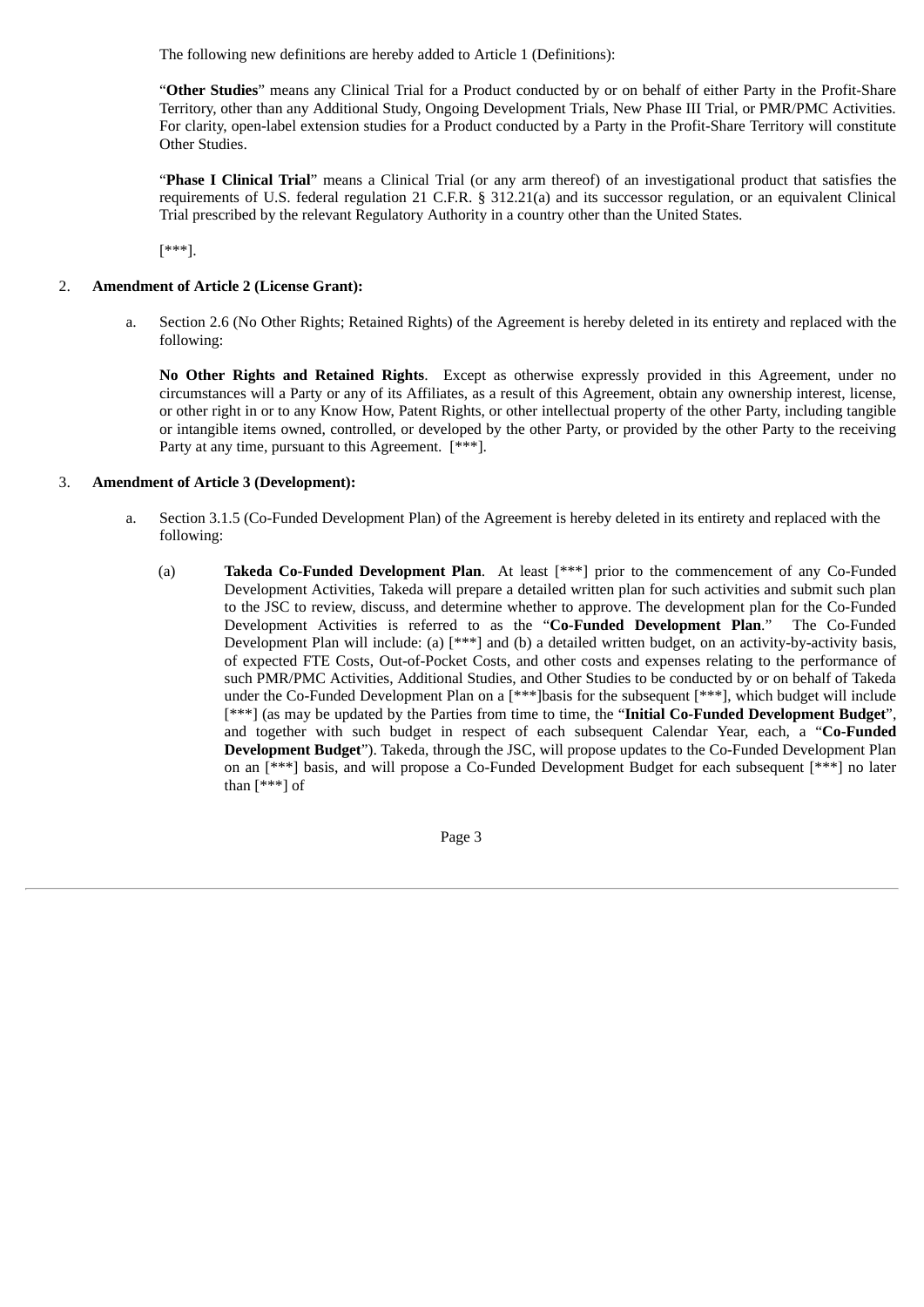the then-current [\*\*\*]. In addition, Takeda may propose updates to the Co-Funded Development Plan and the Co-Funded Development Budget as necessary from time-to-time during a Calendar Year. The JSC will review, discuss, and determine whether to approve the proposed Co-Funded Development Plan, including the Initial Co-Funded Development Budget, and each [\*\*\*] update and any other such proposed material update, in accordance with Section 9.2.3 (Responsibilities of JSC).

- (b) **Arrowhead Co-Funded Development Plan**. If the JSC requests that Arrowhead perform any Other Study for a Product, then Arrowhead will prepare a detailed written plan for such Other Study and submit such plan to the JSC to review, discuss, and determine whether to approve. The development plan for Development activities in support of any such Other Study is referred to as the "**Arrowhead Co-Funded Development Plan.**" The Arrowhead Co-Funded Development Plan will include: (a) [\*\*\*] and (b) a detailed written budget, on an activity-by-activity basis, of expected FTE Costs, Out-of-Pocket Costs, and other costs and expenses relating to the performance of such Other Study(ies) to be conducted by or on behalf of Arrowhead under the Arrowhead Co-Funded Development Plan on a [\*\*\*] basis for the subsequent Calendar Year, which budget will include [\*\*\*] (as may be updated by the Parties from time to time, the "**Initial Arrowhead Co-Funded Development Budget**", and together with such budget in respect of each subsequent Calendar Year, each, a "**Arrowhead Co-Funded Development Budget**"). Arrowhead, through the JSC, will propose updates to the Arrowhead Co-Funded Development Plan on an [\*\*\*] basis, and will propose a Arrowhead Co-Funded Development Budget for each subsequent [\*\*\*] no later than [\*\*\*] of the then-current [\*\*\*]. In addition, Arrowhead may propose updates to the Arrowhead Co-Funded Development Plan and the Arrowhead Co-Funded Development Budget as necessary from time-to-time during a Calendar Year. The JSC will review, discuss, and determine whether to approve the proposed Arrowhead Co-Funded Development Plan, including the Initial Arrowhead Co-Funded Development Budget, and each [\*\*\*] update and any other such proposed update, in accordance with Section 9.2.3 (Responsibilities of JSC).
- b. Section 3.2.3(a) (Co-Funded Expenses) of the Agreement is hereby deleted in its entirety and replaced with the following:
	- (a) **Co-Funded Expenses**. (i) The Parties will share the Eligible Development Expenses incurred [\*\*\*] and (ii) Arrowhead will [\*\*\*].
- c. Section 3.2.3(b) (PMR/PMC Activities) of the Agreement is hereby deleted in its entirety and replaced with the following:
	- (b) **Shared Development Expenses**. Commencing from and after the Execution Date and during the Term, the Parties will share all Eligible Development Expenses [\*\*\*] at a ratio of [\*\*\*] (Takeda: Arrowhead) (the "**Eligible Development Costs Share Ratio**") in accordance with [\*\*\*]. Within [\*\*\*] after the end of each [\*\*\*] after the Effective Date, ([\*\*\*] (each such report, an "**Eligible Development Expenses Report**"). Following receipt of the Eligible Development Expenses Report(s) following a given [\*\*\*], such Eligible Development Expenses Report(s) will be [\*\*\*].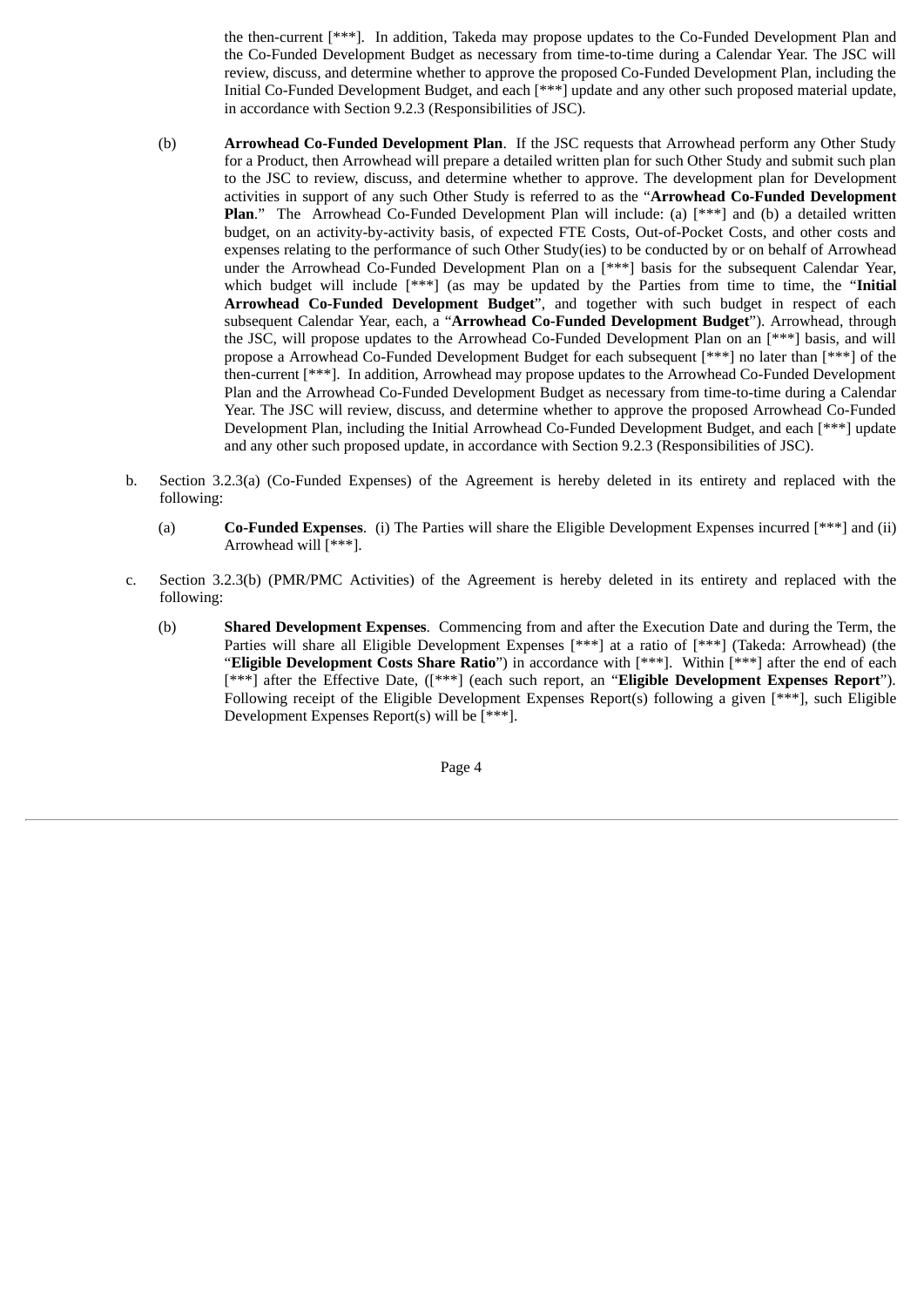d. Section 3.2.3(d) (Reimbursement for Additional Studies) of the Agreement is hereby deleted in its entirety and replaced with the following:

(d)**Reimbursement for Additional Studies**. Prior to the commencement of each Additional Study, Takeda will submit an invoice to Arrowhead for [\*\*\*] (the "**Forecasted Additional Study Credit**"). For each Additional Study, Takeda may [\*\*\*]. No later than [\*\*\*] following the completion of each Additional Study, Takeda will provide Arrowhead with a [\*\*\*] ([\*\*\*], the "**Actual Additional Study Credit**"), and (A) if [\*\*\*] and (B) if [\*\*\*].

# 4. **Amendment of Article 9 (Governance):**

- a. Section 9.2.3(a) (Responsibilities of the JSC) of the Agreement is hereby deleted in its entirety and replaced with the following:
	- (a) review, discuss, and determine whether to approve (i) the Co-Funded Development Plan, Co-Funded Development Budget, and any updates thereto (ii) [\*\*\*], (iii) any Arrowhead Co-Funded Development Plan, Arrowhead Co-Funded Development Budget, and any updates thereto, and (iv) [\*\*\*];

# 5. **Amendment of Article 10 (Payments):**

- a. Section 10.2.3 (Milestone Credits and Adjustments) of the Agreement is hereby deleted in its entirety and replaced with the following:
	- (a) **Additional Studies Credit**. Takeda will [\*\*\*].
- b. Section 10.4.5(b) (Withholding Taxes) of the Agreement is hereby deleted in its entirety and replaced with the following:

(b) **Withholding Taxes**. The amounts payable pursuant to this Agreement ("**Payments**") will not be reduced on account of any Taxes unless required by applicable Law. Any Party making payments pursuant to this Agreement (the "**Paying Party**") will deduct and withhold from the Payments made to the other Party (the "**Payee**") any Taxes that it is required by applicable Law to deduct or withhold ("**Withholding Taxes**"), and any such amounts deducted or withheld by the Paying Party will be treated as having been paid to the Payee for purposes of this Agreement. Any such Withholding Taxes will be an expense of and borne by the Payee. If any such Withholding Tax is assessed against, or paid (but in each case not withheld) by the Paying Party, then the Payee will pay the relevant amount of such Withholding Tax to the Paying Party. In the event that a Governmental Authority retroactively determines that a payment made by the Paying Party to the Payee under this Agreement should have been subject to Withholding Taxes (or to additional Withholding Taxes), and the Paying Party remits such Withholding Taxes to the Governmental Authority, including any interest and penalties that may be imposed thereon, at the option of the Paying Party, then the Payee will pay the relevant amount of any Withholding Tax (including any interest and penalties thereon) to the Paying Party. Notwithstanding the foregoing, if the Payee is entitled under any applicable tax treaty to a reduction of rate of, or the elimination of, or recovery of, applicable Withholding Tax, then it may deliver to the Paying Party or the appropriate Governmental Authority the prescribed forms necessary to reduce the applicable rate of withholding or to relieve the Paying Party of its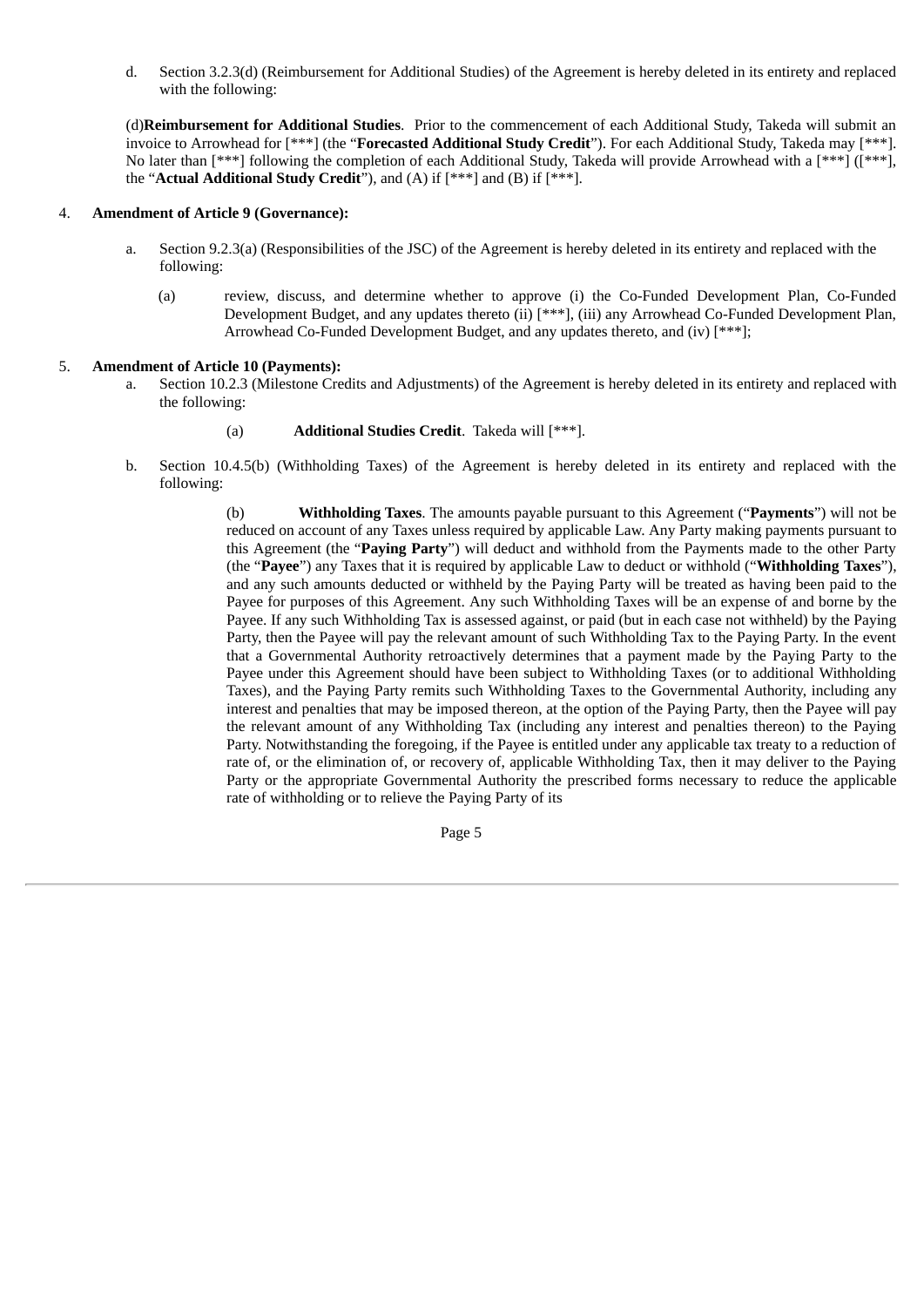obligation to withhold tax. If the Payee timely delivers to the Paying Party a validly executed form establishing a reduced rate or exemption from withholding, the Paying Party shall apply the reduced rate of withholding, or not withhold, as the case may be, *provided* that the Paying Party is in receipt of evidence, in a form reasonably satisfactory to the Paying Party, for example the Payee's delivery of all applicable documentation, at least two weeks prior to the time that the Payments are due. If, in accordance with the foregoing, the Paying Party withholds any amount, then it will pay to the Payee the balance when due, make timely payment (or cause its agent to make timely payment) to the proper taxing authority of the withheld amount, and send the Payee proof of such payment within [\*\*\*]following that payment.

- 6. **Other Terms Unchanged**. The Agreement, except where explicitly amended by this First Amendment, will remain unchanged and in full force and effect and is in all respects agreed to, ratified and confirmed hereby. Any reference to the Agreement after the First Amendment Effective Date will be deemed to be a reference to the Agreement, as amended by this First Amendment.
- 7. **Effectiveness**. This First Amendment will be effective as of the First Amendment Effective Date.
- 8. **Governing Law**. This First Amendment will be construed in accordance with and governed by the laws of the State of New York, without giving effect to the provisions, policies or principles thereof relating to choice or conflict of laws.
- 9. **Severability**. If any provision of this First Amendment or the application thereof to any Person or circumstance will, for any reason and to any extent, be invalid or unenforceable, the remainder of this First Amendment and the application of that provision to other Persons or circumstances will not be affected, but rather will be enforced to the extent permitted by Applicable Law.
- 10. **Headings**. The section headings used in this First Amendment are for convenience only and will not be read or construed as limiting the substance or generality of this First Amendment.
- 11. **Counterparts**. This First Amendment may be signed in one or more counterparts, each of which will be considered an original, with the same effect as if the signatures were upon the same instrument.
- 12. **Modification**. This First Amendment may be amended, modified, renewed or extended only by written instrument executed by all Parties hereto.

SIGNATURES APPEAR ON THE FOLLOWING PAGE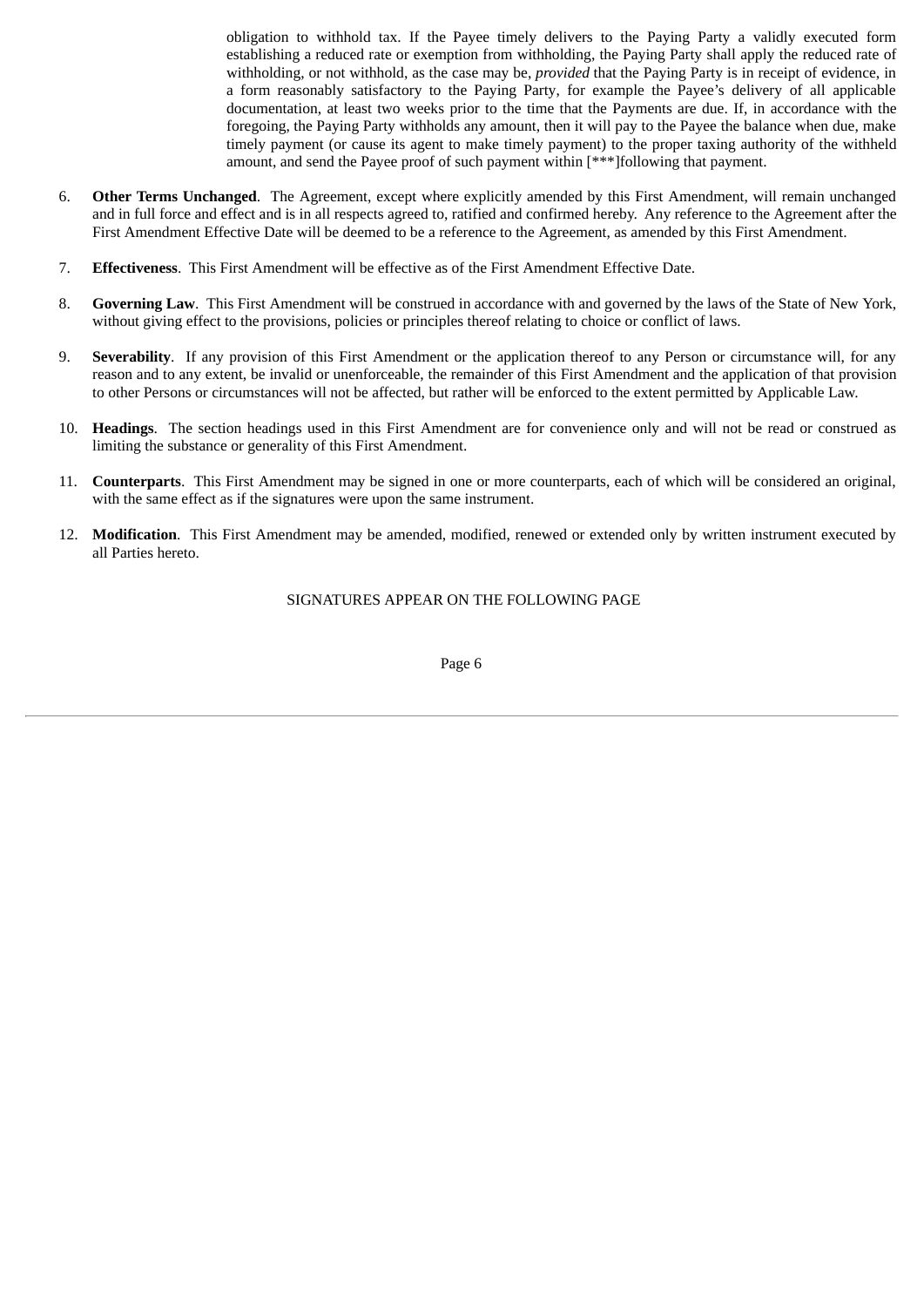IN WITNESS WHEREOF, the Parties hereto have caused this First Amendment to be executed as of the First Amendment Effective Date by their respective officers thereunto duly authorized.

# **TAKEDA PHARMACEUTICALS U.S.A., INC.**

| BY:     | /s/ Nenad Grmusa                     |
|---------|--------------------------------------|
| NAME:   | Nenad Grmusa                         |
| TITILE: | Head, Center for External Innovation |

# **ARROWHEAD PHARMACEUTICALS, INC.**

| BY:                  | /s/ Chris Anzalone |     |
|----------------------|--------------------|-----|
| NAME: Chris Anzalone |                    |     |
| TITLE:               |                    | CEO |

*[Signature Page to First Amendment to Exclusive License and Co-Funding Agreement]*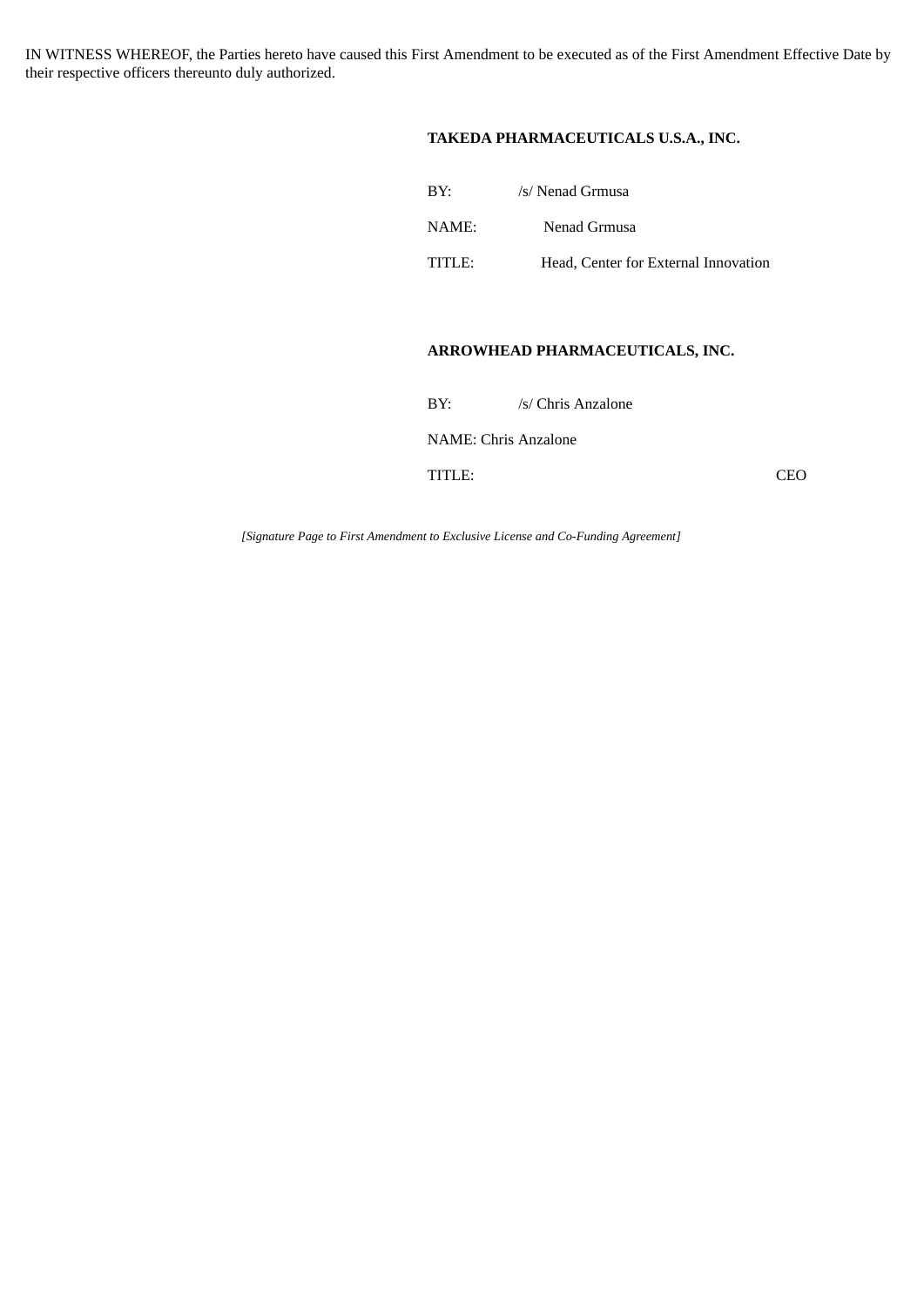### **CERTIFICATION PURSUANT SECTION 302 OF THE SARBANES-OXLEY ACT OF 2002**

<span id="page-42-0"></span>I, Christopher Anzalone, Chief Executive Officer of Arrowhead Pharmaceuticals, Inc., certify that:

1. I have reviewed this Quarterly Report on Form 10-Q of Arrowhead Pharmaceuticals, Inc.;

2. Based on my knowledge, this report does not contain any untrue statement of a material fact or omit to state a material fact necessary to make the statements made, in light of the circumstances under which such statements were made, not misleading with respect to the period covered by this report;

3. Based on my knowledge, the financial statements, and other financial information included in this report, fairly present in all material respects the financial condition, results of operations and cash flows of the registrant as of, and for, the periods presented in this report;

4. The registrant's other certifying officer(s) and I are responsible for establishing and maintaining disclosure controls and procedures (as defined in Exchange Act Rules 13a-15(e) and 15d-15(e)) and internal control over financial reporting (as defined in Exchange Act Rules 13a-15(f) and 15d-15(f)) for the registrant and have:

(a) Designed such disclosure controls and procedures, or caused such disclosure controls and procedures to be designed under our supervision, to ensure that material information relating to the registrant, including its consolidated subsidiaries, is made known to us by others within those entities, particularly during the period in which this report is being prepared;

(b) Designed such internal control over financial reporting, or caused such internal control over financial reporting to be designed under our supervision, to provide reasonable assurance regarding the reliability of financial reporting and the preparation of financial statements for external purposes in accordance with generally accepted accounting principles;

(c) Evaluated the effectiveness of the registrant's disclosure controls and procedures and presented in this report our conclusions about the effectiveness of the disclosure controls and procedures, as of the end of the period covered by this report based on such evaluation; and

(d) Disclosed in this report any change in the registrant's internal control over financial reporting that occurred during the registrant's most recent fiscal quarter (the registrant's fourth fiscal quarter in the case of an annual report) that has materially affected, or is reasonably likely to materially affect, the registrant's internal control over financial reporting; and

5. The registrant's other certifying officer(s) and I have disclosed, based on our most recent evaluation of internal control over financial reporting, to the registrant's auditors and the audit committee of the registrant's board of directors (or persons performing the equivalent functions):

(a) All significant deficiencies and material weaknesses in the design or operation of internal control over financial reporting which are reasonably likely to adversely affect the registrant's ability to record, process, summarize and report financial information; and

(b) Any fraud, whether or not material, that involves management or other employees who have a significant role in the registrant's internal control over financial reporting.

Date: May 10, 2022

/s/ CHRISTOPHER ANZALONE

**Christopher Anzalone Chief Executive Officer**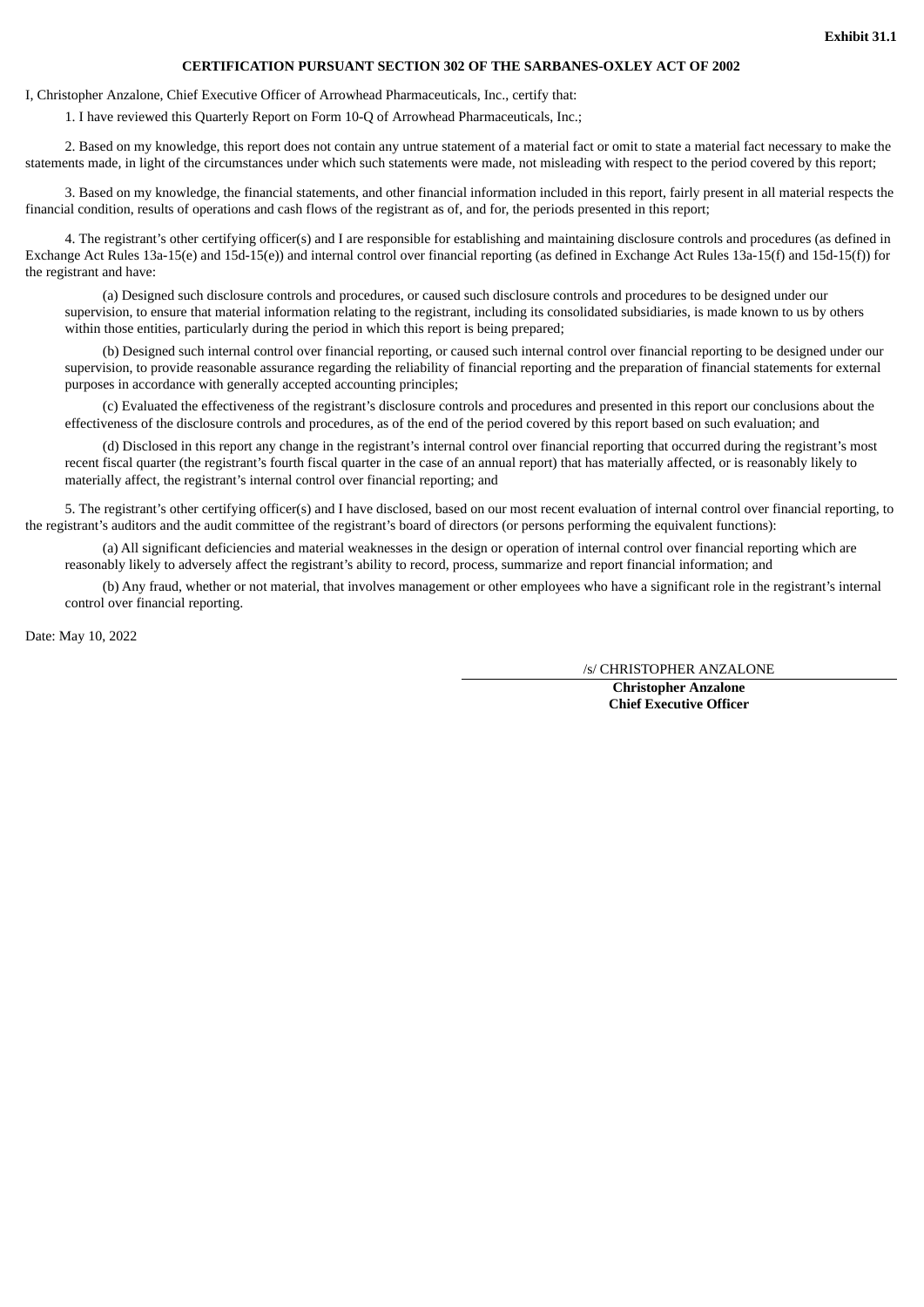### **CERTIFICATION PURSUANT SECTION 302 OF THE SARBANES-OXLEY ACT OF 2002**

<span id="page-43-0"></span>I, Kenneth A. Myszkowski, Chief Financial Officer of Arrowhead Pharmaceuticals, Inc., certify that:

1. I have reviewed this Quarterly Report on Form 10-Q of Arrowhead Pharmaceuticals, Inc.;

2. Based on my knowledge, this report does not contain any untrue statement of a material fact or omit to state a material fact necessary to make the statements made, in light of the circumstances under which such statements were made, not misleading with respect to the period covered by this report;

3. Based on my knowledge, the financial statements, and other financial information included in this report, fairly present in all material respects the financial condition, results of operations and cash flows of the registrant as of, and for, the periods presented in this report;

4. The registrant's other certifying officer(s) and I are responsible for establishing and maintaining disclosure controls and procedures (as defined in Exchange Act Rules 13a-15(e) and 15d-15(e)) and internal control over financial reporting (as defined in Exchange Act Rules 13a-15(f) and 15d-15(f)) for the registrant and have:

(a) Designed such disclosure controls and procedures, or caused such disclosure controls and procedures to be designed under our supervision, to ensure that material information relating to the registrant, including its consolidated subsidiaries, is made known to us by others within those entities, particularly during the period in which this report is being prepared;

(b) Designed such internal control over financial reporting, or caused such internal control over financial reporting to be designed under our supervision, to provide reasonable assurance regarding the reliability of financial reporting and the preparation of financial statements for external purposes in accordance with generally accepted accounting principles;

(c) Evaluated the effectiveness of the registrant's disclosure controls and procedures and presented in this report our conclusions about the effectiveness of the disclosure controls and procedures, as of the end of the period covered by this report based on such evaluation; and

(d) Disclosed in this report any change in the registrant's internal control over financial reporting that occurred during the registrant's most recent fiscal quarter (the registrant's fourth fiscal quarter in the case of an annual report) that has materially affected, or is reasonably likely to materially affect, the registrant's internal control over financial reporting; and

5. The registrant's other certifying officer(s) and I have disclosed, based on our most recent evaluation of internal control over financial reporting, to the registrant's auditors and the audit committee of the registrant's board of directors (or persons performing the equivalent functions):

(a) All significant deficiencies and material weaknesses in the design or operation of internal control over financial reporting which are reasonably likely to adversely affect the registrant's ability to record, process, summarize and report financial information; and

(b) Any fraud, whether or not material, that involves management or other employees who have a significant role in the registrant's internal control over financial reporting.

Date: May 10, 2022

/s/ Kenneth A. Myszkowski

**Kenneth A. Myszkowski, Chief Financial Officer**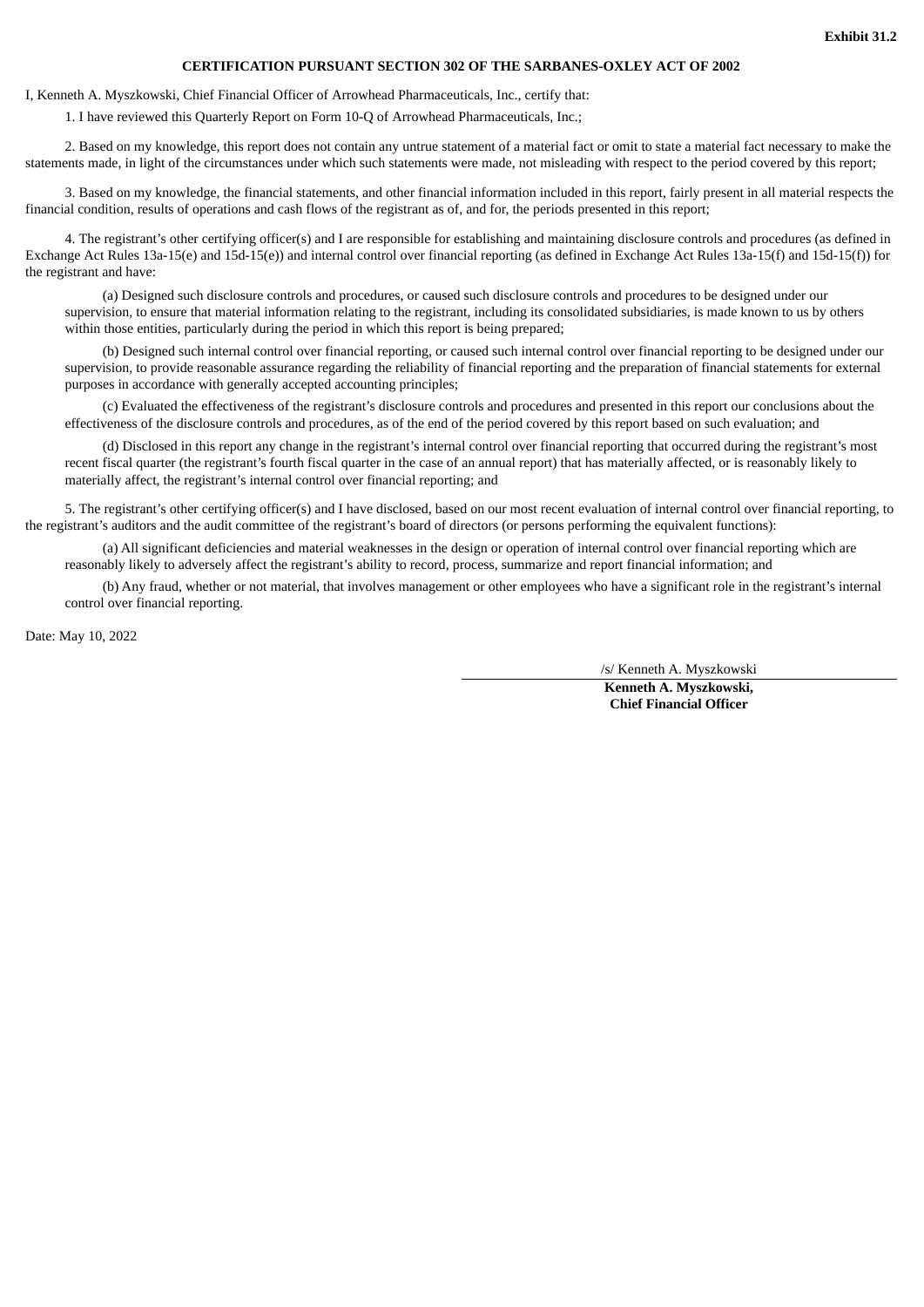### **CERTIFICATION PURSUANT TO SECTION 906 OF THE SARBANES-OXLEY ACT OF 2002**

<span id="page-44-0"></span>I, Christopher Anzalone, Chief Executive Officer of Arrowhead Pharmaceuticals, Inc. (the "Company"), certify, pursuant to Rule 13(a)-14(b) or Rule 15(d)-14(b) of the Securities Exchange Act of 1934 and 18 U.S.C. Section 1350, that (i) the Quarterly Report on Form 10-Q of the Company for the quarterly period ended March 31, 2022, fully complies with the requirements of Section 13(a) or 15(d) of the Securities Exchange Act of 1934, and (ii) the information contained in such Quarterly Report on Form 10-Q fairly presents in all material respects the financial condition and results of operations of the Company.

Date: May 10, 2022

/s/ CHRISTOPHER ANZALONE

**Christopher Anzalone Chief Executive Officer**

A signed original of these written statements required by 18 U.S.C. Section 1350 has been provided to Arrowhead Pharmaceuticals, Inc. and will be retained by Arrowhead Pharmaceuticals, Inc. and furnished to the Securities and Exchange Commission or its staff upon request.